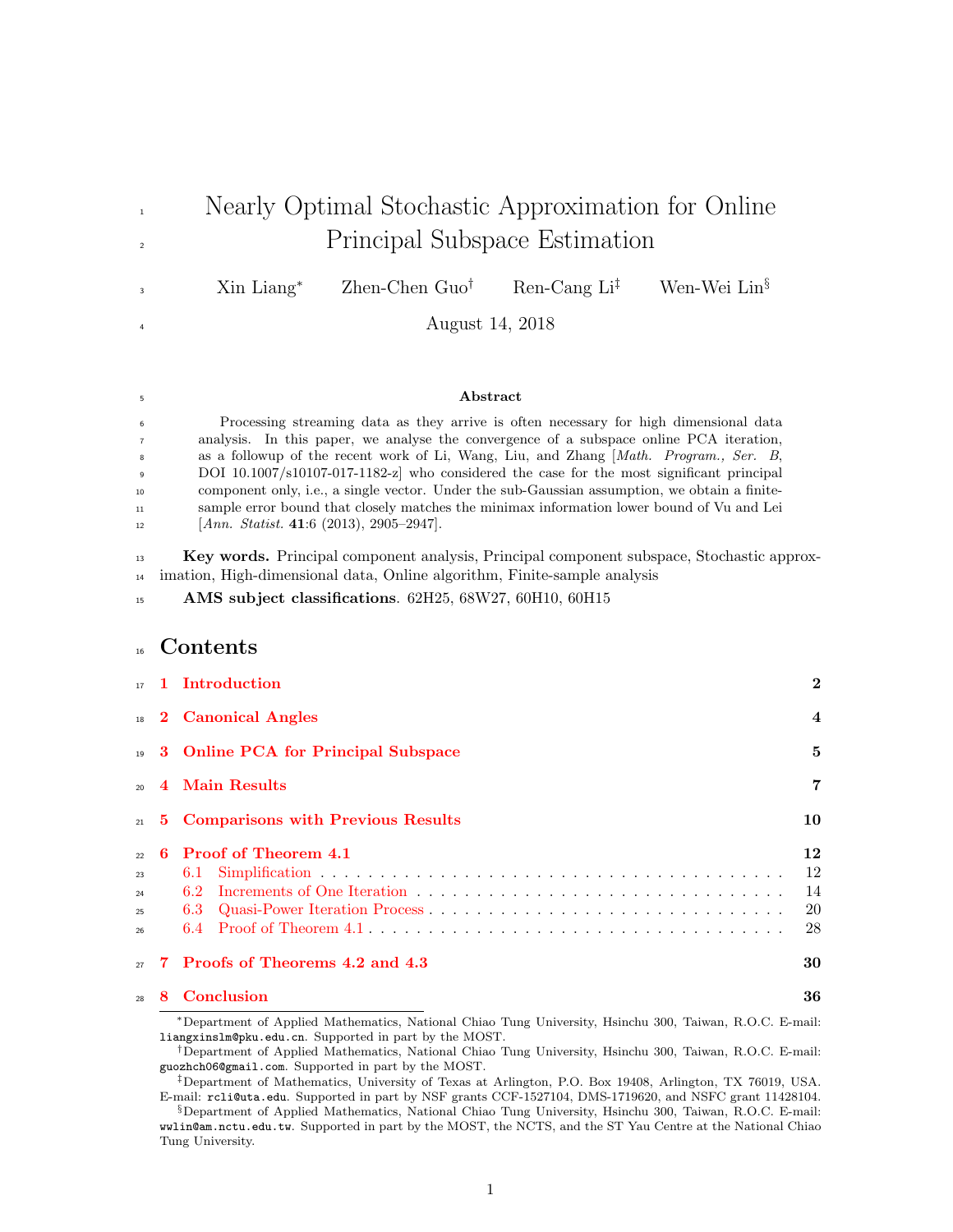### <span id="page-1-0"></span><sup>29</sup> 1 Introduction

<sup>30</sup> Principal component analysis (PCA) introduced in [\[8,](#page-35-1) [17\]](#page-35-2) is one of the most well-known and <sup>31</sup> popular methods for dimensional reduction in high-dimensional data analysis.

 $\mathbf{L}$  Let  $\mathbf{X} \in \mathbb{R}^d$  be a random vector with mean  $\mathrm{E}\{\mathbf{X}\}\$  and covariance matrix

$$
\varSigma = \mathrm{E}\big\{(\boldsymbol{X}-\mathrm{E}\{\boldsymbol{X}\})(\boldsymbol{X}-\mathrm{E}\{\boldsymbol{X}\})^{\mathrm{T}}\big\}.
$$

<sup>34</sup> To reduce the dimension of X from d to p, PCA looks for a p-dimensional linear subspace that is <sup>35</sup> closest to the centered random vector  $X-\mathrm{E}\{X\}$  in a mean squared sense, through the independent <sup>36</sup> and identically distributed samples  $X^{(1)}, \ldots, X^{(n)}$ .

Denote by  $\mathbb{G}_p(\mathbb{R}^d)$  the Grassmann manifold of p-planes in  $\mathbb{R}^d$ , or equivalently, the set of all <sup>38</sup> p-dimensional subspaces of  $\mathbb{R}^d$ . Without loss of generality, we assume  $E\{X\} = 0$ . Then PCA <sup>39</sup> corresponds to a stochastic optimization problem

<span id="page-1-1"></span>
$$
\min_{\mathcal{U}\in\mathbb{G}_p(\mathbb{R}^d)} \mathbf{E}\{ \|(I_d - \varPi_{\mathcal{U}})X\|_2^2 \},\tag{1.1}
$$

41 where  $I_d$  is the  $d \times d$  identity matrix, and  $\Pi_{\mathcal{U}}$  is the orthogonal projector onto the subspace  $\mathcal{U}$ . Let <sup>42</sup>  $\Sigma = U \Lambda U^{T}$  be the spectral decomposition of  $\Sigma$ , where

<span id="page-1-3"></span>
$$
A = \text{diag}(\lambda_1, \dots, \lambda_d) \text{ with } \lambda_1 \geq \dots \geq \lambda_d \geq 0 \text{, and orthogonal } U = [u_1, \dots, u_d]. \tag{1.2}
$$

<sup>44</sup> If  $\lambda_p > \lambda_{p+1}$ , then the unique solution to the optimization problem [\(1.1\)](#page-1-1), namely the p-dimensional 45 principal subspace of  $\Sigma$ , is  $\mathcal{U}_* = \mathcal{R}([u_1, \ldots, u_p])$ , the subspace spanned by  $u_1, \ldots, u_p$ .

46 In practice,  $\Sigma$  is unknown, and we must use sample data to estimate  $\mathcal{U}_*$ . The classical PCA <sup>47</sup> does it by the spectral decomposition of the empirical covariance matrix  $\hat{\Sigma} = \frac{1}{n} \sum_{i=1}^{n} X^{(i)} (X^{(i)})^{\mathrm{T}}$ . Specifically, the classical PCA uses  $\mathcal{U}_* = \mathcal{R}([\hat{u}_1, \dots, \hat{u}_p])$  to estimate  $\mathcal{U}_*$ , where  $\hat{u}_i$  is the corresponding eigenvectors of  $\widehat{\Sigma}$ . The important quantity is the distance between  $\mathcal{U}_*$  and  $\widehat{\mathcal{U}}_*$ . Vu and <sup>50</sup> Lei [\[23,](#page-36-0) Theorem 3.1] proved that if  $p(d-p)\frac{\sigma_x^2}{n}$  is bounded, then

<span id="page-1-4"></span>
$$
\inf_{\widetilde{\mathcal{U}}_* \in \mathbb{G}_p(\mathbb{R}^d)} \sup_{\mathbf{X} \in \mathcal{P}_0(\sigma^2_*, d)} \mathbb{E} \Big\{ \| \sin \Theta(\widehat{\mathcal{U}}_*, \mathcal{U}_*) \|_{\mathcal{F}}^2 \Big\} \ge c p(d-p) \frac{\sigma^2_*}{n},\tag{1.3}
$$

<sup>52</sup> where  $c > 0$  is an absolute constant, and  $\mathcal{P}_0(\sigma_*^2, d)$  is the set of all d-dimensional sub-Gaussian <sup>53</sup> distributions for which the eigenvalues of the covariance matrix satisfy

$$
\frac{\lambda_1 \lambda_{p+1}}{(\lambda_p - \lambda_{p+1})^2} \le \sigma_*^2. \tag{1.4}
$$

<sup>55</sup> Note that its left-hand side is the effective noise variance. In the classical PCA, obtaining the <sup>56</sup> empirical covariance matrix has time complexity  $O(nd^2)$  and space complexity  $O(d^2)$ . So storing <sub>57</sub> and calculating a large empirical covariance matrix are very expensive when the data are of high <sup>58</sup> dimension, not to mention the cost of computing its eigenvalues and eigenvectors.

59 To reduce both the time and space complexities, Oja [\[15\]](#page-35-3) proposed an online PCA iteration

<span id="page-1-2"></span>
$$
\tilde{u}^{(n)} = u^{(n-1)} + \beta^{(n-1)} X^{(n)} (X^{(n)})^{\mathrm{T}} u^{(n-1)}, \qquad u^{(n)} = \tilde{u}^{(n)} ||\tilde{u}^{(n)}||_2^{-1}, \tag{1.5}
$$

<sup>61</sup> to approximate the most significant principal component, where  $\beta^{(n)} > 0$  is a stepsize. Later Oja  $62$  and Karhunen [\[16\]](#page-35-4) proposed a subspace online PCA iteration

<span id="page-1-5"></span>
$$
\tilde{U}^{(n)} = U^{(n-1)} + X^{(n)} (X^{(n)})^{\mathrm{T}} U^{(n-1)} \operatorname{diag}(\beta_1^{(n-1)}, \dots, \beta_p^{(n-1)}), \qquad U^{(n)} = \tilde{U}^{(n)} R^{(n)}, \qquad (1.6)
$$

to approximate the principal subspace  $\mathcal{U}_*$ , where  $\beta_i^{(n)} > 0$  for  $1 \leq i \leq p$  are stepsizes, and  $R^{(n)}$  is <sup>65</sup> a normalization matrix to make  $U^{(n)}$  have orthonormal columns. One such an  $R^{(n)}$  is

<span id="page-1-6"></span>
$$
R^{(n)} = [(\widetilde{U}^{(n)})^{\mathrm{T}} \widetilde{U}^{(n)}]^{-1/2}.
$$
\n(1.7)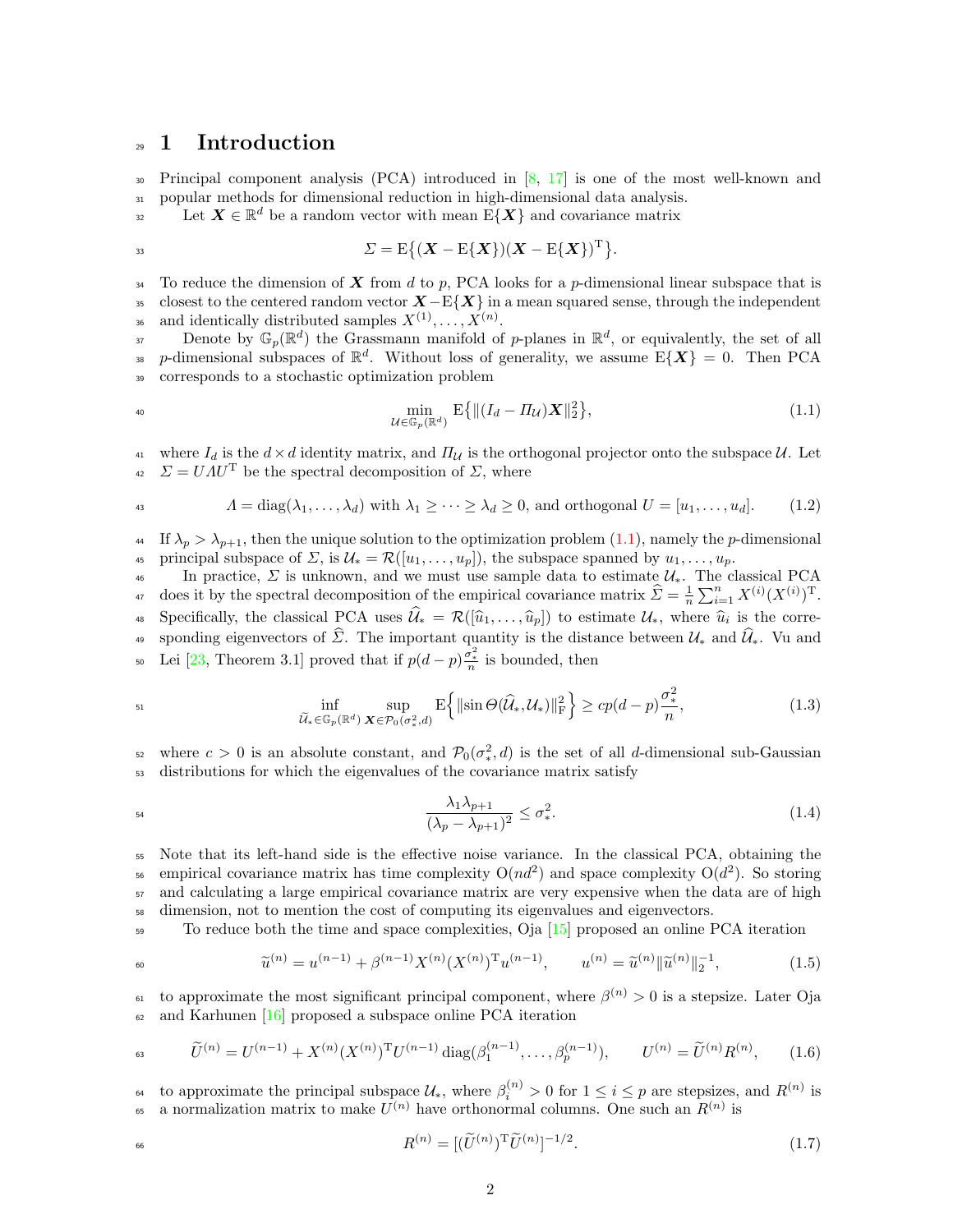Usually, we can use a fixed stepsize β. It can be seen that these methods update the approximations incrementally by processing data one at a time as soon as it comes in, and calculating the empirical covariance matrix explicitly is completely avoided. In the online PCA, obtaining the principal <sup>70</sup> subspace has time complexity  $O(p^2nd)$  and space complexity  $O(pd)$ , which is much less than those required by the classical PCA.

 $\mu$ <sub>72</sub> Although the online PCA iteration [\(1.5\)](#page-1-2) was proposed over 30 years ago, its convergence analysis  $73$  is rather scarce. Some recent works  $\left[2, 9, 18\right]$  $\left[2, 9, 18\right]$  $\left[2, 9, 18\right]$  $\left[2, 9, 18\right]$  $\left[2, 9, 18\right]$  studied the convergence of the online PCA for the  $\tau_4$  most significant principal component, i.e.,  $u_1$ , from different points of view and obtained some <sup>75</sup> results for the case where the samples are almost surely uniformly bounded. For such a case, De  $76\,$  Sa, Olukotun, and Ré [\[4\]](#page-35-7) studied a different but closely related problem, in which the angular  $\pi$  part is equivalent to the online PCA, and obtained some convergence results. In contrast, for  $78$  the distributions with sub-Gaussian tails (note that the samples of this kind of distributions may <sup>79</sup> be unbounded), Li, Wang, Liu, and Zhang [\[11\]](#page-35-8) proved a nearly optimal convergence rate for the so iteration [\(1.5\)](#page-1-2): if the initial guess  $u^{(0)}$  is randomly chosen according to a uniform distribution and  $\theta$ <sub>81</sub> the stepsize β is chosen in accordance with the sample size n, then there exists a high-probability 82 event  $\mathbb{A}_{*}$  with  $P\{\mathbb{A}_{*}\}\geq 1-\delta$  such that

$$
\mathbb{E}\left\{|\tan\Theta(u^{(n)}, u_*)|^2 \mid \mathbb{A}_*\right\} \le C(d, n, \delta)\frac{\ln n}{n}\frac{1}{\lambda_1 - \lambda_2} \sum_{i=2}^d \frac{\lambda_1 \lambda_i}{\lambda_1 - \lambda_i}
$$
(1.8a)

<span id="page-2-3"></span><span id="page-2-0"></span> $\leq C(d, n, \delta) \frac{\lambda_1 \lambda_2}{\lambda_1 \lambda_2}$ 

$$
\leq C(d, n, \delta) \frac{\lambda_1 \lambda_2}{(\lambda_1 - \lambda_2)^2} \frac{(\alpha - 1) \ln n}{n},\tag{1.8b}
$$

 $(\lambda_1 - \lambda_2)^2$ 86 where  $\delta \in [0, 1), u_* = u_1$  in [\(1.2\)](#page-1-3), and  $C(d, n, \delta)$  can be approximately treated as a constant. It  $\epsilon_{\rm s7}$  can be seen that this bound matches the minimax low bound [\(1.3\)](#page-1-4) up to a logarithmic factor of n, hence, nearly optimal. Also, the convergence rate holds true as long as the initial approximation <sup>89</sup> satisfies

$$
|\tan \Theta(u^{(0)}, u_*)| \leq cd,\tag{1.9}
$$

<span id="page-2-1"></span> $(d-1)\ln n$ 

91 for some constant  $c > 0$ , which means *nearly global*. It is significant because a uniformly distributed  $\frac{92}{2}$  initial value is nearly orthogonal to the principal component with high probability when d is large. <sup>93</sup> This result is more general than previous ones in  $[2, 9, 18]$  $[2, 9, 18]$  $[2, 9, 18]$  $[2, 9, 18]$  $[2, 9, 18]$ , because it is for distributions that can <sup>94</sup> possibly be unbounded, and the convergence rate is nearly optimal and nearly global. For more <sup>95</sup> details of comparison, the reader is referred to [\[11\]](#page-35-8).

<sup>96</sup> However, there is still no convergence result for the subspace online PCA, namely the subspace  $97$  iteration [\(1.6\)](#page-1-5). Garber et al. [\[6\]](#page-35-9) use shift-and-invert technique to deal with the convergence of <sup>98</sup> a faster variant of subspace PCA, but only the result on the top eigenvector is analyzed. Our <sup>99</sup> main purpose in this paper is to analyze the convergence of the subspace online PCA iteration  $100 \quad (1.6)$  $100 \quad (1.6)$ , similarly to the effort in [\[11\]](#page-35-8) which is for the special case  $p = 1$ . One of our results for the <sup>101</sup> convergence rate states that: if the initial guess  $U^{(0)}$  is randomly chosen to satisfy that  $\mathcal{R}(U^{(0)})$ <sup>102</sup> is uniformly sampled from  $\mathbb{G}_p(\mathbb{R}^d)$ , and the stepsize  $\beta_i^{(n)}$  is chosen the same for  $1 \le i \le p$  and in 103 accordance with the sample size n, then there exists a high-probability event  $\mathbb{H}_*$  with  $P\{\mathbb{H}_*\}\geq$ 104  $1-2\delta^{p^2}$ , such that

<span id="page-2-2"></span>
$$
\mathbb{E}\Big\{\|\tan\Theta(U^{(n)},U_*)\|_{\mathcal{F}}^2\Big|\ \mathbb{H}_*\Big\} \le C(d,n,\delta)\frac{\ln n}{n}\frac{1}{\lambda_p-\lambda_{p+1}}\sum_{j=1}^p\sum_{i=p+1}^d\frac{\lambda_j\lambda_i}{\lambda_j-\lambda_i}
$$
(1.10a)

$$
\leq C(d,n,\delta)\frac{\lambda_p\lambda_{p+1}}{(\lambda_p-\lambda_{p+1})^2}\frac{p(d-p)\ln n}{n},\tag{1.10b}
$$

107

108 where the constant  $C(d, n, \delta) \to 24\psi^4/(1 - {\delta^p}^2)$  as  $d \to \infty$  and  $n \to \infty$ , and  $\psi$  is X's Orlicz norm. 109 This is also *nearly optimal, nearly global*, and valid for any sub-Gaussian distribution. When  $p = 1$ , <sup>110</sup> it degenerates to [\(1.8\)](#page-2-0), as it should be. Although this result of ours look like a straightforward <sup>111</sup> generalization, its proof, however, turns out to be nontrivially much more complicated. Also note <sup>112</sup> that the factor in our result is

$$
\frac{\lambda_p \lambda_{p+1}}{(\lambda_p - \lambda_{p+1})^2} \quad vs. \quad \frac{\lambda_1 \lambda_{p+1}}{(\lambda_p - \lambda_{p+1})^2}.
$$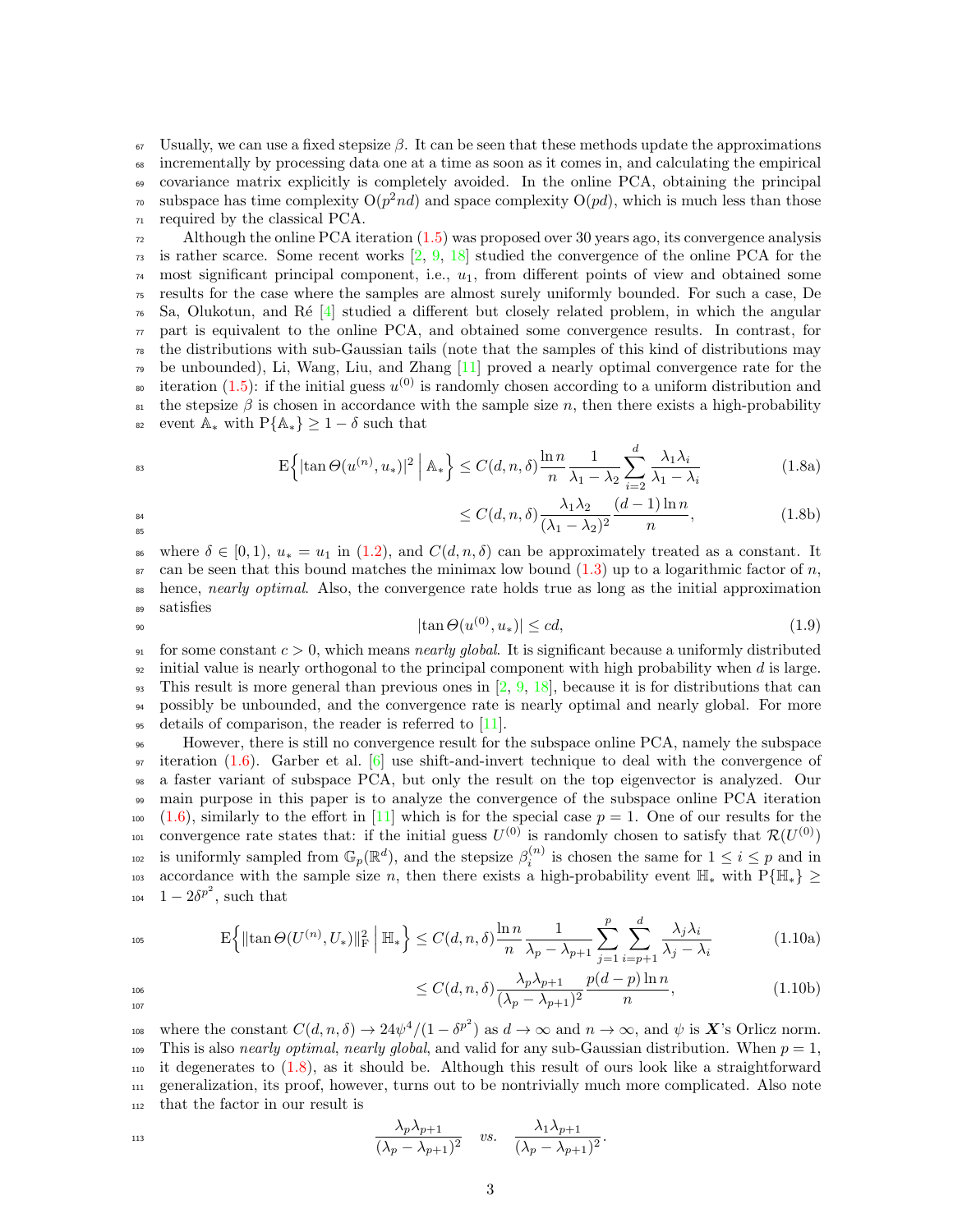$_{114}$  The second quantity appeared in [\(1.8b\)](#page-2-1). The first quantity is always smaller but both are of similar 115 order if  $\lambda_1$  and  $\lambda_p$  are of similar order. However, their magnitude can differ greatly when  $\lambda_p \ll \lambda_1$ . <sup>116</sup> The rest of this paper is organized as follows. Section [2](#page-3-0) reviews the basics about the canonical <sup>117</sup> angles and the canonical angle matrix between two k-dimensional subspaces, the metrics on  $\mathbb{G}_p(\mathbb{R}^d)$ , <sup>118</sup> and proves a lemma on the tangent of the canonical angle matrix, which will be used in later proofs. 119 In section [3,](#page-4-0) we reformulate the subspace online PCA iteration [\(1.6\)](#page-1-5) for the case  $\beta_i^{(n)} = \beta$  for all  $1 \leq i \leq p$ , which will be the version to be analyzed. Our main results, one of which leads to  $121 \quad (1.10)$  $121 \quad (1.10)$ , are stated in section [4.](#page-6-0) We compare our results for  $p = 1$  with the recent results in [\[11\]](#page-35-8) <sup>122</sup> and outline the technical differences in proof between ours and those from [\[11\]](#page-35-8) in section [5.](#page-9-0) Due <sup>123</sup> to their complexities, the proofs of these results are deferred to sections [6](#page-11-0) and [7.](#page-29-0) Finally, section [8](#page-35-0) <sup>124</sup> summarizes the results of the paper.

 $\frac{1}{25}$  We point out in passing that this paper improves its earlier version available online [\[12\]](#page-35-10) in that  $_{126}$  an assumption, namely Assumption 4.2 in  $[12]$  is no longer necessary and thus removed, which is  $_{127}$  made possible by the new quasi-bounded event  $(6.5)$ .

notations.  $\mathbb{R}^{n \times m}$  is the set of all  $n \times m$  real matrices,  $\mathbb{R}^n = \mathbb{R}^{n \times 1}$ , and  $\mathbb{R} = \mathbb{R}^1$ .  $I_n$  (or simply <sup>129</sup> I if its dimension is clear from the context) is the  $n \times n$  identity matrix and  $e_j$  is its jth column 130 (usually with dimension determined by the context). For a matrix X,  $\sigma(X)$ ,  $||X||_{\infty}$ ,  $||X||_2$  and  $\|X\|_{\text{F}}$  are the multiset of the singular values, the  $\ell_{\infty}$ -operator norm, the spectral norm, and the Frobenius norm of X, respectively.  $\mathcal{R}(X)$  is the column space spanned by the columns of X,  $X_{(i,j)}$ 132 133 is the  $(i, j)$ th entry of X, and  $X_{(k:\ell,:)}$  and  $X_{(:,i:j)}$  are two submatrices of X consisting of its row k 134 to row  $\ell$  and column i to column j, respectively.  $X \circ Y$  is the Hadamard, i.e., entrywise, product  $_{135}$  of matrices (vector) X and Y of the same size.

136 For any vector or matrix X, Y,  $X \leq Y$  ( $X < Y$ ) means  $X_{(i,j)} \leq Y_{(i,j)}$  ( $X_{(i,j)} < Y_{(i,j)}$ ) for any 137 *i*, *j*.  $X \ge Y$   $(X > Y)$  if  $-X \le -Y$   $(-X < -Y)$ ;  $X \le \alpha$   $(X < \alpha)$  for a scalar  $\alpha$  means  $X_{(i,j)} \le \alpha$ 138  $(X_{(i,j)} < \alpha)$  for any  $i, j$ ; similarly  $X \geq \alpha$  and  $X > \alpha$ .

139 For a subset or an event A,  $A^c$  is the complement set of A. By  $\sigma\{A_1,\ldots,A_p\}$  we denote the 140  $\sigma$ -algebra generated by the events  $\mathbb{A}_1, \ldots, \mathbb{A}_p$ .  $\mathbb{N} = \{1, 2, 3, \ldots\}$ .  $E\{X; \mathbb{A}\} := E\{X\mathbf{1}_{\mathbb{A}}\}$  denotes <sup>141</sup> the expectation of a random variable  $X$  over event  $A$ . Note that

<span id="page-3-3"></span>
$$
E\{\boldsymbol{X}; \,\mathbb{A}\} = E\{\boldsymbol{X} \mid \mathbb{A}\} P\{\mathbb{A}\}.
$$
\n(1.11)

<sup>143</sup> For a random vector or matrix  $X, E\{X\} := \big[E\big\{X_{(i,j)}\big\}\big]$ . Note that  $\|E\{X\}\|_{\text{ui}} \le E\{\|X\|_{\text{ui}}\}$  for 144 ui = 2, F. Write  $\text{cov}_{\circ}(X, Y) := \text{E}\{[X - \text{E}\{X\}] \circ [Y - \text{E}\{Y\}]\}$  and  $\text{var}_{\circ}(X) := \text{cov}_{\circ}(X, X)$ .

## <span id="page-3-0"></span><sup>145</sup> 2 Canonical Angles

146 For two subspaces  $\mathcal{X}, \mathcal{Y} \in \mathbb{G}_p(\mathbb{R}^d)$ , let  $X, Y \in \mathbb{C}^{d \times p}$  be the basis matrices of  $\mathcal{X}$  and  $\mathcal{Y}$ , respectively, 147 i.e.,  $\mathcal{X} = \mathcal{R}(X)$  and  $\mathcal{Y} = \mathcal{R}(Y)$ , and denote by  $\sigma_j$  for  $1 \leq j \leq k$  in nondecreasing order, i.e., <sup>148</sup>  $\sigma_1 \leq \cdots \leq \sigma_p$ , the singular values of

$$
(XTX)-1/2XTY(YTY)-1/2.
$$

150 The k canonical angles  $\theta_i(\mathcal{X}, \mathcal{Y})$  between X to Y are defined by

<span id="page-3-1"></span>
$$
0 \le \theta_j(\mathcal{X}, \mathcal{Y}) := \arccos \sigma_j \le \frac{\pi}{2} \quad \text{for } 1 \le j \le p. \tag{2.1}
$$

152 They are in non-increasing order, i.e.,  $\theta_1(\mathcal{X}, \mathcal{Y}) \geq \cdots \geq \theta_n(\mathcal{X}, \mathcal{Y})$ . Set

<span id="page-3-2"></span>
$$
\Theta(\mathcal{X}, \mathcal{Y}) = \text{diag}(\theta_1(\mathcal{X}, \mathcal{Y}), \dots, \theta_p(\mathcal{X}, \mathcal{Y})).
$$
\n(2.2)

154 It can be seen that angles so defined are independent of the basis matrices X and Y, which are <sup>155</sup> not unique. With the definition of canonical angles,

$$
\|\sin\Theta(\mathcal{X},\mathcal{Y})\|_{\text{ui}} \quad \text{for ui} = 2, \text{F}
$$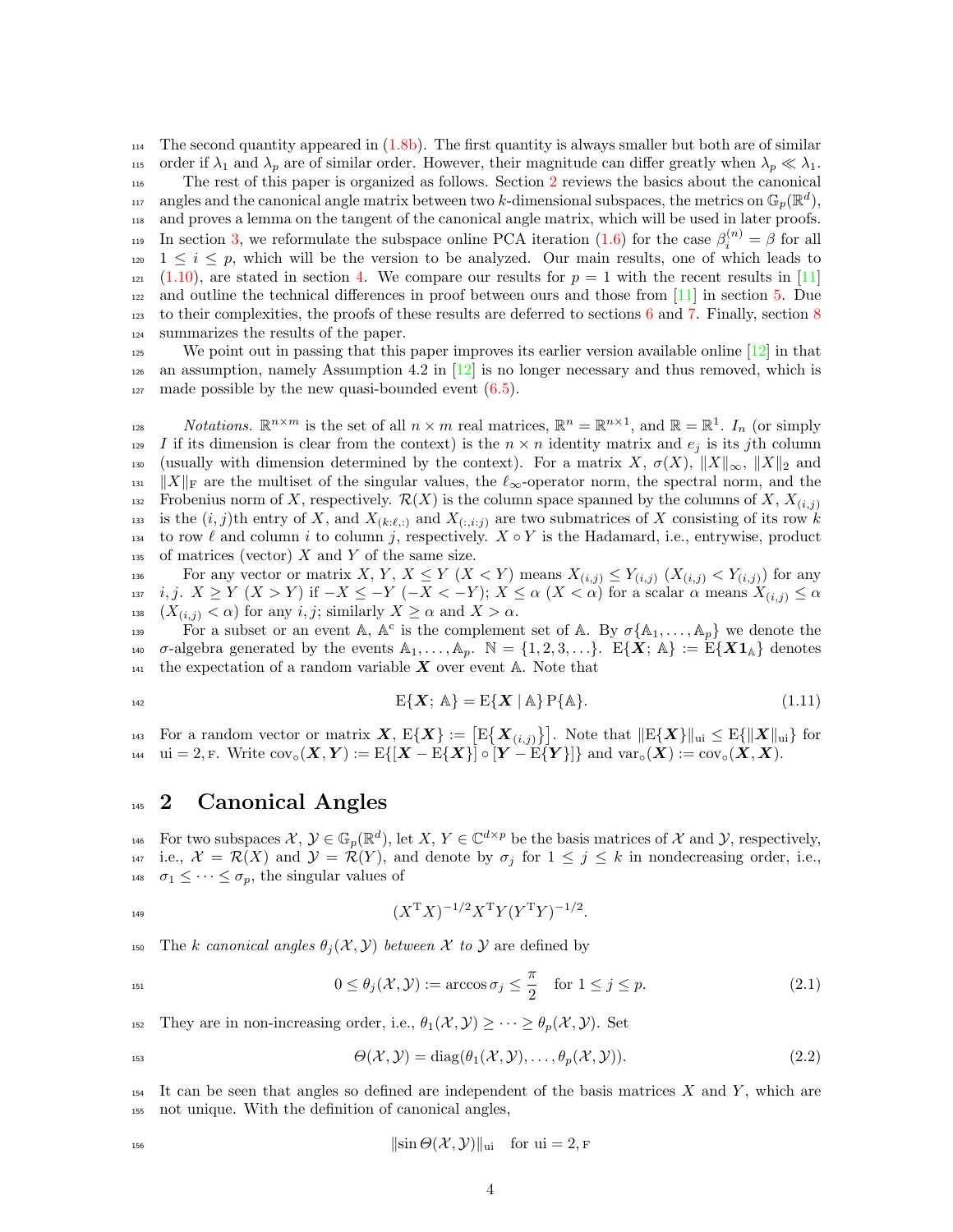<sup>157</sup> are metrics on  $\mathbb{G}_p(\mathbb{R}^d)$  [\[19,](#page-36-2) Section II.4].

158 In what follows, we sometimes place a vector or matrix in one or both arguments of  $\theta_i(\cdot, \cdot)$ 159 and  $\Theta(\cdot, \cdot)$  with the understanding that it is about the subspace spanned by the vector or the <sup>160</sup> columns of the matrix argument.

For any  $X \in \mathbb{R}^{d \times p}$ , if  $X_{(1:p,:)}$  is nonsingular, then we can define

<span id="page-4-3"></span>
$$
\mathcal{T}(X) := X_{(p+1:d,:)} X_{(1:p,:)}^{-1}.
$$
\n(2.3)

Lemma 2.1. For  $X \in \mathbb{R}^{d \times p}$  with nonsingular  $X_{(1:p,:)}$ , we have for  $ui = 2$ , F

<span id="page-4-1"></span>
$$
\left\| \tan \Theta(X, \begin{bmatrix} I_p \\ 0 \end{bmatrix}) \right\|_{\text{ui}} = \| \mathcal{T}(X) \|_{\text{ui}}.
$$
 (2.4)

*Proof.* Let  $Y = \begin{bmatrix} I_p \\ 0 \end{bmatrix}$ 0 <sup>165</sup> Proof. Let  $Y = \begin{bmatrix} I_p \ G \end{bmatrix} \in \mathbb{R}^{d \times p}$ . By definition,  $\sigma_j = \cos \theta_j(X, Y)$  for  $1 \leq j \leq p$  are the singular <sup>166</sup> values of

$$
\left[I + \mathcal{T}(X)^{\mathrm{T}}\mathcal{T}(X)\right]^{-1/2} \begin{bmatrix} I \\ \mathcal{T}(X) \end{bmatrix}^{\mathrm{T}} \begin{bmatrix} I \\ 0 \end{bmatrix} = \left[I + \mathcal{T}(X)^{\mathrm{T}}\mathcal{T}(X)\right]^{-1/2}.
$$

168 So if  $\tau_1 \geq \tau_2 \geq \cdots \geq \tau_p$  are the singular values of  $\mathscr{T}(X)$ , then

$$
\sigma_j = (1 + \tau_j^2)^{-1/2} \quad \Rightarrow \quad \tau_j = \frac{\sqrt{1 - \sigma_j^2}}{\sigma_j} = \tan \theta_j(X, Y),
$$

 $_{170}$  and hence the identity  $(2.4)$ .

# <span id="page-4-0"></span>171 3 Online PCA for Principal Subspace

<sup>172</sup> Let  $\mathbf{X} = [\mathbf{X}_1, \mathbf{X}_2, \dots, \mathbf{X}_d]^{\mathrm{T}}$  be a random vector in  $\mathbb{R}^d$ . Assume  $E\{\mathbf{X}\}=0$ . Its covariance matrix <sup>173</sup>  $\Sigma := \mathrm{E} \{ \boldsymbol{X} \boldsymbol{X}^{\mathrm{T}} \}$  has the spectral decomposition

$$
\Sigma = U \Lambda U^{T} \text{ with } U = [u_1, u_2, \dots, u_d], \Lambda = \text{diag}(\lambda_1, \dots, \lambda_d), \tag{3.1}
$$

<sup>175</sup> where  $U \in \mathbb{R}^{d \times d}$  is orthogonal, and  $\lambda_i$  for  $1 \leq i \leq d$  are the eigenvalues of  $\Sigma$ , arranged for <sup>176</sup> convenience in non-increasing order. Assume

$$
\lambda_1 \ge \dots \ge \lambda_p > \lambda_{p+1} \ge \dots \ge \lambda_d > 0. \tag{3.2}
$$

 $_{178}$  In section [1,](#page-1-0) we mention the subspace online PCA iteration [\(1.6\)](#page-1-5) of Oja and Karhunen [\[16\]](#page-35-4) for  $179$  computing the principal subspace of dimension p

$$
\mathcal{U}_{*} = \mathcal{R}(U_{(:,1:p)}) = \mathcal{R}([u_1, u_2, \dots, u_p]). \tag{3.3}
$$

<sup>181</sup> In this paper, we will use a fixed stepsize  $\beta$  for all  $\beta_i^{(n)}$  there. Then  $U^{(n)}$  can be stated in a more <sup>182</sup> explicit manner with the help of the following lemma.

<span id="page-4-2"></span>**Lemma 3.1.** Let 
$$
V \in \mathbb{R}^{d \times p}
$$
 with  $V^T V = I_p$ ,  $y \in \mathbb{R}^d$  with  $y^T y = 1$ , and  $0 < \beta \in \mathbb{R}$ , and let

$$
W := V + \beta y y^{\mathrm{T}} V = (I_d + \beta y y^{\mathrm{T}}) V, \quad V_+ := W (W^{\mathrm{T}} W)^{-1/2}.
$$

185 If  $V^{\mathrm{T}}y \neq 0$ , then

$$
V_{+} = V + \beta y y^{\mathrm{T}} V - [1 - (1 + \alpha)^{-1/2}] (V + \beta y y^{\mathrm{T}} V) z z^{\mathrm{T}},
$$

187 where  $\gamma = ||V^T y||_2$ ,  $z = V^T y/\gamma$ , and  $\alpha = \beta(2+\beta)\gamma^2$ . In particular,  $V^T_+ V_+ = I_p$ .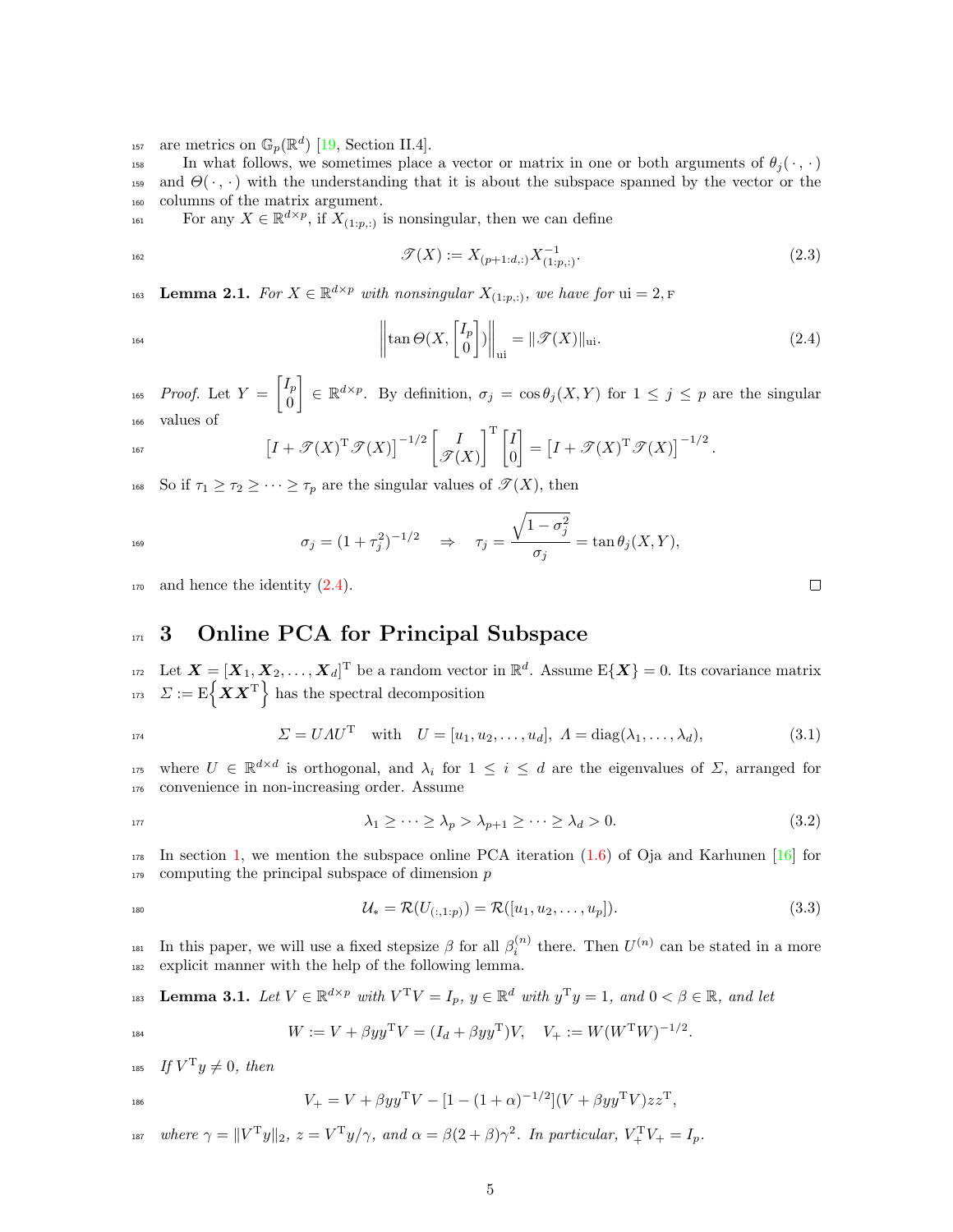<span id="page-5-0"></span>1: Choose  $U^{(0)} \in \mathbb{R}^{d \times p}$  with  $(U^{(0)})^{\mathrm{T}} U^{(0)} = I$ , and choose stepsize  $\beta > 0$ .

- 2: for  $n = 1, 2, \ldots$  until convergence do
- 3: Take an  $X$ 's sample  $X^{(n)}$ ;
- 4:  $Z^{(n)} = (U^{(n-1)})^{\mathrm{T}} X^{(n)}, \alpha^{(n)} = \beta \left[ 2 + \beta (X^{(n)})^{\mathrm{T}} X^{(n)} \right] (Z^{(n)})^{\mathrm{T}} Z^{(n)}, \tilde{\alpha}^{(n)} = (1 + \alpha^{(n)})^{-1/2};$ 5:  $U^{(n)} = U^{(n-1)} + \beta \tilde{\alpha}^{(n)} X^{(n)} (Z^{(n)})^{\mathrm{T}} - \frac{1 - \tilde{\alpha}^{(n)}}{(Z^{(n)})^{\mathrm{T}} Z^{(n)}} U^{(n-1)} Z^{(n)} (Z^{(n)})^{\mathrm{T}}.$

6: end for

<sup>188</sup> Proof. Let  $z = V^{\mathrm{T}}y \in \mathbb{R}^p$ . We have

$$
W^{T}W = V^{T}[I_{d} + \beta yy^{T}]^{2}V = V^{T}[I_{d} + \beta(2+\beta)yy^{T}]^{2}V = I_{p} + \alpha zz^{T}.
$$

190 Let  $Z_{\perp} \in \mathbb{R}^{p \times (p-1)}$  such that  $[z, Z_{\perp}]^{\mathrm{T}}[z, Z_{\perp}] = I_p$ . The eigen-decomposition of  $W^{\mathrm{T}}W$  is

$$
W^{\mathrm{T}}W = [z, Z_{\perp}] \begin{bmatrix} 1 + \alpha & \\ & I_{p-1} \end{bmatrix} [z, Z_{\perp}]^{\mathrm{T}}
$$

<sup>192</sup> which yields

$$
(W^{\mathrm{T}}W)^{-1/2} = [z, Z_{\perp}] \begin{bmatrix} (1+\alpha)^{-1/2} & & & \\ & I_{p-1} \end{bmatrix} [z, Z_{\perp}]^{\mathrm{T}} = (1+\alpha)^{-1/2}zz^{\mathrm{T}} + Z_{\perp}Z_{\perp}^{\mathrm{T}} = (1+\alpha)^{-1/2}zz^{\mathrm{T}} + I_p - zz^{\mathrm{T}}
$$

$$
=I_p-[1-(1+\alpha)^{-1/2}]zz^{\rm T}.
$$

<sup>198</sup> Therefore,

201

$$
V_{+} = (V + \beta y y^{\mathrm{T}} V) \{ I_{p} - [1 - (1 + \alpha)^{-1/2}] z z^{\mathrm{T}} \}
$$

$$
= V + \beta y y^{\mathrm{T}} V - [1 - (1 + \alpha)^{-1/2}] (V + \beta y y^{\mathrm{T}} V) z z^{\mathrm{T}},
$$

<sup>202</sup> as expected.

With the help of this lemma, for a fixed stepsize  $\beta_i^{(n)} = \beta$  for all  $1 \leq i \leq p$ , we outline in Algorithm [3.1](#page-5-0) a subspace online PCA algorithm based on [\(1.6\)](#page-1-5) and [\(1.7\)](#page-1-6). The iteration at its line 5 combines [\(1.6\)](#page-1-5) and [\(1.7\)](#page-1-6) as one. This seems like a minor reformulation, but it turns out to be one of the keys that make our analysis go through. The rest of this paper is devoted to analyze its convergence.

<sup>208</sup> Remark 3.1. A couple of comments are in order for Algorithm [3.1.](#page-5-0)

209 1. Vectors  $X^{(n)} \in \mathbb{R}^d$  for  $n = 1, 2, \ldots$  are independent and identically distributed samples of 210  $X$ .

<sup>211</sup> 2. If the algorithm converges, it is expected that

$$
U^{(n)} \to U_* := U \begin{bmatrix} I_p \\ 0 \end{bmatrix} = [u_1, u_2, \dots, u_p]
$$

213 in the sense that  $\|\sin \Theta(U^{(n)}, U_*)\|_{\text{ui}} \to 0$  as  $n \to \infty$ .

<sup>214</sup> Notations introduced in this section, except those in Lemma [3.1](#page-4-2) will be adopted throughout <sup>215</sup> the rest of this paper.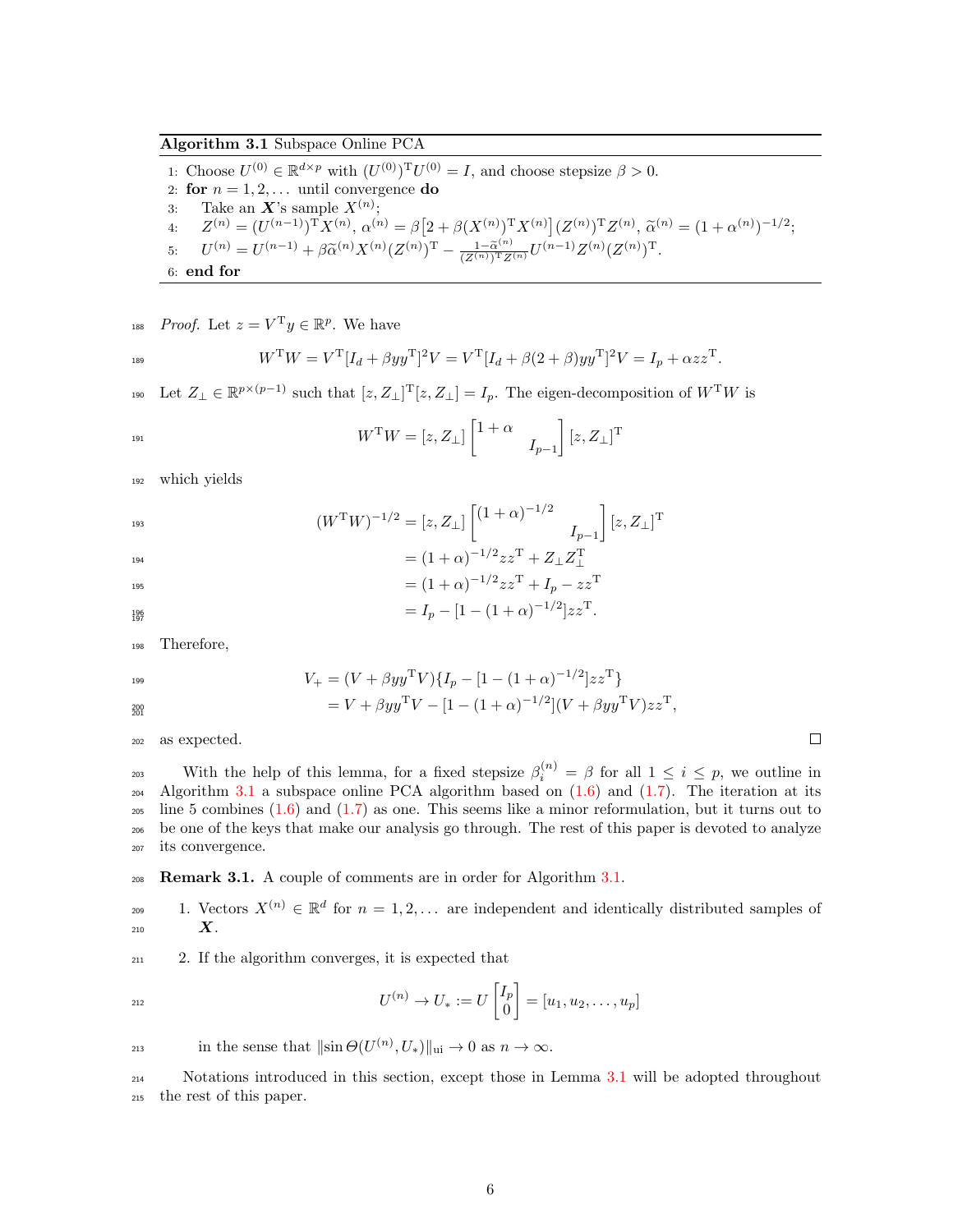## <span id="page-6-0"></span><sup>216</sup> 4 Main Results

<sup>217</sup> We point out that any statement we will make is meant to hold *almost surely*.

<sup>218</sup> We are concerned with random variables/vectors that have a sub-Gaussian distribution which 219 we will define next. To that end, we need to introduce the Orlicz  $\psi_{\alpha}$ -norm of a random vari- $_{220}$  able/vector. More details can be found in [\[21\]](#page-36-3).

221 **Definition 4.1.** The Orlicz  $\psi_{\alpha}$ -norm of a random variable  $X \in \mathbb{R}$  is defined as

$$
\|\boldsymbol{X}\|_{\psi_{\alpha}} := \inf \bigg\{ \xi > 0 : \mathrm{E} \bigg\{ \exp \bigg( \bigg| \frac{\boldsymbol{X}}{\xi} \bigg|^{ \alpha} \bigg) \bigg\} \leq 2 \bigg\},
$$

223 and the *Orlicz*  $\psi_{\alpha}$ -norm of a random vector  $\mathbf{X} \in \mathbb{R}^d$  is defined as

$$
\|{\bm X}\|_{\psi_{\alpha}}:=\sup_{\|v\|_2=1}\|v^{\rm T}{\bm X}\|_{\psi_{\alpha}}.
$$

225 We say that random variable/vector X follows a sub-Gaussian distribution if  $||X||_{\psi_2} < \infty$ .

<sup>226</sup> By the definition, we conclude that any bounded random variable/vector follows a sub-Gaussian <sup>227</sup> distribution. To prepare our convergence analysis, we make a few assumptions.

<span id="page-6-3"></span>228 **Assumption 4.1.**  $\boldsymbol{X} = [\boldsymbol{X}_1, \boldsymbol{X}_2, \dots, \boldsymbol{X}_d]^{\text{T}} \in \mathbb{R}^d$  is a random vector.

<span id="page-6-2"></span>
$$
229 \text{ (A-1) } E\{\boldsymbol{X}\} = 0 \text{, and } \boldsymbol{\Sigma} := E\left\{\boldsymbol{X}\boldsymbol{X}^{\mathrm{T}}\right\} \text{ has the spectral decomposition (3.1) satisfying (3.2);}
$$

<span id="page-6-4"></span>230 
$$
(A-2) \psi := ||\Sigma^{-1/2}X||_{\psi_2} < \infty
$$
.

231 The principal subspace  $\mathcal{U}_*$  in [\(3.3\)](#page-4-3) is uniquely determined under  $(A-1)$  of Assumption [4.1.](#page-6-3) On <sub>232</sub> the other hand,  $(A-2)$  of Assumption [4.1](#page-6-3) ensures that all 1-dimensional marginals of X have sub- $_{233}$  Gaussian tails, or equivalently, X follows a sub-Gaussian distribution. This is also an assumption  $_{234}$  that is used in [\[11\]](#page-35-8).

<sup>235</sup> In what follows, we will state our main results under the assumption and leave their proofs to <sup>236</sup> later sections because of their high complexity. To that end, first we introduce some quantities. <sup>237</sup> The eigenvalue gap is

$$
\gamma := \lambda_p - \lambda_{p+1}.
$$

 $239$  The sum of top i eigenvalues is

$$
\eta_i := \lambda_1 + \cdots + \lambda_i, \quad i = 1, \ldots, d.
$$

 $241$  The dominance of the top i eigenvalues is defined as

$$
\mu_i := \frac{\eta_i}{\eta_d} \in \left[\frac{i}{d},1\right],
$$

<sup>243</sup> For  $s > 0$  and the stepsize  $\beta < 1$  such that  $\beta \gamma < 1$ , define

$$
N_s(\beta) := \min\left\{n \in \mathbb{N} : (1 - \beta\gamma)^n \le \beta^s\right\} = \left\lceil \frac{s \ln \beta}{\ln(1 - \beta\gamma)} \right\rceil,\tag{4.1}
$$

<sup>245</sup> where  $\lceil \cdot \rceil$  is the ceiling function taking the smallest integer that is no smaller than its argument, 246 and for  $0 < \varepsilon < 1/7$ ,

<span id="page-6-1"></span>
$$
M(\varepsilon) := \min\left\{m \in \mathbb{N} : \beta^{7\varepsilon/2 - 1/2} \leq \beta^{(1 - 2^{1 - m})(3\varepsilon - 1/2)}\right\} = 2 + \left\lceil \frac{\ln \frac{1/2 - 3\varepsilon}{\varepsilon}}{\ln 2} \right\rceil \geq 2. \tag{4.2}
$$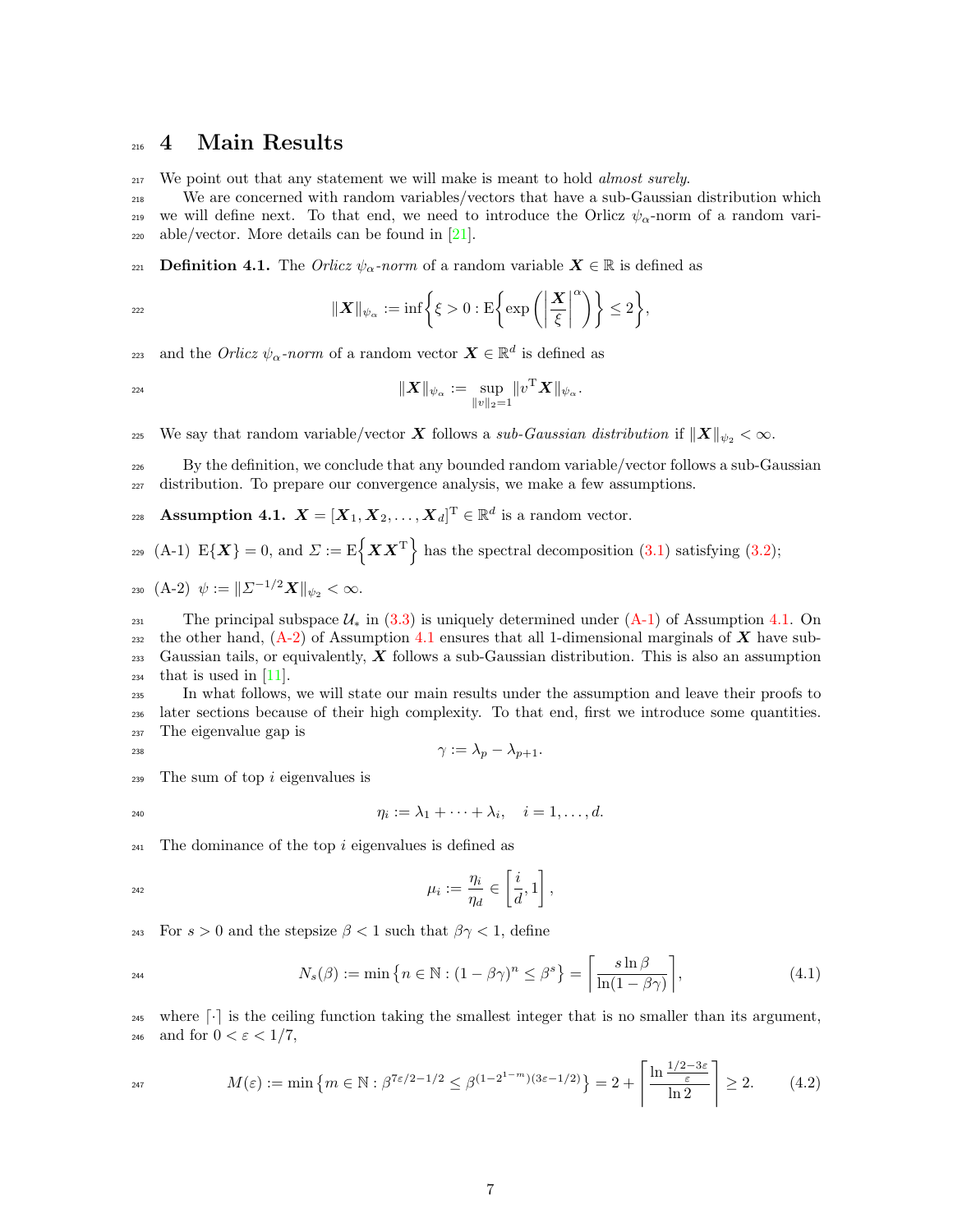<sup>248</sup> Theorem 4.1. Given

$$
\varepsilon \in (0, 1/7), \quad \omega \in (0, 1), \quad \phi > 0, \quad \kappa > 6^{\lfloor M(\varepsilon) - 1 \rfloor / 2} \max\{2(\sqrt{2} - 1)^{1/2} \phi \lambda_1^{-1/2} \omega^{1/2}, \sqrt{2}\}, \quad (4.3a)
$$

<span id="page-7-4"></span>
$$
0 < \beta < \min\left\{1, \left(\frac{1}{8\kappa\eta_p}\right)^{\frac{2}{1-4\varepsilon}}, \left(\frac{\gamma}{130\kappa^2\eta_p^2}\right)^{\frac{1}{\varepsilon}}\right\}.\tag{4.3b}
$$

251

258

<sup>252</sup> Let  $U^{(n)}$  for  $n = 1, 2, ...$  be the approximations of  $U_*$  generated by Algorithm [3.1](#page-5-0). Under Assump-253 tion [4.1](#page-6-3), if  $\|\tan \Theta(U^{(0)}, U_*)\|_2^2 \leq \phi^2 d - 1$ , and

$$
(\sqrt{2}+1)\lambda_1 d\beta^{1-7\varepsilon} \le \omega, \quad K > N_{3/2-37\varepsilon/4}(\beta), \tag{4.4}
$$

<sup>255</sup> then there exist absolute constants<sup>[1](#page-7-2)</sup>  $C_{\psi}$ ,  $C_{\nu}$ ,  $C_{\circ}$  and a high-probability event  $\mathbb H$  with

$$
P\{\mathbb{H}\} \ge 1 - K[(2 + e)d + p + 1] \exp(-C_{\nu\psi}\beta^{-\varepsilon})
$$

257 such that for any  $n \in [N_{3/2-37\varepsilon/4}(\beta), K]$ 

<span id="page-7-1"></span>
$$
\mathcal{E}\left\{\|\tan\Theta(U^{(n)}, U_*)\|_{\mathcal{F}}^2; \ \mathbb{H}\right\} \le (1 - \beta\gamma)^{2(n-1)} p\phi^2 d + \frac{32\psi^4 \beta}{2 - \lambda_1 \beta} \varphi(p, d; \Lambda) + C_0 \kappa^4 \mu_p^{-2} \eta_p^2 \gamma^{-1} p \sqrt{d - p} \beta^{3/2 - 7\varepsilon}, \tag{4.5}
$$

where  $e = \exp(1)$  is Euler's number,  $C_{\nu\psi} = \max\{C_{\nu}\mu_p, C_{\psi}\min\{\psi^{-1}, \psi^{-2}\}\}\$  $C_{\nu\psi} = \max\{C_{\nu}\mu_p, C_{\psi}\min\{\psi^{-1}, \psi^{-2}\}\}\$  $C_{\nu\psi} = \max\{C_{\nu}\mu_p, C_{\psi}\min\{\psi^{-1}, \psi^{-2}\}\}\$ , and<sup>2</sup> 262

<span id="page-7-6"></span>
$$
\varphi(p, d; \Lambda) := \sum_{j=1}^{p} \sum_{i=p+1}^{d} \frac{\lambda_j \lambda_i}{\lambda_j - \lambda_i} \in \left[ \frac{p(d-p)\lambda_1 \lambda_d}{\lambda_1 - \lambda_d}, \frac{p(d-p)\lambda_p \lambda_{p+1}}{\lambda_p - \lambda_{p+1}} \right].
$$
\n(4.6)

264 The conclusion of Theorem [4.1](#page-6-1) holds for any given  $U^{(0)}$  satisfying  $\|\tan \Theta(U^{(0)}, U_*)\|_2^2 \leq \phi^2 d - 1$ . <sup>265</sup> However, it is not easy, if at all possible, to verify this condition. Next we consider a randomly 266 selected  $U^{(0)}$ .

Suppose that on  $\mathbb{G}_p(\mathbb{R}^d)$  we use a uniform distribution, the one with the Haar invariant proba-268 bility measure (see  $[3,$  Section 1.4] and  $[10,$  Section 4.6]). We refer the reader to  $[3,$  Section 2.2] on <sup>269</sup> how to generate such a uniform distribution on  $\mathbb{G}_p(\mathbb{R}^d)$ . Our assumption for a randomly selected  $_{\rm 270}$   $\;$   $U^{(0)}$  is

<span id="page-7-5"></span><sup>271</sup> randomly selected 
$$
U^{(0)}
$$
 satisfies that  $\mathcal{R}(U^{(0)})$  is uni-  
formly sampled from  $\mathbb{G}_p(\mathbb{R}^d)$ . (4.7)

<span id="page-7-0"></span>272 Theorem 4.2. Under Assumption [4.1](#page-6-3), for sufficiently large d and any  $\beta$  satisfying [\(4.3b\)](#page-7-4) with **Theorem 4.2.** Under Ass<br> $\kappa = 6^{[M(\varepsilon)-1]/2} \max\{2C_p, \sqrt{\frac{2C_p}{n}}\}$ 273  $\kappa = 6^{\lfloor M(\varepsilon) - 1 \rfloor / 2} \max\{2C_p, \sqrt{2}\},$  and

$$
p < (d+1)/2, \quad \varepsilon \in (0, 1/7), \quad \delta \in (0, 2^{-1/p^2}), \quad K > N_{3/2 - 37\varepsilon/4}(\beta),
$$

 $275$  where  $C_p$  is a constant only dependent on p, if [\(4.7\)](#page-7-5) holds, and

$$
d\beta^{1-3\varepsilon} \le \delta^2, \qquad K[(2+\mathrm{e})d+p+1]\exp(-C_{\nu\psi}\beta^{-\varepsilon}) \le \delta^{p^2},
$$

 $\tau_{277}$  then there exists a high-probability event  $\mathbb{H}_*$  with  $\mathrm{P}\{\mathbb{H}_*\} \geq 1-2\delta^{p^2}$  such that 278

<span id="page-7-3"></span><sup>2</sup>To see the inclusion in [\(4.6\)](#page-7-6), we note the following: if  $0 \le a \le c < d \le b$ , then

$$
0 \leq \frac{1}{b} \leq \frac{1}{d} < \frac{1}{c} \leq \frac{1}{a} \ \Rightarrow \ \frac{dc}{d-c} = \frac{1}{\frac{1}{c} - \frac{1}{d}} \geq \frac{1}{\frac{1}{a} - \frac{1}{b}} = \frac{ab}{b-a}.
$$

<span id="page-7-2"></span><sup>&</sup>lt;sup>1</sup>We attach each with a subscript for the convenience of indicating their associations. They don't change as the values of the subscript variables vary, by which we mean *absolute constants*. Later in  $(6.6)$ , we explicitly bound these absolute constants.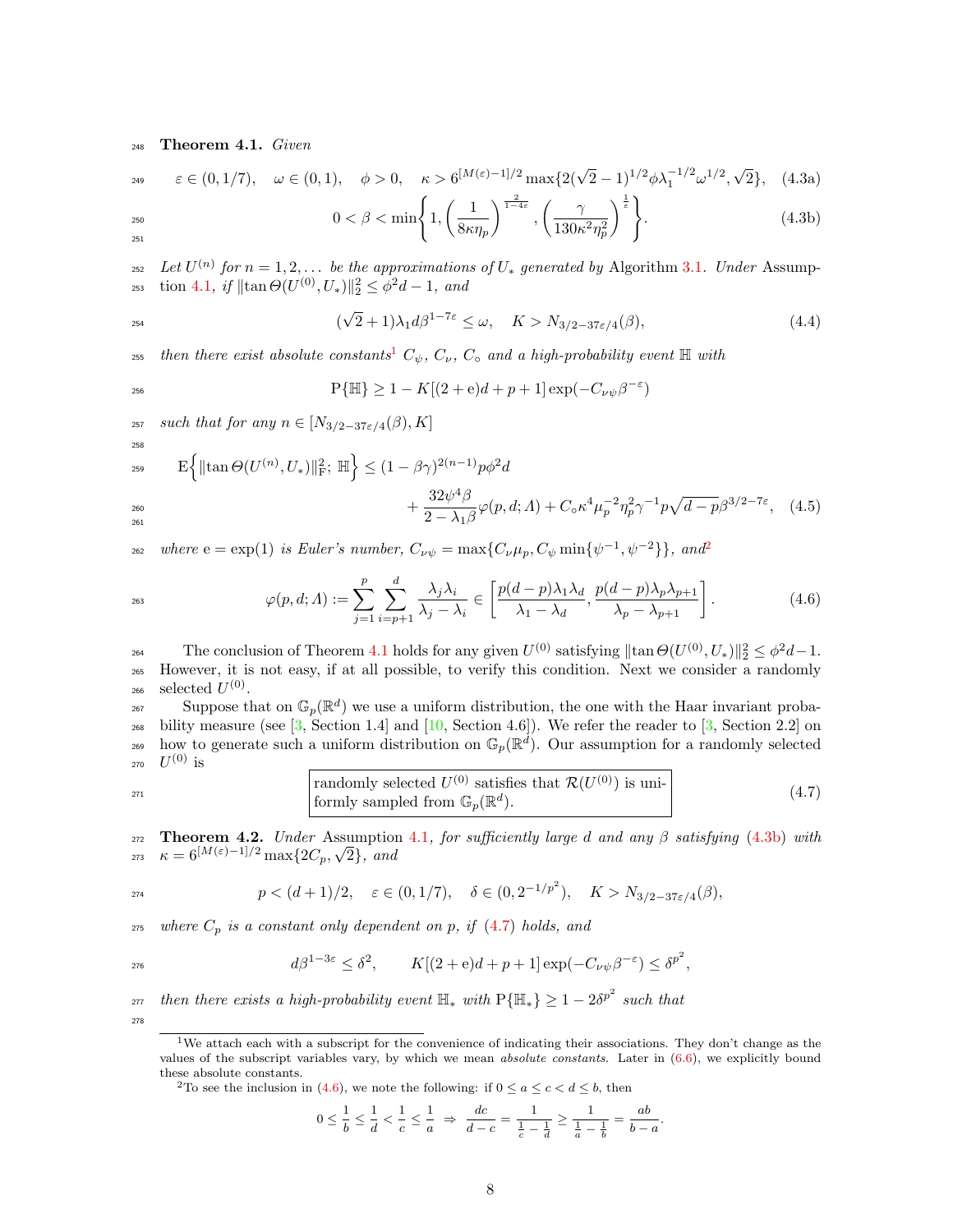$$
_{^{279}} \qquad \mathcal{E}\Big\{ \|\tan\Theta(U^{(n)}, U_*)\|_{\mathcal{F}}^2; \ \mathbb{H}_*\Big\} \leq (1 - \beta\gamma)^{2(n-1)} p C_p^2 \delta^{-2} d
$$

$$
+\frac{32\psi^4\beta}{2-\lambda_1\beta}\varphi(p,d;A)+C_\circ\kappa^4\mu_p^{-2}\eta_p^2\gamma^{-1}p\sqrt{d-p}\beta^{3/2-7\varepsilon} \quad (4.8)
$$

282 for any  $n \in [N_{3/2-37\varepsilon/4}(\beta), K]$ , where  $\varphi(p, d; \Lambda)$  is as in  $(4.6)$ .

<sup>283</sup> Finally, suppose that the number of principal components p and the eigenvalue gap  $\gamma = \lambda_p$  – <sup>284</sup>  $\lambda_{p+1}$  is known in advance, and the sample size is fixed at  $N_*$ . We must choose a proper  $\beta$  to obtain <sup>285</sup> the principal components as accurately as possible. A good choice turns out to be

$$
\beta = \beta_* := \frac{3\ln N_*}{2\gamma N_*}.\tag{4.9}
$$

<span id="page-8-0"></span>287 Theorem 4.3. Under Assumption [4.1](#page-6-3), for sufficiently large  $d \geq 2p$  and sufficiently large  $N_*$ , <sup>288</sup>  $\varepsilon \in (0, 1/7), \ \delta \in (0, 2^{-1/p^2})$  satisfying

$$
d\beta_*^{1-3\varepsilon} \le \delta^2, \qquad N_*[(2+\mathbf{e})d+p+1] \exp(-C_{\nu\psi}\beta^{-\varepsilon}) \le \delta^{p^2}, \tag{4.10}
$$

290 where  $\beta_*$  is given by [\(4.9\)](#page-2-3), if [\(4.7\)](#page-7-5) holds, then there exists a high-probability event  $\mathbb{H}_*$  with  $P\{\mathbb{H}_*\}$  ≥  $_{291}$   $1-2\delta^{p^2}$ , such that

$$
\mathcal{E}\Big\{\|\tan\Theta(U^{(N_*)}, U_*)\|_{\mathcal{F}}^2; \ \mathbb{H}_*\Big\} \le C_*(d, N_*, \delta) \frac{\varphi(p, d; \Lambda)}{\lambda_p - \lambda_{p+1}} \frac{\ln N_*}{N_*},\tag{4.11}
$$

<sup>293</sup> where the constant  $C_*(d, N_*, \delta) \to 24\psi^4$  as  $d \to \infty, N_* \to \infty$ , and  $\varphi(p, d; \Lambda)$  is as in [\(4.6\)](#page-7-6).

In Theorems [4.1,](#page-6-1) [4.2](#page-7-0) and [4.3,](#page-8-0) the conclusions are stated in term of the expectation of  $\|\tan\Theta(U^{(n)},U_*)\|_{\rm F}^2$ 294 <sup>295</sup> over some highly probable event. These expectations can be turned into conditional expectations, <sup>296</sup> thanks to the relation  $(1.11)$ . In fact,  $(1.10)$  is a consequence of  $(4.11)$  and  $(1.11)$ .

 $297$  The proofs of the three theorems are given in sections [6](#page-11-0) and [7.](#page-29-0) Although overall our proofs <sup>298</sup> follow the same structure of those in Li, Wang, Liu, and Zhang [\[11\]](#page-35-8), there are inherently critical <sup>299</sup> subtleties in going from one-dimension  $(p = 1)$  to multi-dimension  $(p > 1)$ . In fact, one of key 300 steps in proof works for  $p = 1$  does not seem to work for  $p > 1$ . More detail will be discussed in <sup>301</sup> the next section.

 $302$  Now we observe the effect of the scaling on the random vector  $\boldsymbol{X}$ . Let

<span id="page-8-1"></span>
$$
\check{\mathbf{X}} = \xi \mathbf{X}, \quad \check{U}^{(0)} = U^{(0)}, \quad \check{\beta} = \xi^{-2} \beta. \tag{4.12}
$$

<sup>304</sup> Then we can examine that

$$
\check{X}^{(n)} = \xi X^{(n)}, \quad \check{Z}^{(n)} = \xi Z^{(n)}, \quad \check{\alpha}^{(n)} = \alpha^{(n)}, \quad \check{U}^{(n)} = U^{(n)},
$$

which means that Algorithm [3.1](#page-5-0) will produce the same sequence  $\{U^{(n)}\}$  under the scaling [\(4.12\)](#page-8-1). <sup>307</sup> Also, we have

$$
\dot{\sum} =
$$

281

308  $\check{\Sigma} = \xi^2 \Sigma, \quad \check{\psi} = \psi, \quad \check{U} = U, \quad \check{A} = \xi^2 A, \quad \check{\lambda}_i = \xi^2 \lambda_i, \quad \check{\gamma} = \xi^2 \gamma, \quad \check{\mu} = \mu, \quad \check{\nu} = \nu.$ 

<sup>309</sup> Considering a scaling  $\xi = \beta^{-\zeta/2}$  with  $\zeta$  an integer, we can see

$$
\check{N}_s(\check{\beta}) = (1+\zeta)N_s(\beta), \quad \check{\beta}_* = \beta^{\zeta}\beta_*.
$$

311 In other words, using the scaling technique, we can use a much smaller stepsize (e.g. from  $\beta$  to <sup>312</sup>  $\beta^{1+\zeta}$ ) while the number of steps to converge does not increase too much (from N to  $(1+\zeta)N$ ); 313 on the other hand, with the same sample size  $N_*$ , using the scaling technique, we can use a much smaller stepsize (e.g. from  $\beta_*$  to  $\beta_*^{1+\zeta}$ ) in order to make the stepsize satisfy [\(4.10\)](#page-2-2). This could be <sup>315</sup> very helpful when choosing a proper stepsize in practice.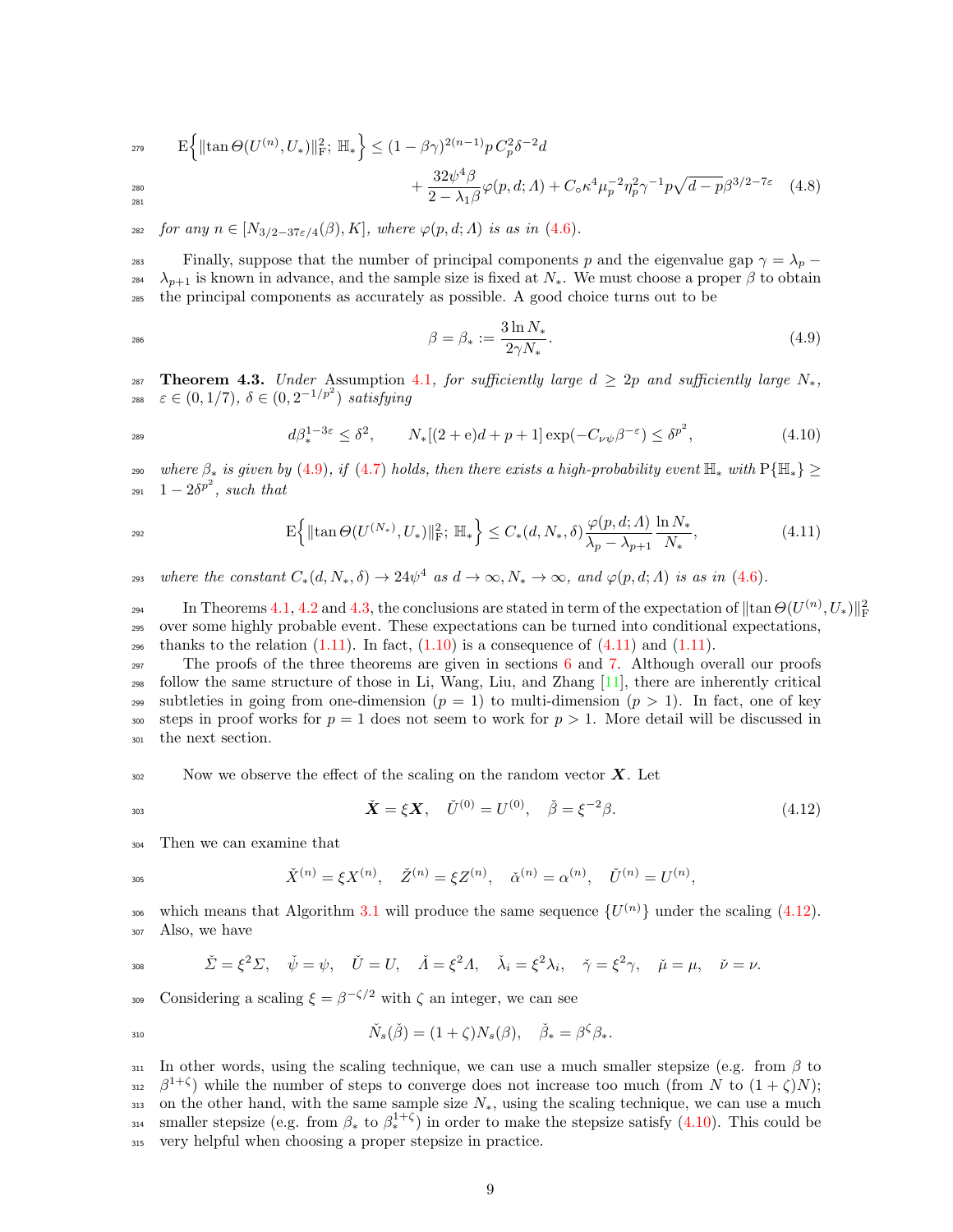### <span id="page-9-0"></span>316 5 Comparisons with Previous Results

317 Our three theorems in the previous section, namely Theorems [4.1,](#page-6-1) [4.2](#page-7-0) and [4.3,](#page-8-0) are the analogs for 318 p > 1 of Li, Wang, Liu, and Zhang's three theorems [\[11,](#page-35-8) Theorems 1, 2, and 3] which are for  $p = 1$ 319 only. Naturally, we would like to know how our results when applied to the case  $p = 1$  and our <sup>320</sup> proofs would stand against those in [\[11\]](#page-35-8). In what follows, we will do a fairly detailed comparison. <sup>321</sup> But before we do that, let us state their theorems (in our notation).

<span id="page-9-1"></span>322 Theorem 5.1 ([\[11,](#page-35-8) Theorem 1]). Under Assumption [4.1](#page-6-3) and  $p = 1$ , suppose there exists a constant 323  $\phi > 1$  such that  $\tan \Theta(U^{(0)}, U_*) \leq \phi^2 d$ . Then for any  $\varepsilon \in (0, 1/8)$ , stepsize  $\beta > 0$  satisfying  $\int_{2^{24}} d[\lambda_1^2 \gamma^{-1} \beta]^{1-2\varepsilon} \leq b_1 \phi^{-2}$ , and any  $t > 1$ , there exists an event  $\mathbb{H}$  with

$$
\Pr\{\mathbb{H}\} \ge 1 - 2(d+2)\widehat{N}^{\circ}(\beta,\phi)\exp\left(-C_0[\lambda_1^2\gamma^{-1}\beta]^{-2\varepsilon}\right) - 4d\widehat{N}_t(\beta)\exp\left(-C_1[\lambda_1^2\gamma^{-1}\beta]^{-2\varepsilon}\right),
$$

 $\text{such that for any } n \in [\hat{N}_1(\beta) + \hat{N}^{\text{o}}(\beta, \phi), \hat{N}_t(\beta)]$ 

$$
\mathcal{E}\left\{\tan^{2}\Theta(U^{(n)}, U_{*}); \ \mathbb{H}\right\} \leq (1 - \beta\gamma)^{2[n - \hat{N}^{o}(\beta, \phi)]} + C_{2}\beta\varphi(1, d; \Lambda) + C_{2} \sum_{i=2}^{d} \frac{\lambda_{1} - \lambda_{2}}{\lambda_{1} - \lambda_{i}} [\lambda_{1}^{2}\gamma^{-1}\beta]^{3/2 - 4\varepsilon},\tag{5.1}
$$

<sup>328</sup> where  $b_1 \in (0, \ln^2 2/16)$ ,  $C_0, C_1, C_2$  are absolute constants, and

$$
\hat{N}^{o}(\beta,\phi) := \min \left\{ n \in \mathbb{N} : (1 - \beta\gamma)^{n} \leq [4\phi^{2}d]^{-1} \right\} = \left[ \frac{-\ln[4\phi^{2}d]}{\ln(1 - \beta\gamma)} \right],
$$
\n
$$
\hat{N}_{s}(\beta) := \min \left\{ n \in \mathbb{N} : (1 - \beta\gamma)^{n} \leq [\lambda_{1}^{2}\gamma^{-1}\beta]^{s} \right\} = \left[ \frac{s\ln[\lambda_{1}^{2}\gamma^{-1}\beta]}{\ln(1 - \beta\gamma)} \right].
$$

331

332 What we can see that Theorem [4.1](#page-6-1) for  $p = 1$  is essentially the same as Theorem [5.1.](#page-9-1) In fact, 333 since  $(1-\beta\gamma)^{1-\hat{N}^{\circ}(\beta,\phi)} \leq 4\phi^2 d \leq (1-\beta\gamma)^{-\hat{N}^{\circ}(\beta,\phi)}$ , the upper bounds by  $(4.5)$  for  $p=1$  and by 334 [\(5.1\)](#page-3-1) are comparable in the sense that they are in the same order in  $d, \beta, \delta$ .

<sup>335</sup> Naturally one may try to generalize the proving techniques in [\[11\]](#page-35-8) which is for the one-336 dimensional case  $(p = 1)$  to handle the multi-dimensional case  $(p > 1)$ . Indeed, we tried but 337 didn't succeed, due to we believe insurmountable obstacles. We now explain. The basic structure 338 of the proof in [\[11\]](#page-35-8) is to split the Grassmann manifold  $\mathbb{G}_p(\mathbb{R}^d)$ , where the initial guess comes 339 from, into two regions: the *cold region* and warm region. Roughly speaking, an approximation <sup>340</sup> U<sup>(n)</sup> in the warm region means that  $\|\tan\Theta(U^{(n)}, U_*)\|_{\text{F}}$  is small while it in the cold region means <sup>341</sup> that  $\|\tan \Theta(U^{(n)}, U_*)\|_{\text{F}}$  is not that small.  $U_*$  sits at the "center" of the warm region which is <sup>342</sup> wrapped around by the cold region. The proof is divided into two cases: the first case is when <sup>343</sup> the initial guess is in the warm region and the other one is when it is in the code region. For <sup>344</sup> the first case, they proved that the algorithm will produce a sequence convergent to the principal 345 subspace (which is actually the most significant principal component because it is for  $p = 1$ ) with <sup>346</sup> high probability. For the second case, they first proved that the algorithm will produce a sequence <sup>347</sup> of approximations that, after a finite number of iterations, will fall into the warm region with high <sup>348</sup> probability, and then use the conclusion proved for the first case to conclude the proof because of <sup>349</sup> the Markov property.

<sup>350</sup> For our situation  $p > 1$ , we still structure our proof in the same way, i.e., dividing the whole 351 proof into two cases of  $U^{(0)}$  coming from the *cold region* or warm region. The proof in [\[11\]](#page-35-8) for the <sup>352</sup> warm region case can be carried over with a little extra effort, as we will see later, but we didn't <sup>353</sup> find that it was possible to use a similar argument in [\[11\]](#page-35-8) to get the job done for the cold region <sup>354</sup> case. Three major difficulties are as follows. In [\[11\]](#page-35-8), essentially  $\|\cot \Theta(U^{(n)}, U_*)\|_{\text{F}}$  was used to <sup>355</sup> track the behavior of a martingale along with the power iteration. Note cot  $\Theta(U^{(n)}, U_*)$  is  $p \times p$ . 356 Thus it is a scalar when  $p = 1$ , perfectly well-conditioned if treated as a matrix, but for  $p > 1$ , it <sup>357</sup> is a genuine matrix and, in fact, an inverse of a random matrix in the proof. The first difficulty is how to estimate the inverse because it may not even exist! We tried to separate the flow of  $U^{(n)}$ 358 <sup>359</sup> into two subflows: the ill-conditioned flow and the well-conditioned flow, and estimate the related <sup>360</sup> quantities separately. Here the ill-conditioned flow at each step represents the subspace generated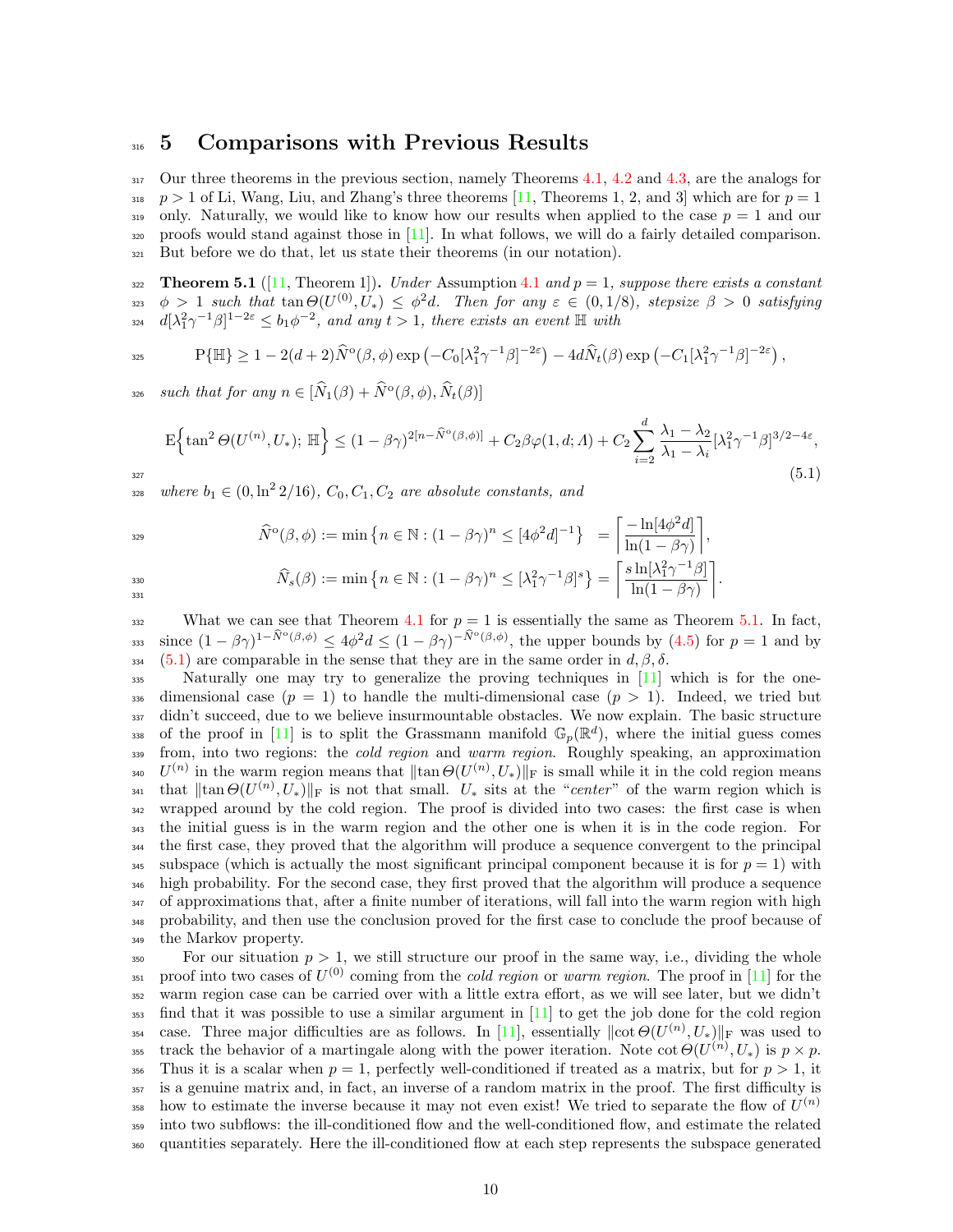<sup>361</sup> by the singular vectors of cot  $\Theta(U^{(n)}, U_*)$  whose corresponding singular values are tiny, while the well-conditioned flow at each step represents the subspace generated by the other singular vectors, of which the inverse (restricted to this subspace) is well conditioned. Unfortunately, tracking the two flows can be an impossible task because, due to the randomness, some elements in the ill- conditioned flow could jump to the well-conditioned flow during the iteration, and vice versa. This is the second difficulty. The third one is to build a martingale to go along with a proper power iteration, or equivalently, to find the Doob decomposition of the process, because the recursion formula of the main part of the inverse — the drift in the Doob decomposition, even if limited to the well-conditioned flow, is not a linear operator, which makes it impossible to build a proper power iteration.

In the end, to deal with the cold region, we gave up the idea of estimating  $\|\cot \Theta(U^{(n)}, U_*)\|_{\text{F}}$ . Instead, we invent another method: cutting the cold region into many layers, each wrapped around by another with the innermost one around the warm region. We prove the initial guess in any layer will produce a sequence of approximations that will fall into its inner neighbor layer (or the warm region if the layer is innermost) in a finite number of iterations with high probability. Therefore eventually, any initial guess in the cold region will lead to an approximation in the warm region within a finite number of iterations with high probability, returning to the case of initial guesses <sup>378</sup> coming from the warm region because of the Markov property. This enables us to completely avoid the difficulties mentioned above. This technique can also be used for the one-dimensional case to simplify the proof in [\[11\]](#page-35-8).

<span id="page-10-0"></span>381 Theorem 5.2 ([\[11,](#page-35-8) Theorem 2]). Under Assumption [4.1](#page-6-3) and  $p = 1$ , suppose that  $U^{(0)}$  is uniformly 382 sampled from the unit sphere. Then for any  $\varepsilon \in (0, 1/8)$ , stepsize  $\beta > 0$ ,  $\delta > 0$  satisfying

$$
d[\lambda_1^2 \gamma^{-1} \beta]^{1-2\varepsilon} \le b_2 \delta^2, \qquad 4d\widehat{N}_2(\beta) \exp\left(-C_3[\lambda_1^2 \gamma^{-1} \beta]^{-2\varepsilon}\right) \le \delta,
$$

<sup>384</sup> there exists an event  $\mathbb{H}_*$  with  $P\{\mathbb{H}_*\} \geq 1-2\delta$  such that for any  $n \in [\hat{N}_2(\beta), \hat{N}_3(\beta)]$ 

$$
\mathcal{E}\left\{\tan^2\Theta(U^{(n)}, U_*); \ \mathbb{H}_*\right\} \le C_4(1-\beta\gamma)^{2n}\delta^{-4}d^2 + C_4\beta\varphi(1, d; \Lambda) + C_4\sum_{i=2}^d \frac{\lambda_1 - \lambda_2}{\lambda_1 - \lambda_i}[\lambda_1^2\gamma^{-1}\beta]^{3/2 - 4\epsilon},\tag{5.2}
$$

386 where  $b_2, C_3, C_4$  are absolute constants.

<span id="page-10-1"></span>387 **Theorem 5.3** ([\[11,](#page-35-8) Theorem 3]). Under Assumption [4.1](#page-6-3) and  $p = 1$ , suppose that  $U^{(0)}$  is uniformly <sup>388</sup> sampled from the unit sphere and let  $\beta_* = \frac{2 \ln N_*}{\gamma N}$ . Then for any  $\varepsilon \in (0, 1/8)$ ,  $N_* \geq 1$ ,  $\delta > 0$ <sup>389</sup> satisfying

$$
d[\lambda_1^2 \gamma^{-1} \beta_*]^{1-2\varepsilon} \le b_3 \delta^2, \qquad 4d\widehat{N}_2(\beta_*) \exp\left(-C_6[\lambda_1^2 \gamma^{-1} \beta_*]^{-2\varepsilon}\right) \le \delta,
$$

391 there exists an event  $\mathbb{H}_*$  with  $P\{\mathbb{H}_*\} \geq 1-2\delta$  such that

$$
E\left\{\tan^2\Theta(U^{(N_*)}, U_*); \ \mathbb{H}_*\right\} \le C_*(d, N_*, \delta) \frac{\varphi(1, d; \Lambda)}{\lambda_1 - \lambda_2} \frac{\ln N_*}{N_*},\tag{5.3}
$$

393 where the constant  $C_*(d, N_*, \delta) \to C_5$  as  $d \to \infty$ ,  $N_* \to \infty$ , and  $b_3$ ,  $C_5$ ,  $C_6$  are absolute constants.

<sup>394</sup> Our Theorems [4.2](#page-7-0) and [4.3](#page-8-0) when applied to the case  $p = 1$  do not exactly yield Theorems [5.2](#page-10-0) 395 and [5.3,](#page-10-1) respectively. But the resulting conditions and upper bounds have the same orders in <sup>396</sup> variables  $d, \beta, \delta$ , and the coefficients of  $\beta$  and  $\frac{\ln N_*}{N}$  in the upper bounds are comparable. But we 397 note that the first term in right-hand side of  $(4.8)$  is proportional to d, not  $d^2$  as in  $(5.2)$ ; so ours <sup>398</sup> is tighter.

399 The proofs here for Theorems [4.2](#page-7-0) and [4.3](#page-8-0) are nearly the same as those in  $[11]$  for Theorems [5.2](#page-10-0) <sup>400</sup> and [5.3](#page-10-1) owing to the fact that the difficult estimates have already been taken care of by either 401 Theorem [4.1](#page-6-1) or Theorem [5.1.](#page-9-1) But still there are some extras for  $p > 1$ , namely, the need to <sup>402</sup> estimate the marginal probability for the uniform distribution on the Grassmann manifold of <sup>403</sup> dimension higher than 1. We cannot find it in the literature, and thus have to build it ourselves <sup>404</sup> with the help of the theory of special functions of a matrix argument, rarely used in the statistical <sup>405</sup> community.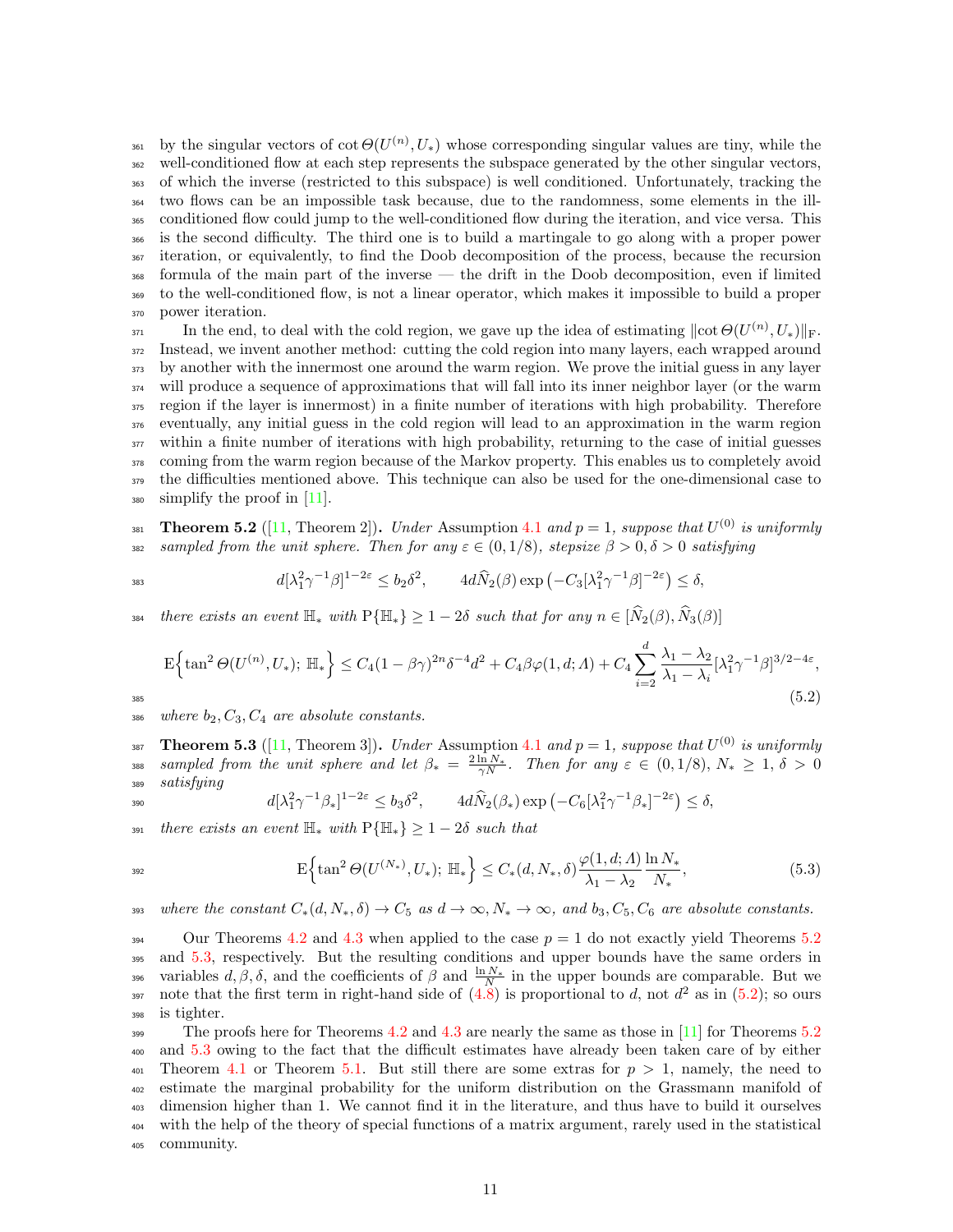<sup>406</sup> It may also be worth pointing out that all absolute constants, except  $C_p$  which has an explicit  $_{407}$  expression in [\(7.4\)](#page-4-1) and  $C_{\psi}$ , in our theorems are concretely bounded as in [\(6.6\)](#page-7-6), whereas those in  $408$  Theorems  $5.1$  to  $5.3$  are not.

## <span id="page-11-0"></span>409 6 Proof of Theorem [4.1](#page-6-1)

<sup>410</sup> In this section, we will prove Theorem [4.1.](#page-6-1) For that purpose, we build a quite amount of preparation <sup>411</sup> material in subsections [6.1,](#page-11-1) [6.2](#page-13-0) and [6.3](#page-19-0) before we prove the theorem in subsection [6.4.](#page-27-0) Figure [6.1](#page-11-2) <sup>412</sup> shows a pictorial description of our proof process.

<span id="page-11-2"></span>

Figure 6.1: Proof process for Theorem [4.1](#page-6-1)

#### <span id="page-11-1"></span>413 6.1 Simplification

414 Without loss of generality, we may assume that the covariance matrix  $\Sigma$  diagonal. Otherwise, we <sup>415</sup> can perform a (constant) orthogonal transformation as follows. Recall the spectral decomposition <sup>416</sup>  $\Sigma = UAU^{T}$  in [\(3.1\)](#page-3-1). Instead of the random vector **X**, we equivalently consider

$$
\boldsymbol{Y} \equiv [\boldsymbol{Y}_1, \boldsymbol{Y}_2, \dots, \boldsymbol{Y}_n]^{\text{T}} := U^{\text{T}} \boldsymbol{X}.
$$

<sup>418</sup> Accordingly, perform the same orthogonal transformation on all involved quantities:

$$
Y^{(n)} = U^{\mathrm{T}} X^{(n)}, \quad V^{(n)} = U^{\mathrm{T}} U^{(n)}, \quad V_* = U^{\mathrm{T}} U_* = \begin{bmatrix} I_p \\ 0 \end{bmatrix}.
$$
 (6.1)

420 As consequences, we will have the equivalent versions of Algorithm [3.1,](#page-5-0) Theorems [4.1,](#page-6-1) [4.2](#page-7-0) and [4.3.](#page-8-0) <sup>421</sup> Firstly, because

$$
(V^{(n-1)})^{\mathrm{T}}Y^{(n)} = (U^{(n-1)})^{\mathrm{T}}X^{(n)}, \quad (Y^{(n)})^{\mathrm{T}}Y^{(n)} = (X^{(n)})^{\mathrm{T}}X^{(n)},
$$

 $\mu_{423}$  the equivalent version of Algorithm [3.1](#page-5-0) is obtained by symbolically replacing all letters X, U by  $424$  Y, V while keeping their respective superscripts. If the algorithm converges, it is expected that <sup>425</sup>  $\mathcal{R}(V^{(n)}) \to \mathcal{R}(V_*)$ . Secondly, noting

$$
\| \Sigma^{-1/2} \bm{X} \|_{\psi_2} = \| U \Lambda^{-1/2} U^{\mathrm{T}} \bm{X} \|_{\psi_2} = \| \Lambda^{-1/2} \bm{Y} \|_{\psi_2},
$$

 $427$  we can restate Assumption [4.1](#page-6-3) equivalently as

$$
428 (A-1') \tE{Y} = 0, E{YYT} = \Lambda = diag(\lambda_1, ..., \lambda_d) with (3.2);
$$
  

$$
429 (A-2') \t\psi := ||\Lambda^{-1/2}Y||_{\psi_2} < \infty.
$$

<sup>430</sup> Thirdly, all canonical angles between two subspaces are invariant under the orthogonal transforma-431 tion. Therefore the equivalent versions of Theorems [4.1,](#page-6-1) [4.2](#page-7-0) and [4.3](#page-8-0) for Y can be simply obtained  $432$  by replacing all letters  $X, U$  by  $Y, V$  while keeping their respective superscripts.

<sup>433</sup> In the rest of this section, we will prove the mentioned equivalent version of Theorem [4.1.](#page-6-1) <sup>434</sup> Likewise in the next section, we will prove the equivalent versions of Theorems [4.2](#page-7-0) and [4.3.](#page-8-0)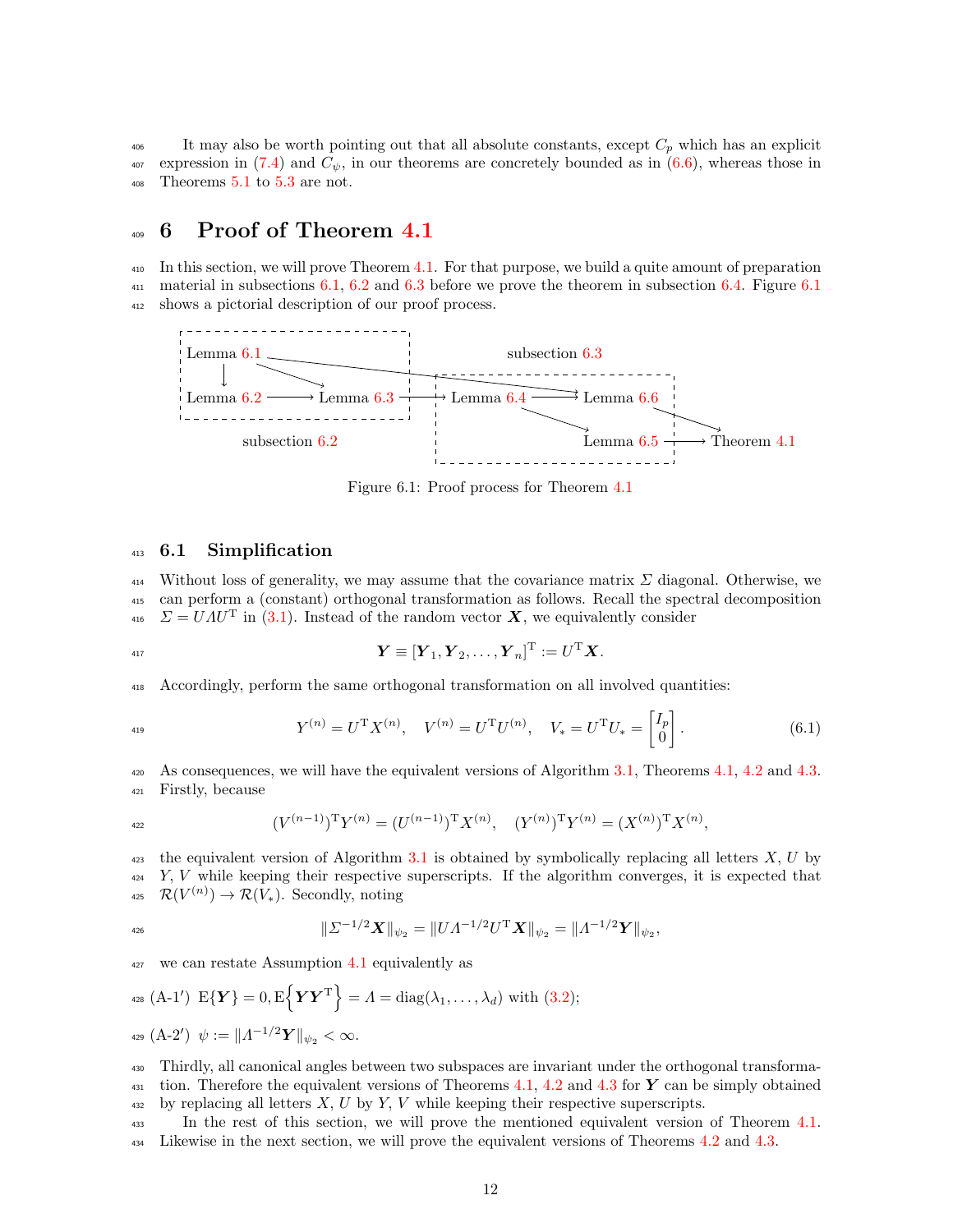$\frac{435}{435}$  In what follows, we assume that  $\Sigma$  is diagonal.

436 To facilitate our proof, we introduce new notations for two particular submatrices of any  $V \in$ 437  $\mathbb{R}^{d \times p}$ :

$$
\bar{V} = V_{(1:p,:)}, \quad V = V_{(p+1:d,:)}. \tag{6.2}
$$

In particular,  $\mathscr{T}(V) = V\bar{V}^{-1}$  for the operator  $\mathscr{T}$  defined in [\(2.3\)](#page-4-3), provided  $\bar{V}$  is nonsingular. Set

$$
\bar{\Lambda} = \text{diag}(\lambda_1, \dots, \lambda_p), \quad \underline{\Lambda} = \text{diag}(\lambda_{p+1}, \dots, \lambda_d). \tag{6.3}
$$

441 Although the assignments to  $\bar{A}$  and  $\bar{A}$  are not consistent with the extractions defined by [\(6.2\)](#page-3-2), they 442 don't seem to cause confusions in our later presentations.

For  $\kappa > 1$ , define  $\mathbb{S}(\kappa) := \{ V \in \mathbb{R}^{d \times p} : \sigma(\overline{V}) \subset [\frac{1}{\kappa}, 1] \}$ . It can be verified that

$$
V \in \mathbb{S}(\kappa) \Leftrightarrow \|\mathcal{F}(V)\|_2 \le \sqrt{\kappa^2 - 1}.\tag{6.4}
$$

445 For the sequence  $V^{(n)}$ , define

$$
N_{\text{out}}\{\mathbb{S}(\kappa)\} := \min\{n: V^{(n)} \notin \mathbb{S}(\kappa)\}, \quad N_{\text{in}}\{\mathbb{S}(\kappa)\} := \min\{n: V^{(n)} \in \mathbb{S}(\kappa)\}.
$$

 $N_{\text{out}}\{\mathbb{S}(\kappa)\}\$ is the first step of the iterative process at which  $V^{(n)}$  jumps from  $\mathbb{S}(\kappa)$  to outside, and  $N_{\text{in}}\{\mathbb{S}(\kappa)\}\$ is the first step of the iterative process at which  $V^{(n)}$  jumps from outside to  $\mathbb{S}(\kappa)$ . Write

$$
^{149}
$$

$$
\widetilde{\lambda}_i := \lambda_i \beta^{-2\varepsilon}, \quad \widetilde{\eta}_i := \widetilde{\lambda}_1 + \cdots + \widetilde{\lambda}_i = \eta_i \beta^{-2\varepsilon},
$$

<sup>450</sup> and define

$$
N_{\text{qb}}\{A\} := \max\left\{n \ge 1 : \|Z^{(n)}\|_2 \le \tilde{\eta}_p^{1/2}, |Y_i^{(n)}| \le \tilde{\lambda}_i^{1/2}, i = 1, \dots n\right\} + 1. \tag{6.5}
$$

<sup>452</sup>  $N_{\text{qb}}\{A\}$  is the first step of the iterative process at which either  $|Y_i^{(n)}| > \tilde{\lambda}_i^{1/2}$  for some i or the <sup>453</sup> norm of  $Z^{(n)}$  exceeds  $\tilde{\eta}_p^{1/2}$ . For  $n < N_{\text{qb}}\{A\}$ , we have

$$
\|Y^{(n)}\|_2 \leq \tilde{\eta}_d^{1/2} = \nu^{1/2} \tilde{\eta}_p^{1/2}, \quad \|Z^{(n)}\|_2 \leq \tilde{\eta}_p^{1/2},
$$

455 where  $\nu = 1/\mu_p$ .

456 For convenience, we will set  $T^{(n)} = \mathscr{T}(V^{(n)})$ , and let  $\mathbb{F}_n = \sigma\{Y^{(1)}, \ldots, Y^{(n)}\}$  be the  $\sigma$ -algebra 457 filtration, i.e., the information known by step n. Also, since in this section  $\varepsilon$ ,  $\beta$  are fixed, we 458 suppress the dependency information of  $M(\varepsilon)$  on  $\varepsilon$  and  $N_s(\beta)$  on  $\beta$  to simply write M for  $M(\varepsilon)$ 459 and  $N_s$  for  $N_s(\beta)$ .

<sup>460</sup> Lastly, we discuss some of the important implications of the conditions:

$$
0 < \beta < \min\left\{1, \left(\frac{1}{8\kappa\eta_p}\right)^{\frac{2}{1-4\varepsilon}}, \left(\frac{\gamma}{130\kappa^2\eta_p^2}\right)^{\frac{1}{\varepsilon}}\right\},\tag{4.3b}
$$
\n
$$
(\sqrt{2}+1)\lambda_1 d\beta^{1-7\varepsilon} \le \omega, \quad K > N_{3/2-37\varepsilon/4}(\beta) \tag{4.4}
$$

$$
\begin{array}{c} 462 \\ 463 \end{array}
$$

<sup>464</sup> of Theorem [4.1.](#page-6-1) They guarantee that

<span id="page-12-1"></span>466 
$$
(\beta-2)
$$
  $\beta\gamma \leq \beta\widetilde{\eta}_p \leq \nu\beta\widetilde{\eta}_p = \beta\widetilde{\eta}_d \leq d\beta\widetilde{\lambda}_1 = d\lambda_1\beta^{1-2\varepsilon} \leq (\sqrt{2}-1)\omega \leq \sqrt{2}-1.$ 

<span id="page-12-2"></span><span id="page-12-0"></span>(

<sup>467</sup> Set

465  $(\beta-1)$   $\beta < 1$ ;

$$
C_V = \frac{5}{2} + \frac{7}{2}(\nu \tilde{\eta}_p \beta) + \frac{15}{8}(\nu \tilde{\eta}_p \beta)^2 + \frac{3}{8}(\nu \tilde{\eta}_p \beta)^3 \le \frac{16 + 13\sqrt{2}}{8} \approx 4.298; \tag{6.6a}
$$

$$
C_{\Delta} = 2 + \frac{1}{2}(\nu \tilde{\eta}_p \beta) + C_V \tilde{\eta}_p \beta \le \frac{22 + 7\sqrt{2}}{8} \approx 3.987; \tag{6.6b}
$$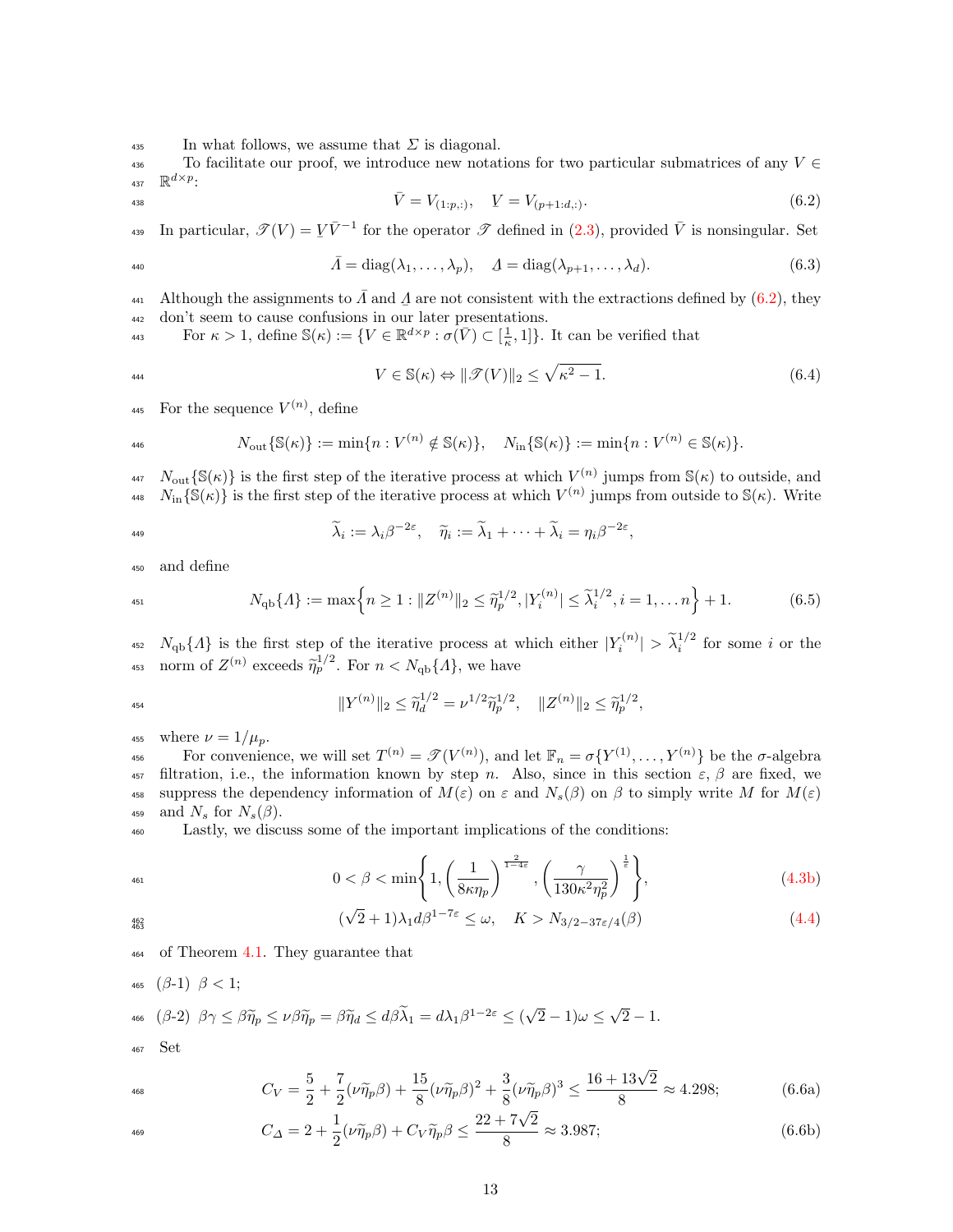<span id="page-13-2"></span>
$$
C_T = C_V + 2C_\Delta + 2C_\Delta C_V \tilde{\eta}_p \beta \le \frac{251 + 122\sqrt{2}}{16} \approx 26.471; \tag{6.6c}
$$

<span id="page-13-4"></span>
$$
C_{\kappa} = \frac{(3 - \sqrt{2})C_{\Delta}^2}{64(C_T + 2C_{\Delta})^2} \le \frac{565 + 171\sqrt{2}}{21504} \approx 0.038; \tag{6.6d}
$$

<span id="page-13-7"></span>
$$
C_{\nu} = 4\sqrt{2}C_{T}C_{\kappa} \le \frac{223702 + 183539\sqrt{2}}{86016} \approx 5.618; \tag{6.6e}
$$

$$
C_{\circ} = \frac{29 + 8\sqrt{2}}{16(3 - \sqrt{2})} + \frac{4C_T}{(3 - \sqrt{2})C_{\Delta}} \beta^{3\varepsilon} + [C_T + \frac{29 + 8\sqrt{2}}{32}] \beta^{1/2 - 3\varepsilon}
$$

<span id="page-13-6"></span>
$$
+\frac{3C_T^2}{2(3-\sqrt{2})C_{\Delta}^2}\beta^{1/2+3\varepsilon} + \frac{2C_T}{C_{\Delta}}\beta^{1-3\varepsilon} + \frac{C_T^2}{2C_{\Delta}^2}\beta^{3/2-3\varepsilon}
$$
  

$$
\leq \frac{2582968 + 1645155\sqrt{2}}{14336} \approx 342.464.
$$
 (6.6f)

$$
\begin{array}{c} 476 \\ 476 \end{array}
$$

 $477$  The condition  $(4.3b)$  also guarantees that

<span id="page-13-3"></span>
$$
\text{478} \quad \text{(}\beta-3\text{)} \quad 2C_{\Delta} \widetilde{\eta}_p \beta^{1/2} \kappa = 2C_{\Delta} \eta_p \beta^{1/2 - 2\varepsilon} \kappa \le \frac{2C_{\Delta}}{8} < 1 \text{, and thus } 2C_{\Delta} \widetilde{\eta}_p \beta \kappa < 1;
$$

<span id="page-13-5"></span>
$$
\text{and}\quad \text{and}\quad ( \beta - 4) \ 4\sqrt{2} C_T \kappa^2 \widetilde{\eta}_{p}^2 \gamma^{-1} \beta^{5\epsilon} \leq 1, \text{ and thus } 4\sqrt{2} C_T \kappa^2 \widetilde{\eta}_{p}^2 \gamma^{-1} \beta^{1/2 + \chi} \leq 1 \text{ for } \chi \in [-1/2 + 5\epsilon, 0].
$$

# <span id="page-13-0"></span><sup>480</sup> 6.2 Increments of One Iteration

<span id="page-13-1"></span>
$$
481 \quad \textbf{Lemma 6.1.} For any fixed } K \geq 1,
$$

$$
^{482}
$$

$$
P\{N_{\rm qb}\{A\} > K\} \ge 1 - K(\mathrm{e}d + p + 1)\exp\left(-C_{\psi}\min\{\psi^{-1},\psi^{-2}\}\beta^{-2\varepsilon}\right),
$$

- 483 where  $C_{\psi}$  is an absolute constant.
- <sup>484</sup> Proof. Since

$$
\{N_{\mathrm{qb}}\{A\} \leq K\} \subset \bigcup_{n \leq K} \left( \left\{\|Z^{(n)}\|_2 \geq \widetilde{\eta}_p^{1/2}\right\} \cup \bigcup_{1 \leq i \leq d} \left\{|e_i^{\mathrm{T}} Y^{(n)}| \geq \widetilde{\lambda}_i^{1/2}\right\}\right),
$$

<sup>486</sup> we know

$$
P\{N_{qb}\{A\} \le K\} \le \sum_{n \le K} \left( P\left\{ \|Z^{(n)}\|_2 \ge \tilde{\eta}_p^{1/2} \right\} + \sum_{1 \le i \le d} P\left\{ |e_i^{\mathrm{T}} Y^{(n)}| \ge \tilde{\lambda}_i^{1/2} \right\} \right). \tag{6.7}
$$

<sup>488</sup> First,

$$
P\left\{|e_i^{\mathrm{T}}Y^{(n)}| \ge \tilde{\lambda}_i^{1/2}\right\} = P\left\{ \left|\frac{(A^{1/2}e_i)^{\mathrm{T}}}{\|A^{1/2}e_i\|_2}A^{-1/2}Y^{(n)}\right| \ge \frac{\tilde{\lambda}_i^{1/2}}{\|A^{1/2}e_i\|_2} \right\}
$$

490 
$$
\leq \exp\left(1 - \frac{\frac{C_{\psi,i}}{\|\left(\frac{(A^1)^2 e_i\right)^{\mathrm{T}}}{\|A^{1/2} e_i\|_2} A^{-1/2} Y^{(n)}\|_{\psi_2}}}\right) \qquad \text{by [22, (5.10)]}
$$
  
491 
$$
\leq \exp\left(1 - \frac{C_{\psi,i}\tilde{\lambda}_i}{\|A^{-1/2} Y^{(n)}\|_{\psi_2} \lambda_i}\right) = \exp\left(1 - C_{\psi,i} \psi^{-1} \beta^{-2\varepsilon}\right), \qquad (6.8)
$$

492

<sup>493</sup> where  $C_{\psi,i}$ ,  $i = 1, ..., d$  are absolute constants [\[22,](#page-36-4) (5.10)]. Next, we claim

$$
\mathbb{P}\left\{\|Z^{(n)}\|_2 \ge \tilde{\eta}_p^{1/2}\right\} \le (p+1)\exp\left(-C_{\psi,d+1}\psi^{-2}\beta^{-2\varepsilon}\right). \tag{6.9}
$$

495 Together,  $(6.7) - (6.9)$  $(6.7) - (6.9)$  $(6.7) - (6.9)$  yield

$$
P\{N_{\rm qb}\{A\} \le K\} = \sum_{n \le K} \sum_{1 \le i \le d} \exp\left(1 - C_{\psi,i}\psi^{-1}\beta^{-2\varepsilon}\right) + \sum_{n \le K} (p+1) \exp\left(-C_{\psi,d+1}\psi^{-2}\beta^{-2\varepsilon}\right)
$$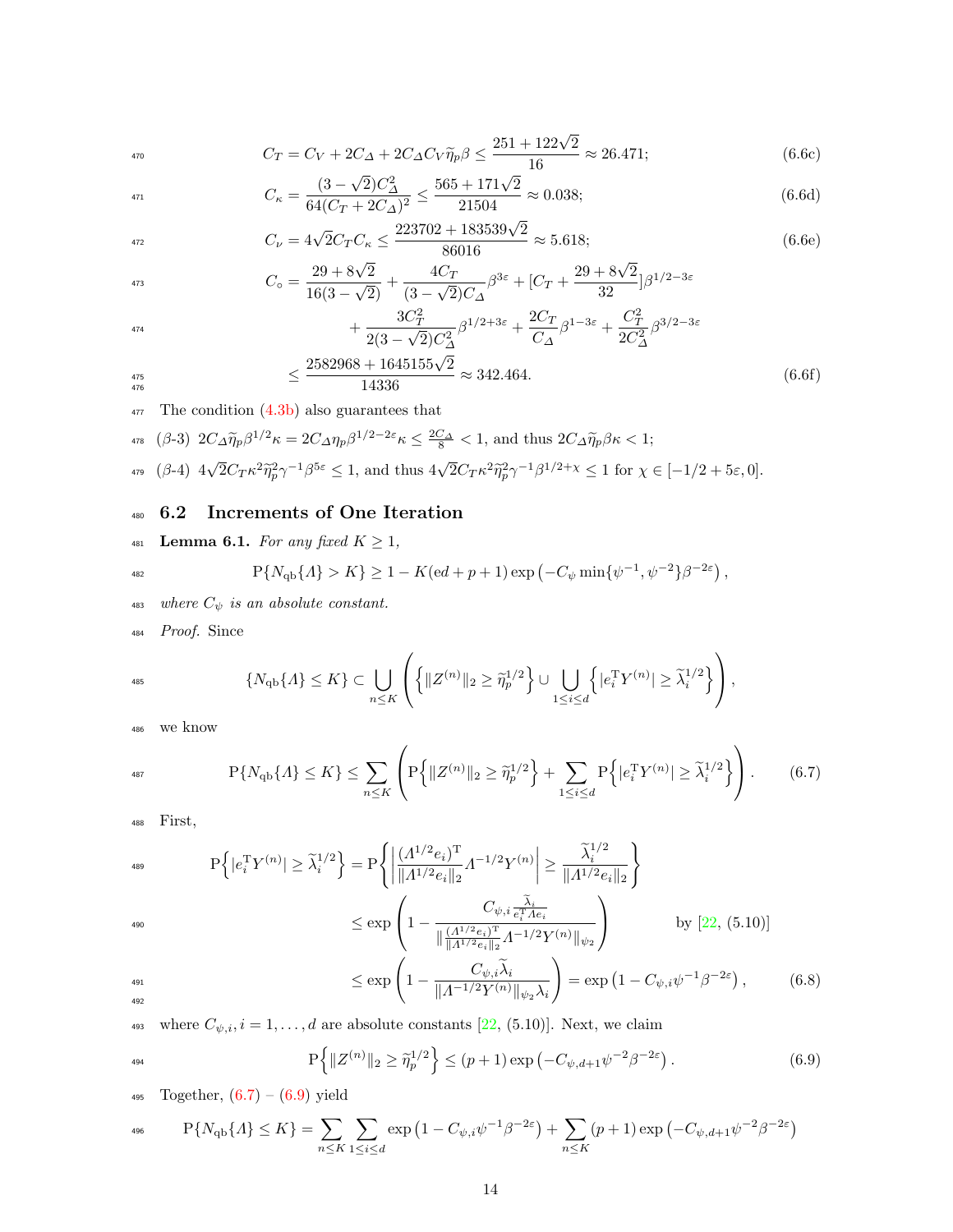$$
\leq K(\mathrm{e} d + p + 1) \exp \left(-C_{\psi} \min \{ \psi^{-1}, \psi^{-2} \} \beta^{-2\varepsilon} \right),
$$

where  $C_{\psi} = \min_{1 \leq i \leq d+1} C_{\psi, i}$ . Finally, use  $P\{N_{qb}\{A\} > K\} = 1 - P\{N_{qb}\{A\} \leq K\}$  to complete <sup>500</sup> the proof.

 $_{501}$  It remains to prove the claim  $(6.9)$ . To avoid the cluttered superscripts, we drop the superscript <sup>502</sup> <sup>".(n-1)</sup>" on V, and drop the superscript "<sup>.(n)</sup>" on Y, Z. Consider

$$
W := \begin{bmatrix} 0 & Z \\ Z^{\mathrm{T}} & 0 \end{bmatrix} = \begin{bmatrix} V^{\mathrm{T}}V \\ Y^{\mathrm{T}}V \end{bmatrix} = \sum_{k=1}^{d} Y_k \begin{bmatrix} v_{k1} \\ \vdots \\ v_{k1} & \cdots & v_{kp} \end{bmatrix} =: \sum_{k=1}^{d} Y_k W_k,
$$

504 where  $v_{ij}$  is the  $(i, j)$ -entry of V. By the matrix version of master tail bound [\[20,](#page-36-5) Theorem 3.6], 505 for any  $\alpha > 0$ ,

$$
\Pr\{\|Z\|_2 \geq \alpha\} = \Pr\{\lambda_{\max}(W) \geq \alpha\} \leq \inf_{\theta > 0} e^{-\theta \alpha} \operatorname{trace} \exp\left(\sum_{k=1}^d \ln \mathbb{E}\{\exp(\theta Y_k W_k)\}\right).
$$

507 Y is sub-Gaussian and  $E\{Y\} = 0$ , and so is  $Y_k$ . Moreover,

$$
\|Y_k\|_{\psi_2} = \|e_k^T A^{1/2}\|_2 \left\| \frac{e_k^T A^{1/2}}{\|e_k^T A^{1/2}\|_2} A^{-1/2} Y \right\|_{\psi_2} \le \lambda_k^{1/2} \|A^{-1/2} Y\|_{\psi_2} = \lambda_k^{1/2} \psi.
$$

 $509$  Also, by  $[22, (5.12)],$  $[22, (5.12)],$ 

$$
\mathrm{E}\{\exp(\theta W_k Y_k)\} \leq \exp(C_{\psi,d+k}\theta^2 W_k \circ W_k \|Y_k\|_{\psi_2}^2) \leq \exp(c_{\psi,k}\theta^2 \lambda_k \psi^2 W_k \circ W_k),
$$

 $\mathbf{L}_{\text{min}}$  where  $c_{\psi,k}, k = 1, \ldots, d$  are absolute constants. Therefore, writing  $[4C_{\psi,d+1}]^{-1} = \max_{1 \leq k \leq d} c_{\psi,k}$ <sup>512</sup> and  $W_{\psi} := \sum_{k=1}^{d} \lambda_k W_k \circ W_k$  with the spectral decomposition  $W_{\psi} = V_{\psi} A_{\psi} V_{\psi}^{\mathrm{T}}$ , we have

513  
\n
$$
\operatorname{trace} \exp \left( \sum_{k=1}^{d} \ln \mathbb{E} \{ \exp(\theta Y_k W_k) \} \right) \leq \operatorname{trace} \exp \left( \sum_{k=1}^{d} c_{\psi,k} \theta^2 \lambda_k \psi^2 W_k \circ W_k \right)
$$
\n
$$
\leq \operatorname{trace} \exp([4C_{\psi,d+1}]^{-1} \theta^2 \psi^2 W_{\psi})
$$
\n515  
\n516  
\n517  
\n518  
\n519  
\n519  
\n510  
\n511  
\n519  
\n510  
\n511  
\n512  
\n513  
\n514  
\n515  
\n516  
\n518  
\n519  
\n519  
\n510  
\n510  
\n511  
\n511  
\n512  
\n513  
\n514  
\n519  
\n510  
\n511  
\n511  
\n512  
\n513  
\n513  
\n513  
\n513  
\n513  
\n513  
\n513  
\n513  
\n513  
\n513  
\n513  
\n513  
\n513  
\n513  
\n513  
\n513  
\n513  
\n513  
\n513  
\n513  
\n513  
\n513  
\n513  
\n513  
\n513  
\n513  
\n513  
\n513  
\n513  
\n513  
\n513  
\n513  
\n513  
\n513  
\n513  
\n513  
\n513  
\n513  
\n513  
\n513  
\n513  
\n513  
\n513  
\n513  
\n513  
\n513  
\n513  
\n513  
\n513  
\n513  
\n513  
\n513  
\n513  
\n513  
\n513  
\n513  
\n513  
\n513  
\n513  
\n513  
\n513  
\n513  
\n513  
\n513  
\n513  
\n513  
\n513  
\n513  
\n514  
\n514  
\n515

$$
= \operatorname{trace} (V_{\psi} \exp([4C_{\psi,d+1}]^{-1} \theta^2 \psi^2 \Lambda_{\psi}) V_{\psi}^{\mathrm{T}})
$$
  
= trace  $\exp([4C_{\psi,d+1}]^{-1} \theta^2 \psi^2 \Lambda_{\psi})$ 

$$
\leq (p+1) \exp([4C_{\psi,d+1}]^{-1} \theta^2 \psi^2 \lambda_{\max}(\Lambda_{\psi}))
$$

$$
= (p+1) \exp([4C_{\psi,d+1}]^{-1} \theta^2 \psi^2 \lambda_{\max}(W_{\psi})).
$$

<sup>521</sup> Note that

519

$$
W_{\psi} = \begin{bmatrix} \sum_{k=1}^{d} \lambda_{k} v_{k1}^{2} \\ \vdots \\ \sum_{k=1}^{d} \lambda_{k} v_{kp}^{2} \\ \vdots \\ \sum_{k=1}^{d} \lambda_{k} v_{kp}^{2} \\ \vdots \\ \sum_{k=1}^{d} \lambda_{k} v_{kp}^{2} \\ \end{bmatrix} = \begin{bmatrix} e_{1}^{T}V^{T}AU e_{1} \\ \vdots \\ e_{1}^{T}V^{T}AU e_{1} \\ \vdots \\ e_{p}^{T}V^{T}AU e_{p} \\ \end{bmatrix},
$$

<sup>523</sup> and thus

$$
\lambda_{\max}(W_{\psi}) = \left\| \begin{bmatrix} e_1^{\mathrm{T}} V^{\mathrm{T}} A V e_1 \\ \vdots \\ e_p^{\mathrm{T}} V^{\mathrm{T}} A V e_p \end{bmatrix} \right\|_2 \le \sum_{k=1}^p e_k^{\mathrm{T}} V^{\mathrm{T}} A V e_k = \text{trace}(V^{\mathrm{T}} A V)
$$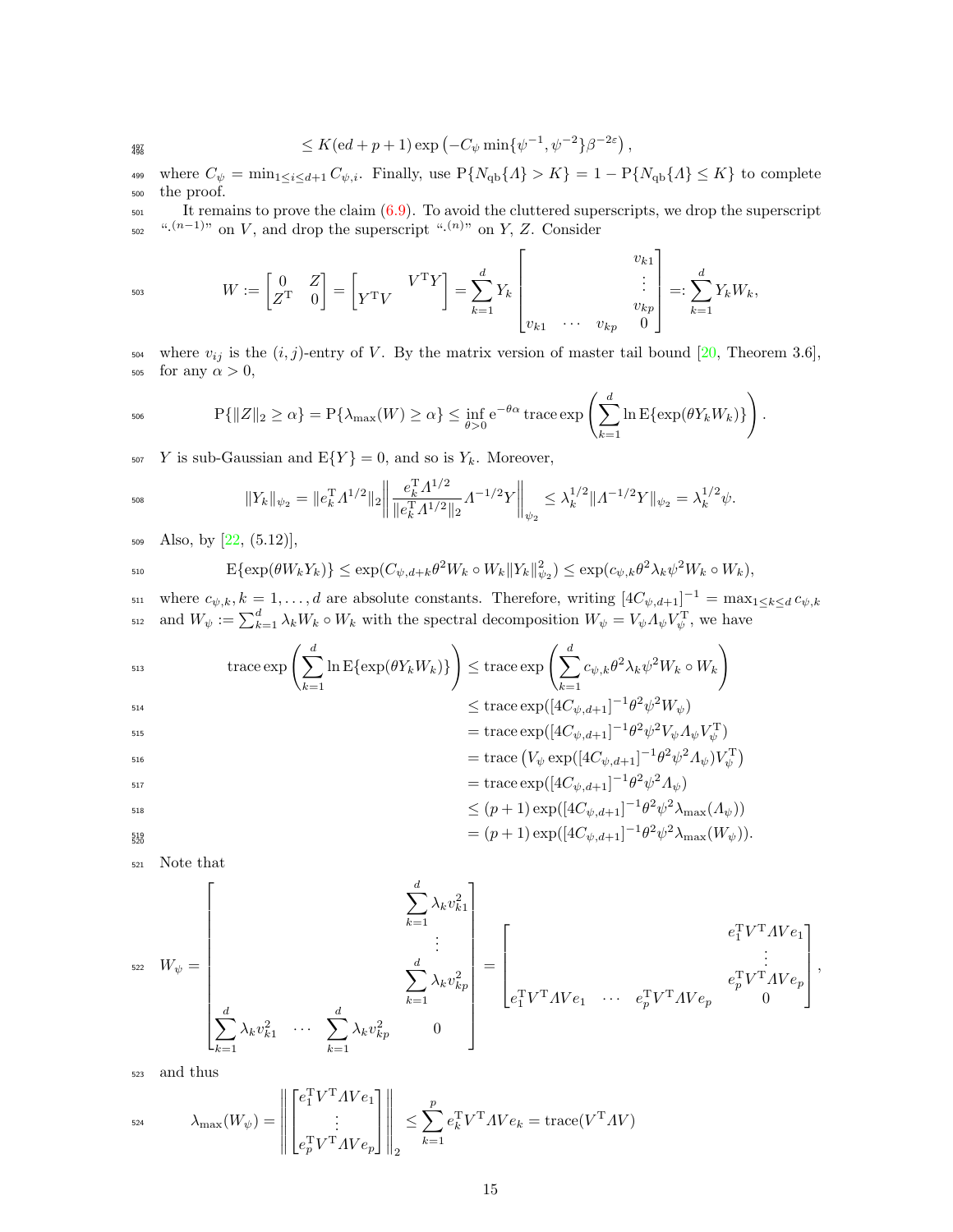$$
\leq \max_{V^{\mathrm{T}}V=I_p} \mathrm{trace}(V^{\mathrm{T}}AV)=\sum_{k=1}^p \lambda_k=\eta_p.
$$

<sup>527</sup> In summary, we have

526

530

528  
\n
$$
P\{\|Z\|_2 \ge \alpha\} \le (p+1) \inf_{\theta>0} \exp([4C_{\psi,d+1}]^{-1} \theta^2 \psi^2 \eta_p - \theta \alpha)
$$
\n
$$
= (p+1) \exp\left(-\frac{C_{\psi,d+1} \alpha^2}{\psi^2 \eta_p}\right).
$$

 $\text{Substituting } \alpha = \tilde{\eta}_p^{1/2}, \text{ we have the claim (6.9).}$  $\text{Substituting } \alpha = \tilde{\eta}_p^{1/2}, \text{ we have the claim (6.9).}$  $\text{Substituting } \alpha = \tilde{\eta}_p^{1/2}, \text{ we have the claim (6.9).}$ 

<span id="page-15-0"></span>532 Lemma 6.2. Suppose that the conditions of Theorem [4.1](#page-6-1) hold. If  $n < N_{\text{qb}}\{A\}$ , then

$$
V^{(n+1)} = V^{(n)} + \beta Y^{(n+1)} (Z^{(n+1)})^{\mathrm{T}} - \beta \Big[ 1 + \frac{\beta}{2} (Y^{(n+1)})^{\mathrm{T}} Y^{(n+1)} \Big] V^{(n)} Z^{(n+1)} (Z^{(n+1)})^{\mathrm{T}} + R^{(n)} (Z^{(n+1)})^{\mathrm{T}}, \quad (6.10)
$$

 $\text{where } R^{(n)} \in \mathbb{R}^d \text{ is a random vector with } ||R^{(n)}||_2 \leq C_V \nu^{1/2} \tilde{\eta}_p^{3/2} \beta^2 \text{ and } C_V \text{ is as in (6.6a).}$  $\text{where } R^{(n)} \in \mathbb{R}^d \text{ is a random vector with } ||R^{(n)}||_2 \leq C_V \nu^{1/2} \tilde{\eta}_p^{3/2} \beta^2 \text{ and } C_V \text{ is as in (6.6a).}$  $\text{where } R^{(n)} \in \mathbb{R}^d \text{ is a random vector with } ||R^{(n)}||_2 \leq C_V \nu^{1/2} \tilde{\eta}_p^{3/2} \beta^2 \text{ and } C_V \text{ is as in (6.6a).}$ 

 $P_{\text{root}}$ . To avoid the cluttered superscripts, in this proof, we drop the superscript " $\cdot$ <sup>(n)</sup>" and use the superscript " $\cdot^{+n}$  to replace " $\cdot^{(n+1)n}$  on V, and drop the superscript " $\cdot^{(n+1)n}$  on Y, Z.

540 On the set  $\{N_{\text{qb}}\{A\} > n\}$ , by [\(4.4\)](#page-4-1) and ( $\beta$ [-2\)](#page-12-1), we have

$$
\alpha = \beta(2 + \beta Y^{\mathrm{T}} Y) Z^{\mathrm{T}} Z \leq \beta(2 + \nu \widetilde{\eta}_p \beta) \widetilde{\eta}_p \leq (2 + \sqrt{2} - 1)(\sqrt{2} - 1)/\nu < 1.
$$

542 By Taylor's expansion, there exists  $0 < \xi < \alpha$  such that

$$
(1+\alpha)^{-1/2} = 1 - \frac{1}{2}\alpha + \frac{3}{8} \frac{1}{(1+\xi)^{5/2}} \alpha^2
$$

$$
=1-\beta Z^{\mathrm{T}}Z-\frac{\beta^2}{2}Y^{\mathrm{T}}YZ^{\mathrm{T}}Z+\beta^2(Z^{\mathrm{T}}Z)^2\zeta,
$$
<sup>545</sup>

where  $\zeta = \frac{3}{2}$ 8  $\frac{1}{(1+\xi)^{5/2}}(2+\beta Y^TY)^2 \leq \frac{3}{8}$ 546 where  $\zeta = \frac{3}{8} \frac{1}{(1+\xi)^{5/2}} (2 + \beta Y^T Y)^2 \leq \frac{3}{8} (2 + \nu \beta \tilde{\eta}_p)^2$ . Thus

$$
V^+ = (V + \beta Y Z^{\mathrm{T}}) \left( I - \left[ \beta Z^{\mathrm{T}} Z + \frac{\beta^2}{2} Y^{\mathrm{T}} Y Z^{\mathrm{T}} Z - \beta^2 (Z^{\mathrm{T}} Z)^2 \zeta \right] \frac{Z Z^{\mathrm{T}}}{Z^{\mathrm{T}} Z} \right)
$$

$$
= V + \beta Y Z^{\mathrm{T}} - \beta V Z Z^{\mathrm{T}} - \frac{\beta^2}{2} (Y^{\mathrm{T}} Y) V Z Z^{\mathrm{T}} + R Z^{\mathrm{T}},
$$

$$
F_{550} \quad \text{where } R = -\frac{\beta^2}{2} (Z^{\mathrm{T}}Z)(2 + \beta Y^{\mathrm{T}}Y)Y + \zeta \beta^2 (Z^{\mathrm{T}}Z)VZ + \zeta \beta^3 (Z^{\mathrm{T}}Z)^2 Y \text{ for which}
$$

$$
\|R\|_2 \le \frac{\beta^2}{2} \widetilde{\eta}_p (2 + \beta \nu \widetilde{\eta}_p)(\nu \widetilde{\eta}_p)^{1/2} + \zeta \beta^2 \widetilde{\eta}_p^{3/2} + \zeta \beta^3 \widetilde{\eta}_p^2 (\nu \widetilde{\eta}_p)^{1/2}
$$
  
\n
$$
\left[1 \left(\beta + \beta + \widetilde{\beta} \right)^3 \left(\beta + \beta + \widetilde{\beta} \right)^3 \left(\beta + \beta + \widetilde{\beta} \right)^3 \left(\beta + \beta + \widetilde{\beta} \right)^3 \left(\beta + \beta + \widetilde{\beta} \right)^3 \left(\beta + \beta + \widetilde{\beta} \right)^3 \left(\beta + \beta + \widetilde{\beta} \right)^3 \left(\beta + \beta + \widetilde{\beta} \right)^3 \left(\beta + \beta + \widetilde{\beta} \right)^3 \left(\beta + \beta + \widetilde{\beta} \right)^3 \left(\beta + \beta + \widetilde{\beta} \right)^3 \left(\beta + \beta + \widetilde{\beta} \right)^3 \left(\beta + \beta + \widetilde{\beta} \right)^3 \left(\beta + \beta + \widetilde{\beta} \right)^3 \left(\beta + \beta + \widetilde{\beta} \right)^3 \left(\beta + \beta + \widetilde{\beta} \right)^3 \left(\beta + \beta + \widetilde{\beta} \right)^3 \left(\beta + \beta + \widetilde{\beta} \right)^3 \left(\beta + \beta + \widetilde{\beta} \right)^3 \left(\beta + \beta + \widetilde{\beta} \right)^3 \left(\beta + \beta + \widetilde{\beta} \right)^3 \left(\beta + \beta + \widetilde{\beta} \right)^3 \left(\beta + \beta + \widetilde{\beta} \right)^3 \left(\beta + \beta + \widetilde{\beta} \right)^3 \left(\beta + \beta + \widetilde{\beta} \right)^3 \left(\beta + \beta + \widetilde{\beta} \right)^3 \left(\beta + \beta + \widetilde{\beta} \right)^3 \left(\beta + \beta + \widetilde{\beta} \right)^3 \left(\beta + \beta + \widetilde{\beta} \right)^3 \left(\beta + \beta + \widetilde{\beta} \right)^3 \left(\beta + \beta + \widetilde{\beta} \right)^3 \left(\beta + \beta + \widetilde{\beta} \right)^3 \left(\beta + \beta + \widetilde{\beta} \right)^3 \left(\beta + \
$$

$$
= \left[\frac{1}{2}(2+\beta\nu\widetilde{\eta}_p) + \frac{3}{8}(2+\beta\nu\widetilde{\eta}_p)^2 + \frac{3}{8}(2+\beta\nu\widetilde{\eta}_p)^2(\beta\widetilde{\eta}_p)\right]\nu^{1/2}\widetilde{\eta}_p^{3/2}\beta^2
$$
  
=  $C_1\upsilon^{1/2}\widetilde{\eta}_p^{3/2}\beta^2$ 

$$
=C_V \nu^{1/2} \widetilde{\eta}_p^{3/2} \beta^2,
$$

<sup>555</sup> as expected.

<span id="page-15-1"></span>556 Lemma 6.3. Suppose that the conditions of Theorem [4.1](#page-6-1) hold. Let  $\tau = \|T^{(n)}\|_2$ , and  $C_T$  be as in 557 [\(6.6c\)](#page-13-2). If  $n < \min\{N_{\text{qb}}\{A\}, N_{\text{out}}\{\mathbb{S}(\kappa)\}\}\$ , then the following statements hold.

<span id="page-15-2"></span> $\emph{1. }$   $T^{(n)}$  and  $T^{(n+1)}$  are well-defined.

 $\Box$ 

 $\Box$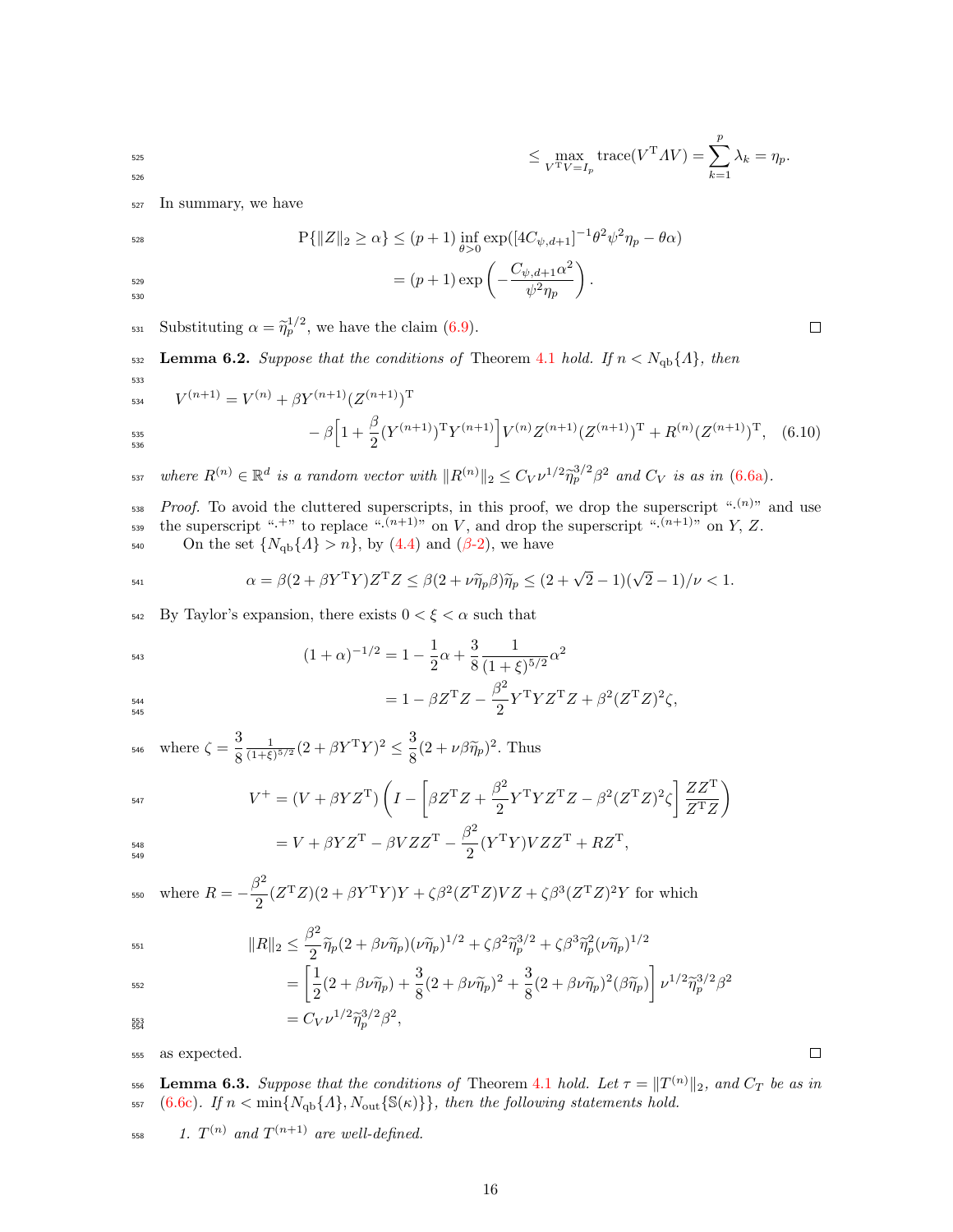<span id="page-16-0"></span>
$$
2. Define E_T^{(n)}(V^{(n)}) by E\{T^{(n+1)} - T^{(n)} | \mathbb{F}_n\} = \beta(\Delta T^{(n)} - T^{(n)}\bar{A}) + E_T^{(n)}(V^{(n)}).
$$
 Then

<span id="page-16-1"></span>
$$
\text{so} \qquad (a) \ \sup_{V \in \mathcal{S}(\kappa)} \Vert E_T^{(n)}(V) \Vert_2 \leq C_T \nu^{1/2} (\widetilde{\eta}_p \beta)^2 (1 + \tau^2)^{3/2};
$$

<span id="page-16-2"></span>
$$
^{561} \qquad (b) \ \Vert T^{(n+1)} - T^{(n)} \Vert_2 \leq \nu^{1/2} (\widetilde{\eta}_p \beta)(1+\tau^2) + C_T \nu^{1/2} (\widetilde{\eta}_p \beta)^2 (1+\tau^2)^{3/2}.
$$

<span id="page-16-3"></span>
$$
562 \qquad 3. \ \nDefine \ R_\circ \ by \ \text{var}_\circ \big( T^{(n+1)} - T^{(n)} \mid \mathbb{F}_n \big) = \beta^2 H_\circ + R_\circ. \ \ Then
$$

<span id="page-16-4"></span>
$$
\text{so} \qquad \qquad (a) \ \ H_{\circ} = \text{var}_{\circ}(\underline{Y}\bar{Y}^{\mathrm{T}}) \leq 16\psi^{4}H, \ \text{where} \ H = [\eta_{ij}]_{(d-p)\times p} \ \text{with} \ \eta_{ij} = \lambda_{p+i}\lambda_{j} \ \text{for} \ i = 1,\ldots,d-1.
$$

$$
\begin{array}{lll}\n\text{563} & (a) \ H_0 = \text{Var}_0(I \mid I) \leq 10\psi \ \text{H}, \ \text{where} \ \mathbf{H} = [I_{ij}](d-p) \times p \ \text{with} \ I_{ij} = \lambda_{p+i} \lambda_j \ \text{for} \ i = 1, \dots, d; \\
& p, \ j = 1, \dots, p; \n\end{array}
$$

<span id="page-16-5"></span>
$$
\text{565} \qquad \qquad (b) \ \ \|R_{\circ}\|_2 \leq (\nu \widetilde{\eta}_p \beta)^2 \tau (1 + \tfrac{11}{2} \tau + \tau^2 + \tfrac{1}{4} \tau^3) + 4C_T \nu (\widetilde{\eta}_p \beta)^3 (1 + \tau^2)^{5/2} + 2C_T^2 \nu (\widetilde{\eta}_p \beta)^4 (1 + \tau^2)^3.
$$

<sup>566</sup> Proof. For readability, we will drop the superscript " $(n)$ ", and use the superscript " $+$ " to replace <sup>567</sup> ".<sup>(n+1)</sup>" for V, R, drop the superscript ".<sup>(n+1)</sup>" on Y, Z, and drop the conditional sign " $|\mathbb{F}_n$ " in the 568 computation of  $E\{\cdot\}$ , var( $\cdot$ ), cov( $\cdot$ ) with the understanding that they are conditional with respect to  $\mathbb{F}_n$ . Finally, for any expression or variable F, we define  $\Delta F := F^+ - F$ .

STO Consider item [1.](#page-15-2) Since  $n < N_{\text{out}}\{\mathbb{S}(\kappa)\}\,$ , we have  $V \in \mathbb{S}(\kappa)$  and  $\tau = ||T||_2 \leq (\kappa^2 - 1)^{1/2}$ . Thus, <sup>571</sup>  $\|\bar{V}^{-1}\|_2 \leq \kappa$  and  $T = \underline{V}\bar{V}^{-1}$  is well-defined. Recall [\(6.10\)](#page-2-2) and the partitioning

$$
Y = \frac{p}{d-p} \begin{bmatrix} \frac{1}{Y} \\ Y \end{bmatrix}, \quad R = \frac{p}{d-p} \begin{bmatrix} \frac{1}{R} \\ R \end{bmatrix}.
$$

<sup>573</sup> We have  $\Delta \bar{V} = \beta(\bar{Y}Z^{T} - (1 + \frac{\beta}{2}Y^{T}Y)\bar{V}ZZ^{T}) + \bar{R}Z^{T}$ , and

$$
\bar{R} = -\frac{\beta^2}{2} (Z^{\mathrm{T}} Z)(2 + \beta Y^{\mathrm{T}} Y) \bar{Y} + \zeta \beta^2 (Z^{\mathrm{T}} Z) \bar{V} Z + \zeta \beta^3 (Z^{\mathrm{T}} Z)^2 \bar{Y}.
$$

<sup>575</sup> Noticing  $\|\bar{Y}\|_2 \leq \tilde{\eta}_p^{1/2}$ , we find

$$
\|\varDelta\bar{V}\|_2 \leq \beta\widetilde{\eta}_p + \beta(1+\frac{\beta}{2}\nu\widetilde{\eta}_p)\widetilde{\eta}_p + C_V\widetilde{\eta}_p^2\beta^2
$$

$$
\leq \left[2+\frac{\beta}{2}\nu\widetilde{\eta}_p+C_V\widetilde{\eta}_p\beta\right]\widetilde{\eta}_p\beta=C_\varDelta\widetilde{\eta}_p\beta,
$$
578

where  $C_{\Delta}$  is as in [\(6.6b\)](#page-12-2). Thus  $\|\Delta \bar{V} \bar{V}^{-1}\|_2 \leq \|\Delta \bar{V}\|_2 \|\bar{V}^{-1}\|_2 \leq C_{\Delta} \tilde{\eta}_p \beta \kappa \leq 1/2$  by ( $\beta$ [-3\)](#page-13-3). As a <sup>580</sup> result,  $\bar{V}^+$  is nonsingular, and

$$
\|(\bar{V}^+)^{-1}\|_2 \le \frac{\|\bar{V}^{-1}\|_2}{1 - \|\bar{V}^{-1}\Delta\bar{V}\|_2} \le 2\|\bar{V}^{-1}\|_2.
$$

<sup>582</sup> In particular,  $T^+ = Y^+ (\bar{V}^+)^{-1}$  is well-defined. This proves item [1.](#page-15-2)

For item 2, using the Sherman-Morrison-Woodbury formula 
$$
[5, p. 95]
$$
, we get

$$
\Delta T = \underline{V}^+(\bar{V}^+)^{-1} - \underline{V}\bar{V}^{-1}
$$

$$
= (Y + \Delta Y)(\bar{V} + \Delta \bar{V})^{-1} - Y\bar{V}^{-1}
$$

$$
= (Y + \Delta V)(\bar{V}^{-1} - \bar{V}^{-1}\Delta \bar{V}(\bar{V} + \Delta \bar{V})^{-1}) - V\bar{V}^{-1}
$$

$$
= \Delta V \bar{V}^{-1} - V \bar{V}^{-1} \Delta \bar{V} (\bar{V} + \Delta \bar{V})^{-1} - \Delta V \bar{V}^{-1} \Delta \bar{V} (\bar{V} + \Delta \bar{V})^{-1}
$$

$$
= \Delta V \bar{V}^{-1} - V \bar{V}^{-1} \Delta \bar{V} (\bar{V}^{-1} - \bar{V}^{-1} \Delta \bar{V} (\bar{V} + \Delta \bar{V})^{-1}) - \Delta V \bar{V}^{-1} \Delta \bar{V} (\bar{V} + \Delta \bar{V})^{-1}
$$

$$
= \Delta \underline{V} \bar{V}^{-1} - T \Delta \bar{V} \bar{V}^{-1} + T \Delta \bar{V} \bar{V}^{-1} \Delta \bar{V} (\bar{V}^{+})^{-1} - \Delta \underline{V} \bar{V}^{-1} \Delta \bar{V} (\bar{V}^{+})^{-1}
$$

 $= [\Delta V - T \Delta \bar{V}] [I - (\bar{V}^+)^{-1} \Delta \bar{V}] \bar{V}^{-1}.$ 591

$$
\text{Write } T_L = \begin{bmatrix} -T & I \end{bmatrix} \text{ and } T_R = \begin{bmatrix} I \\ T \end{bmatrix}, \text{ and then } T_L V = 0 \text{ and } V = T_R \bar{V}. \text{ Thus,}
$$
\n
$$
\Delta T = T_L \Delta V [I - (\bar{V}^+)^{-1} \Delta \bar{V}] V^{\mathrm{T}} T_R.
$$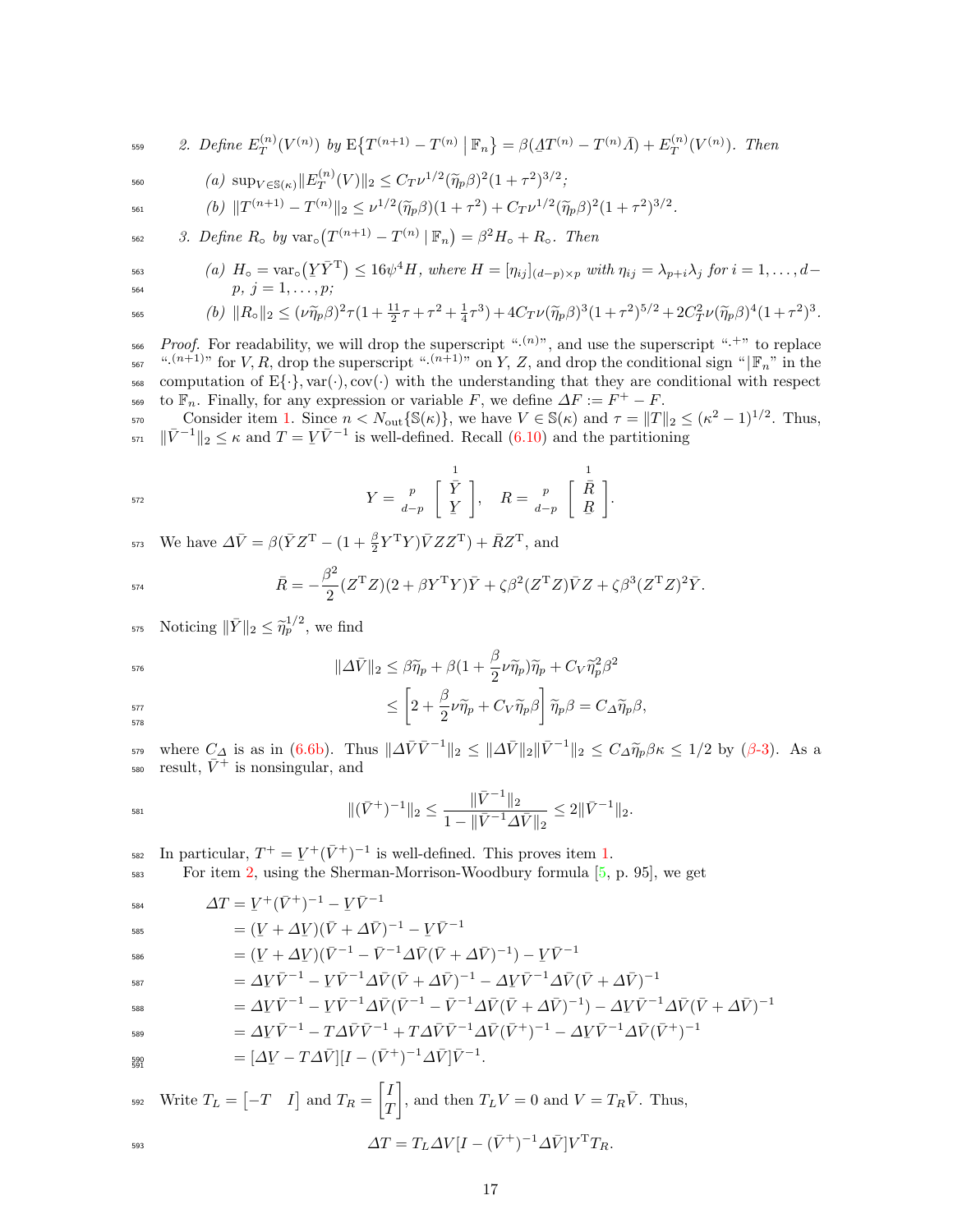594 Since  $\Delta V$  is rank-1,  $\Delta T$  is also rank-1. By Lemma [6.2,](#page-15-0)

$$
\Delta T = T_L \left[ \beta Y Z^{\mathrm{T}} - \beta (1 + \frac{\beta}{2} Y^{\mathrm{T}} Y) V Z Z^{\mathrm{T}} + R Z^{\mathrm{T}} \right] \left[ I - (\bar{V}^+)^{-1} \Delta \bar{V} \right] V^{\mathrm{T}} T_R
$$
  
\n
$$
= T_L \left[ \beta Y Y^{\mathrm{T}} V + R Z^{\mathrm{T}} \right] \left[ I - (\bar{V}^+)^{-1} \Delta \bar{V} \right] V^{\mathrm{T}} T_R
$$
  
\n
$$
= T_L (\beta Y Y^{\mathrm{T}} V V^{\mathrm{T}} + R_T) T_R
$$
  
\n
$$
= T_L (\beta Y Y^{\mathrm{T}} + R_T) T_R,
$$
  
\n(6.11)

<sup>596</sup> where  $R_T = RZ^{\mathrm{T}}V^{\mathrm{T}} - (\beta Y + R)Z^{\mathrm{T}}(\bar{V}^+)^{-1} \Delta \bar{V}V^{\mathrm{T}}$ . Note that

$$
T_L Y Y^{\mathrm{T}} T_R = Y \bar{Y}^{\mathrm{T}} - T \bar{Y} Y^{\mathrm{T}} T - T \bar{Y} \bar{Y}^{\mathrm{T}} + Y Y^{\mathrm{T}} T,\tag{6.12}
$$

<span id="page-17-2"></span><sup>598</sup> and

$$
E\left\{Y\bar{Y}^{T}\right\} = 0, \quad E\left\{T\bar{Y}\bar{Y}^{T}\right\} = T E\left\{\bar{Y}\bar{Y}^{T}\right\} = T\bar{A},\tag{6.13a}
$$

$$
E\{T\bar{Y}Y^{T}T\} = T E\{\bar{Y}Y^{T}\}T = 0, \quad E\{YY^{T}T\} = E\{YY^{T}\}T = \Delta T.
$$
\n(6.13b)

602 Thus,  $E\{\Delta T\} = \beta(\Delta T - T\overline{A}) + E_T(V)$ , where  $E_T(V) = E\{T_L R_T T_R\}$ .<br>Since  $V \subseteq \mathbb{S}(\mu)$ ,  $||T|| \leq (\mu^2 - 1)^{1/2}$  by  $(\ell, 4)$ . Thus 603 Since  $V \in \mathbb{S}(\kappa)$ ,  $||T||_2 \leq (\kappa^2 - 1)^{1/2}$  by [\(6.4\)](#page-4-1). Thus

$$
||R_T||_2 \le ||R||_2 \tilde{\eta}_p^{1/2} + [(\nu \tilde{\eta}_p)^{1/2} \beta + ||R||_2] \tilde{\eta}_p^{1/2} 2 (1 + ||T||_2^2)^{1/2} C_\Delta \tilde{\eta}_p \beta
$$
  
\n
$$
\le C_V \nu^{1/2} \tilde{\eta}_p^2 \beta^2 + (1 + ||T||_2^2)^{1/2} [1 + C_V \tilde{\eta}_p \beta] 2 C_\Delta \nu^{1/2} \tilde{\eta}_p^2 \beta^2
$$
  
\n
$$
\le C_T \nu^{1/2} (\tilde{\eta}_p \beta)^2 (1 + ||T||_2^2)^{1/2},
$$
\n(6.14)

605 where  $C_T = C_V + 2C_A(1 + C_V \tilde{\eta}_p \beta)$ . Therefore,

$$
||E_T(V)||_2 \leq E\{||T_L R_T T_R||_2\} \leq (1 + ||T||_2^2) E\{||R_T||_2\}.
$$

 $\frac{1}{607}$  Item  $2(a)$  holds. For item  $2(b)$ , we have

$$
\|\Delta T\|_2 \le (1 + \|T\|_2^2)(\beta \|YY^T VV^T\|_2 + \|R_T\|_2)
$$
  
\n
$$
\le \beta(\nu \tilde{\eta}_p)^{1/2} \tilde{\eta}_p^{1/2} (1 + \|T\|_2^2) + C_T \nu^{1/2} (\tilde{\eta}_p \beta)^2 (1 + \|T\|_2^2)^{3/2}
$$
  
\n
$$
\le \nu^{1/2} \tilde{\eta}_p \beta (1 + \|T\|_2^2) + C_T \nu^{1/2} (\tilde{\eta}_p \beta)^2 (1 + \|T\|_2^2)^{3/2}.
$$

<sup>612</sup> Now we turn to item [3.](#page-16-3) We have

<span id="page-17-0"></span>
$$
\text{var}_{\circ}( \Delta T) = \text{var}_{\circ} \left( T_L (\beta Y Y^{\mathsf{T}} + R_T) T_R \right) = \beta^2 \text{var}_{\circ} \left( T_L Y Y^{\mathsf{T}} T_R \right) + 2\beta R_{\circ,1} + R_{\circ,2},\tag{6.15}
$$

 $\epsilon_{614}$  where  $R_{\circ,1} = \text{cov}_{\circ}(T_L Y Y^{\text{T}} T_R, T_L R_T T_R)$ , and  $R_{\circ,2} = \text{var}_{\circ}(T_L R_T T_R)$ . By [\(6.12\)](#page-8-1),

<span id="page-17-1"></span>
$$
\text{var}_{\circ}(T_L Y Y^{\mathsf{T}} T_R) = \text{var}_{\circ}(\underline{Y} \overline{Y}^{\mathsf{T}}) + R_{\circ,0},\tag{6.16}
$$

<sup>616</sup> where

$$
R_{\circ,0} = \text{var}_{\circ}(T\bar{Y}Y^{\mathrm{T}}T) + \text{var}_{\circ}(T\bar{Y}\bar{Y}^{\mathrm{T}}) + \text{var}_{\circ}(Y\bar{Y}^{\mathrm{T}}T)
$$
  
\n
$$
- 2 \text{cov}_{\circ}(Y\bar{Y}^{\mathrm{T}}, T\bar{Y}Y^{\mathrm{T}}T) - 2 \text{cov}_{\circ}(Y\bar{Y}^{\mathrm{T}}, T\bar{Y}\bar{Y}^{\mathrm{T}}) + 2 \text{cov}_{\circ}(Y\bar{Y}^{\mathrm{T}}, YY^{\mathrm{T}}T)
$$
  
\n
$$
+ 2 \text{cov}_{\circ}(T\bar{Y}Y^{\mathrm{T}}T, T\bar{Y}\bar{Y}^{\mathrm{T}}) - 2 \text{cov}_{\circ}(T\bar{Y}Y^{\mathrm{T}}T, YY^{\mathrm{T}}T) - 2 \text{cov}_{\circ}(T\bar{Y}\bar{Y}^{\mathrm{T}}, YY^{\mathrm{T}}T).
$$

Examine [\(6.15\)](#page-17-0) and [\(6.16\)](#page-17-1) together to get  $H_0 = \text{var}_{\text{o}}(Y\overline{Y}^T)$  and  $R_0 = \beta^2 R_{\text{o},0} + 2\beta R_{\text{o},1} + R_{\text{o},2}$ . <sup>622</sup> We note

$$
Y_j = e_j^{\mathrm{T}} Y = e_j^{\mathrm{T}} A^{1/2} A^{-1/2} Y = \lambda_j^{1/2} e_j^{\mathrm{T}} A^{-1/2} Y,
$$
  
\n
$$
e_i^{\mathrm{T}} \operatorname{var}_\circ (Y \bar{Y}^{\mathrm{T}}) e_j = \operatorname{var}(e_i^{\mathrm{T}} Y \bar{Y}^{\mathrm{T}} e_j) = \operatorname{var}(Y_{p+i} Y_j) = \mathrm{E} \{ Y_{p+i}^2 Y_j^2 \}.
$$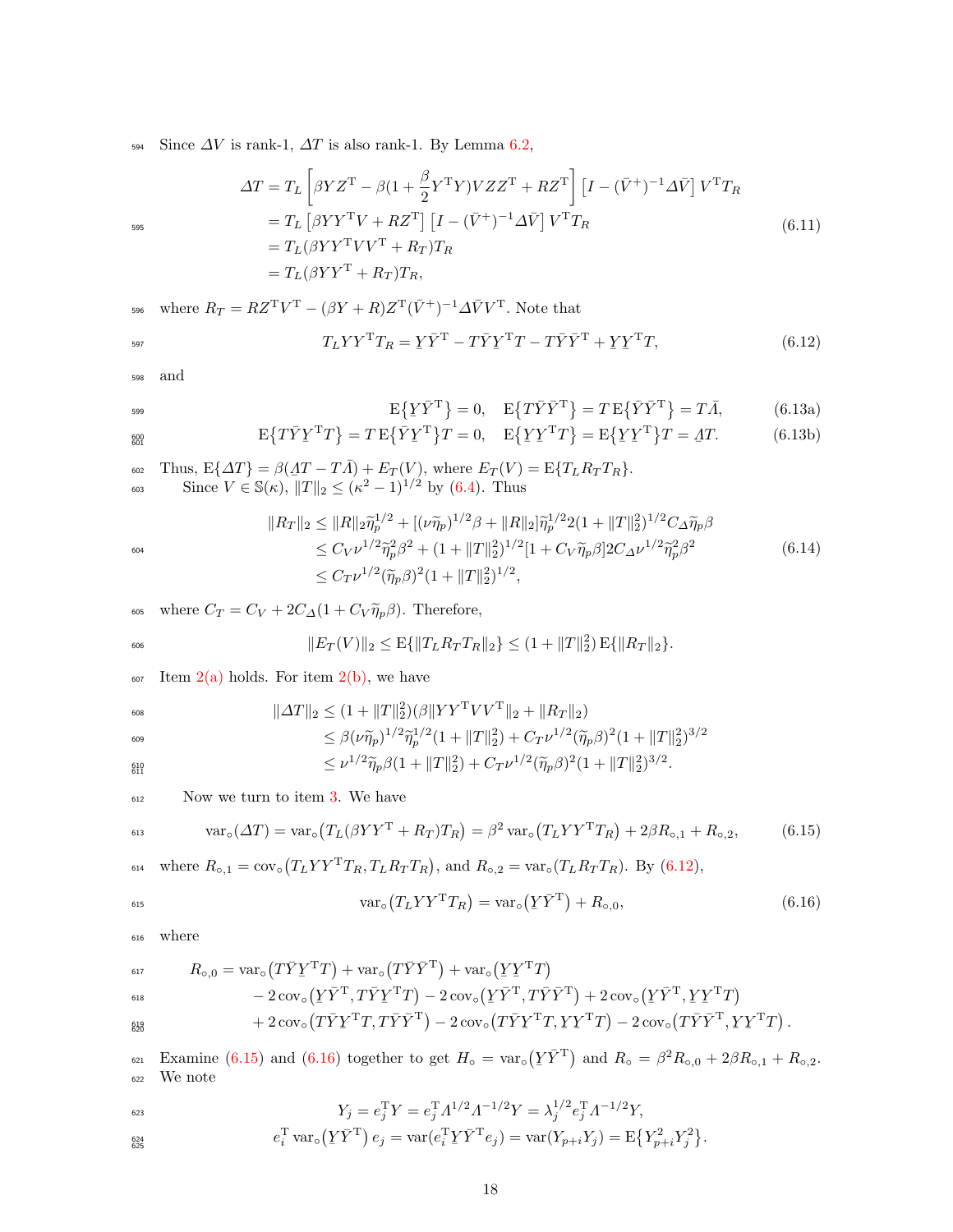626 By  $[22, (5.11)],$  $[22, (5.11)],$ 

$$
\mathbf{E}\left\{Y_j^4\right\} = \lambda_j^2 \mathbf{E}\left\{ (e_j^{\mathrm{T}} A^{-1/2} Y)^4 \right\} \le 16\lambda_j^2 \|e_j^{\mathrm{T}} A^{-1/2} Y\|_{\psi_2}^4 \le 16\lambda_j^2 \|A^{-1/2} Y\|_{\psi_2}^4 = 16\lambda_j^2 \psi^4.
$$

<sup>628</sup> Therefore

$$
e_i^{\mathrm{T}} \, \text{var}_\circ \left( \underline{Y} \, \overline{Y}^{\mathrm{T}} \right) e_j \leq [\mathrm{E} \{ Y_{p+i}^4 \} \, \mathrm{E} \{ Y_j^4 \}]^{1/2} \leq 16 \lambda_{p+i} \lambda_j \psi^4,
$$

<sup>630</sup> i.e.,  $H_0 = \text{var}_0(Y\bar{Y}^T) \le 16\psi^4 H$ . This proves item [3\(a\).](#page-16-4) To show item [3\(b\),](#page-16-5) first we bound the continuous variance and covariance. For our matrices  $A - A$  by Schur's inequality (which we  $\epsilon_{631}$  entrywise variance and covariance. For any matrices  $A_1, A_2$ , by Schur's inequality (which was  $632$  generalized to all unitarily invariant norm in [\[7,](#page-35-14) Theorem 3.1]),

<span id="page-18-3"></span><span id="page-18-0"></span>
$$
||A_1 \circ A_2||_2 \le ||A_1||_2 ||A_2||_2, \tag{6.17}
$$

<sup>634</sup> we have

$$
\|\text{cov}_{\circ}(A_1, A_2)\|_2 = \|\text{E}\{A_1 \circ A_2\} - \text{E}\{A_1\} \circ \text{E}\{A_2\}\|_2
$$
  
\n
$$
\leq \text{E}\{\|A_1 \circ A_2\|_2\} + \|\text{E}\{A_1\} \circ \text{E}\{A_2\}\|_2
$$
  
\n
$$
\leq \text{E}\{\|A_1\|_2 \|A_2\|_2\} + \|\text{E}\{A_1\}\|_2 \|\text{E}\{A_2\}\|_2,
$$
 (6.18a)

$$
\|\text{var}_{\circ}(A_1)\|_2 \le \mathcal{E}\{\|A_1\|_2^2\} + \|\mathcal{E}\{A_1\}\|_2^2. \tag{6.18b}
$$

640 Apply [\(6.18\)](#page-18-0) to  $R_{\circ,1}$  and  $R_{\circ,2}$  to get

<span id="page-18-1"></span>
$$
\|R_{\circ,1}\|_2 \le 2C_T\nu\tilde{\eta}_p^3\beta^2(1+\|T\|_2^2)^{5/2}, \quad \|R_{\circ,2}\|_2 \le 2C_T^2\nu(\tilde{\eta}_p\beta)^4(1+\|T\|_2^2)^3,\tag{6.19}
$$

<sup>642</sup> upon using

$$
^{643}
$$

645

$$
||T_L Y Y^{\mathrm{T}} T_R||_2 = ||T_L Y Y^{\mathrm{T}} V V^{\mathrm{T}} T_R||_2 \leq \nu^{1/2} \widetilde{\eta}_p (1 + ||T||_2^2),
$$
  

$$
||T_L R_T T_R||_2 \leq C_T \nu^{1/2} (\widetilde{\eta}_p \beta)^2 (1 + ||T||_2^2)^{3/2}.
$$

646 For  $R_{\circ,0}$ , by  $(6.13)$ , we have

| 647 | $\ \text{cov}_{\circ}(\underline{Y}\bar{Y}^{\mathrm{T}}, T\bar{Y}\underline{Y}^{\mathrm{T}}T)\ _{2} \leq E\{\ \underline{Y}\bar{Y}^{\mathrm{T}}\ _{2}^{2}\}\ T\ _{2}^{2},$                                                                               |
|-----|----------------------------------------------------------------------------------------------------------------------------------------------------------------------------------------------------------------------------------------------------------|
| 648 | $\ \text{cov}_{\circ}(\underline{Y}\bar{Y}^T, T\bar{Y}\bar{Y}^T)\ _2 \leq E\{\ \underline{Y}\bar{Y}^T\ _2\ \bar{Y}\bar{Y}^T\ _2\}\ T\ _2,$                                                                                                               |
| 649 | $\ \text{cov}_{\circ}(\underline{Y}\overline{Y}^T, \underline{Y}\underline{Y}^TT)\ _2 \leq E\{\ \underline{Y}\overline{Y}^T\ _2\ \underline{Y}\underline{Y}^T\ _2\}\ T\ _2,$                                                                             |
| 650 | $\ \text{cov}_{\circ}(T\bar{Y}\underline{Y}^{\mathrm{T}}T, T\bar{Y}\bar{Y}^{\mathrm{T}})\ _{2} \leq E\{\ \underline{Y}\bar{Y}^{\mathrm{T}}\ _{2}\ \bar{Y}\bar{Y}^{\mathrm{T}}\ _{2}\}\ T\ _{2}^{3},$                                                     |
| 651 | $\ \text{cov}_{\circ}(T\bar{Y}Y^{\mathrm{T}}T, \underline{Y}\underline{Y}^{\mathrm{T}}T)\ _{2} \leq E\{\ \underline{Y}\bar{Y}^{\mathrm{T}}\ _{2}\ \underline{Y}\underline{Y}^{\mathrm{T}}\ _{2}\}\ T\ _{2}^{3},$                                         |
| 652 | $\ \text{var}_{\circ}(T\bar{Y}Y^{\mathrm{T}}T)\ _{2} \leq E\{\ \underline{Y}\bar{Y}^{\mathrm{T}}\ _{2}^{2}\}\ T\ _{2}^{4},$                                                                                                                              |
| 653 | $\ \text{var}_{\circ}(T\bar{Y}\bar{Y}^{\text{T}})\ _{2} \leq E\{\ \bar{Y}\bar{Y}^{\text{T}}\ _{2}^{2}\}\ T\ _{2}^{2} + \ T\bar{A}\ _{2}^{2},$                                                                                                            |
| 654 | $\ \text{var}_{\circ}(YY^{\mathrm{T}}T)\ _{2} \leq E\{\ YY^{\mathrm{T}}\ _{2}^{2}\}\ T\ _{2}^{2} + \ \Delta T\ _{2}^{2},$                                                                                                                                |
| 655 | $\ \text{cov}_{\circ}(T\bar{Y}\bar{Y}^{\mathrm{T}}, \underline{Y}\underline{Y}^{\mathrm{T}}T)\ _{2} \leq E\{\ \bar{Y}\bar{Y}^{\mathrm{T}}\ _{2}\ \underline{Y}\underline{Y}^{\mathrm{T}}\ _{2}\}\ T\ _{2}^{2} + \ T\bar{A}\ _{2}\ \underline{A}T\ _{2}.$ |

<sup>657</sup> Since

$$
\overline{658}
$$

660

662

663

$$
\begin{aligned}\n\|\bar{Y}\bar{Y}^{\mathrm{T}}\|_{2} + \|\underline{Y}\underline{Y}^{\mathrm{T}}\|_{2} &= \bar{Y}^{\mathrm{T}}\bar{Y} + \underline{Y}^{\mathrm{T}}\underline{Y} = Y^{\mathrm{T}}Y \leq \nu \widetilde{\eta}_{p}, \\
\|\underline{Y}\bar{Y}^{\mathrm{T}}\|_{2} &= (\bar{Y}^{\mathrm{T}}\bar{Y})^{1/2}(\underline{Y}^{\mathrm{T}}\underline{Y})^{1/2} \leq \frac{\bar{Y}^{\mathrm{T}}\bar{Y} + \underline{Y}^{\mathrm{T}}\underline{Y}}{2} \leq \frac{\nu \widetilde{\eta}_{p}}{2},\n\end{aligned}
$$

<sup>661</sup> we have

<span id="page-18-2"></span>
$$
||R_{\circ,0}||_2 \leq E\{2||Y\bar{Y}^T||_2^2 + (||\bar{Y}\bar{Y}^T||_2 + ||YY^T||_2)^2\}||T||_2^2 + (||T\bar{A}||_2 + ||\Delta T||_2)^2
$$
  
+ 2 E{||Y\bar{Y}^T||\_2(||\bar{Y}\bar{Y}^T||\_2 + ||YY^T||\_2)} (||T||\_2 + ||T||\_2^3) + E{||Y\bar{Y}^T||\_2^2}||T||\_2^4

$$
\leq (\nu \widetilde{\eta}_p)^2 \|T\|_2 + \left[\frac{3}{2} (\nu \widetilde{\eta}_p)^2 + (\lambda_1 + \lambda_{p+1})^2\right] \|T\|_2^2 + (\nu \widetilde{\eta}_p)^2 \|T\|_2^3 + \frac{1}{4} (\nu \widetilde{\eta}_p)^2 \|T\|_2^4
$$

$$
\leq (\nu \tilde{\eta}_p)^2 \|T\|_2 \left(1 + \frac{11}{2} \|T\|_2 + \|T\|_2^2 + \frac{1}{4} \|T\|_2^3\right). \tag{6.20}
$$

<sup>667</sup> Finally collecting [\(6.19\)](#page-18-1) and [\(6.20\)](#page-18-2) yields the desired bound on  $R_0 = \beta^2 R_{0,0} + 2\beta R_{0,1} + R_{0,2}$ .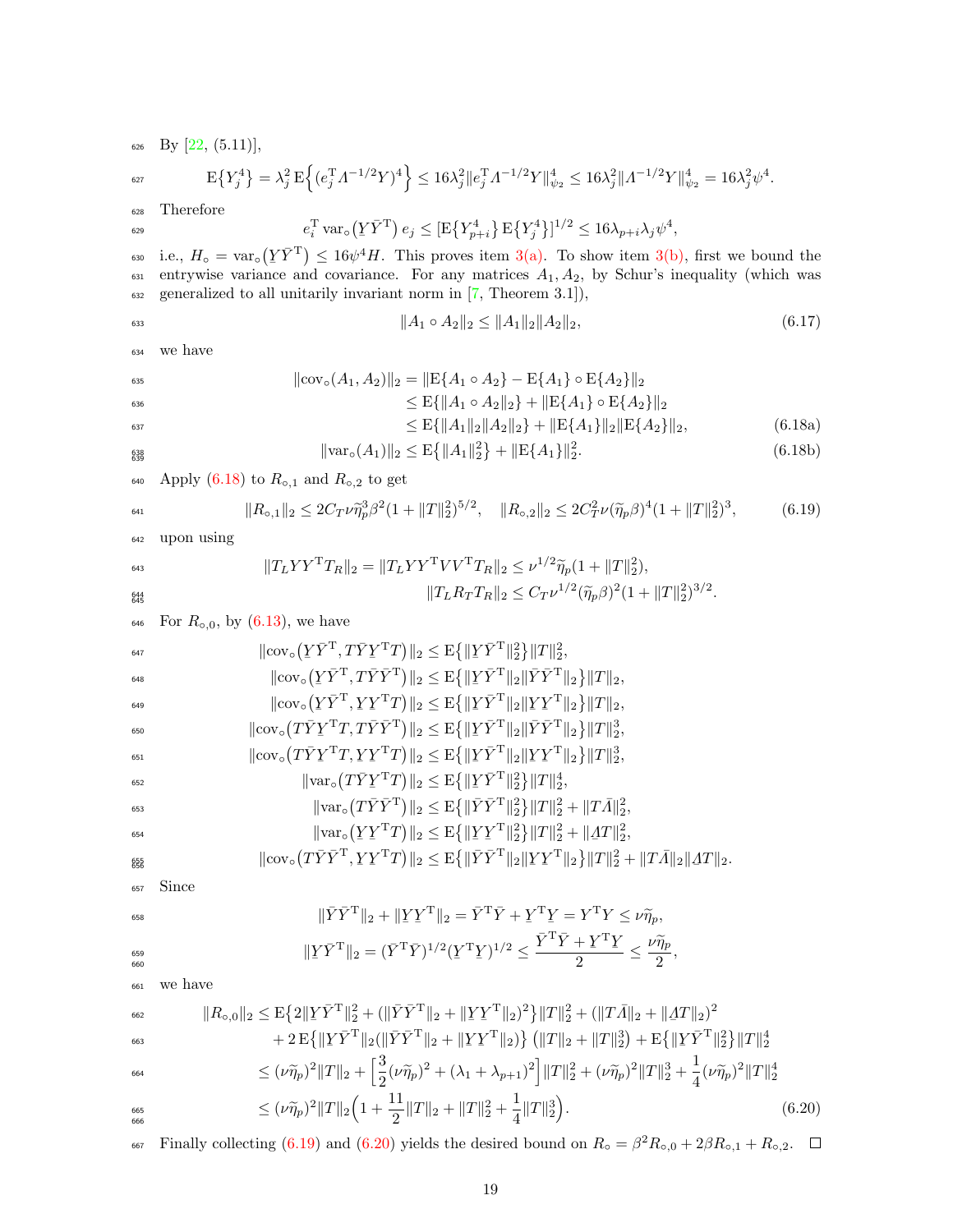#### <span id="page-19-0"></span><sup>668</sup> 6.3 Quasi-Power Iteration Process

669 Define  $D^{(n+1)} = T^{(n+1)} - \mathbb{E}\{T^{(n+1)} | \mathbb{F}_n\}$ . It can be seen that

$$
T^{(n)} - \mathbb{E}\left\{T^{(n)} \mid \mathbb{F}_n\right\} = 0, \quad \mathbb{E}\left\{D^{(n+1)} \mid \mathbb{F}_n\right\} = 0,
$$

$$
E\Big\{D^{(n+1)}\circ D^{(n+1)}\Big|\,\mathbb{F}_n\Big\} = \text{var}_{\circ}\Big(T^{(n+1)} - T^{(n)}\,|\,\mathbb{F}_n\Big)\,.
$$

 $673$  By item [2](#page-16-0) of Lemma [6.3,](#page-15-1) we have

$$
T^{(n+1)} = D^{(n+1)} + T^{(n)} + E\left\{T^{(n+1)} - T^{(n)}\middle|\mathbb{F}_n\right\}
$$

$$
= D^{(n+1)} + T^{(n)} + \beta(\underline{A}T^{(n)} - T^{(n)}\overline{A}) + E_T^{(n)}(V^{(n)})
$$

$$
{}_{\frac{676}{677}} = \mathcal{L}T^{(n)} + D^{(n+1)} + E_T^{(n)}(V^{(n)}),
$$

<sup>678</sup> where  $\mathcal{L}: T \mapsto T + \beta \Delta T - \beta T \overline{\Lambda}$  is a bounded linear operator. It can be verified that  $\mathcal{L}T = L \circ T$ , the Hadamard product of L and T, where  $L = [\lambda_{ij}]_{(d-p)\times p}$  with  $\lambda_{ij} = 1 + \beta \lambda_{p+i} - \beta \lambda_j$ . Moreover, <sup>680</sup> it can be shown that<sup>[3](#page-19-2)</sup>  $\|\mathcal{L}\|_{\text{ui}} = \rho(\mathcal{L}) = 1 - \beta \gamma$ , where  $\|\mathcal{L}\|_{\text{ui}} = \sup_{\|T\|_{\text{ui}}=1} \|\mathcal{L}T\|_{\text{ui}}$  is an operator  $\delta$ <sub>681</sub> norm induced by the matrix norm  $\lVert \cdot \rVert_{\text{ui}}$ . Recursively,

$$
T^{(n)} = \mathcal{L}^n T^{(0)} + \sum_{s=1}^n \mathcal{L}^{n-s} D^{(s)} + \sum_{s=1}^n \mathcal{L}^{n-s} E_T^{(s-1)}(V^{(s-1)}) =: J_1 + J_2 + J_3. \tag{6.21}
$$

683 Define events  $\mathbb{M}_n(\chi)$ ,  $\mathbb{T}_n(\chi)$ , and  $\mathbb{Q}_n$  as

$$
\mathbb{M}_n(\chi) = \left\{ \|T^{(n)} - \mathcal{L}^n T^{(0)}\|_2 \le \frac{1}{2} (\kappa^2 \beta^{2\chi - 1} - 1)^{1/2} \beta^{\chi - 3\varepsilon} \right\},\tag{6.22}
$$

$$
\mathbb{T}_{n}(\chi) = \left\{ \|T^{(n)}\|_{2} \le (\kappa^{2} \beta^{2\chi - 1} - 1)^{1/2} \beta^{\chi - 3\varepsilon} \right\}, \quad \mathbb{Q}_{n} = \{ n < N_{\text{qb}}\{A\} \}. \tag{6.23}
$$

<span id="page-19-1"></span><sup>687</sup> **Lemma 6.4.** Suppose that the conditions of Theorem [4.1](#page-6-1) hold. If  $n < \min\{N_{\text{qb}}\{A\}, N_{\text{out}}\{\mathbb{S}(\kappa\beta^{\chi})\}\}\$ **Lemma 6.4.** Suppose that the conditions of Theorem 4.1 hold. If  $n <$  m:<br>
and  $V^{(0)} \in \mathcal{S}(\kappa \beta^{\chi})$ , then for any  $\chi \in (5\varepsilon - 1/2, 0]$  and  $\kappa > \sqrt{2}$ , we have

$$
\mathbb{P}\{\mathbb{M}_n(\chi+1/2)\} \ge 1 - 2d\exp(-C_\kappa \gamma \kappa^{-2} \nu^{-1} \eta_p^{-2} \beta^{-2\varepsilon}),\tag{6.24}
$$

- 690 where  $C_{\kappa}$  is as in [\(6.6d\)](#page-13-4).
- <sup>691</sup> Proof. Since  $\kappa > \sqrt{2}$ , we have  $\kappa^2 \beta^{2\chi} > 2$  and  $\kappa \beta^{\chi} < [2(\kappa^2 \beta^{2\chi} 1)]^{1/2}$ . Thus, by (β[-4\)](#page-13-5),

$$
4C_T\kappa^3\tilde{\eta}_p^2\gamma^{-1}\beta^{1+3\chi}(\kappa^2\beta^{2\chi}-1)^{-1/2}\beta^{-1/2-\chi}\leq 4\sqrt{2}C_T\kappa^2\tilde{\eta}_p^2\gamma^{-1}\beta^{1/2+\chi}\leq 1.
$$

<sup>693</sup> For any  $n < \min\{N_{\text{qb}}\{A\}, N_{\text{out}}\{\mathbb{S}(\kappa\beta^{\chi})\}\}, V^{(n)} \in \mathbb{S}(\kappa\beta^{\chi})$  and thus  $||T^{(n)}||_2 \leq \sqrt{\kappa^2\beta^{2\chi}-1}$  by  $694$  [\(6.4\)](#page-4-1). Therefore, by item  $2(b)$  of Lemma [6.3,](#page-15-1) we have

$$
||D^{(n+1)}||_2 = ||T^{(n+1)} - T^{(n)} - E\left\{T^{(n+1)} - T^{(n)} || \mathbb{F}_n\right\}||_2
$$
  
\n
$$
\leq ||T^{(n+1)} - T^{(n)}||_2 + E\left\{ ||T^{(n+1)} - T^{(n)}||_2 \right\} \mathbb{F}_n \left\}
$$
  
\n
$$
\leq 2\nu^{1/2}\tilde{\eta}_p\beta(1 + ||T^{(n)}||_2^2)[1 + C_T\tilde{\eta}_p\beta(1 + ||T^{(n)}||_2^2)^{1/2}]
$$
  
\n
$$
\leq 2\kappa^2\nu^{1/2}\tilde{\eta}_p\beta^{1+2\chi}[1 + C_T\kappa\tilde{\eta}_p\beta^{1+\chi}].
$$
\n(6.25)

<span id="page-19-2"></span><sup>3</sup> Since  $\lambda(\mathcal{L}) = {\lambda_{ij} : i = 1, ..., d - p, j = 1, ..., p}$ , we have the spectral radius  $\rho(\mathcal{L}) = 1 - \beta(\lambda_p - \lambda_{p+1})$ . Thus for any T,

$$
||\mathcal{L}T||_{\text{ui}} = ||T(I - \beta \bar{A}) + \beta \Delta T||_{\text{ui}}
$$
  
\n
$$
\leq ||I - \beta \bar{A}||_2 ||T||_{\text{ui}} + ||\beta \Delta ||_2 ||T||_{\text{ui}}
$$
  
\n
$$
= (1 - \beta \lambda_p + \beta \lambda_{p+1}) ||T||_{\text{ui}} = \rho(\mathcal{L}) ||T||_{\text{ui}},
$$

which means  $||\mathcal{L}||_{\text{ui}} \leq \rho(\mathcal{L})$ . This ensures  $||\mathcal{L}||_{\text{ui}} = \rho(\mathcal{L})$ .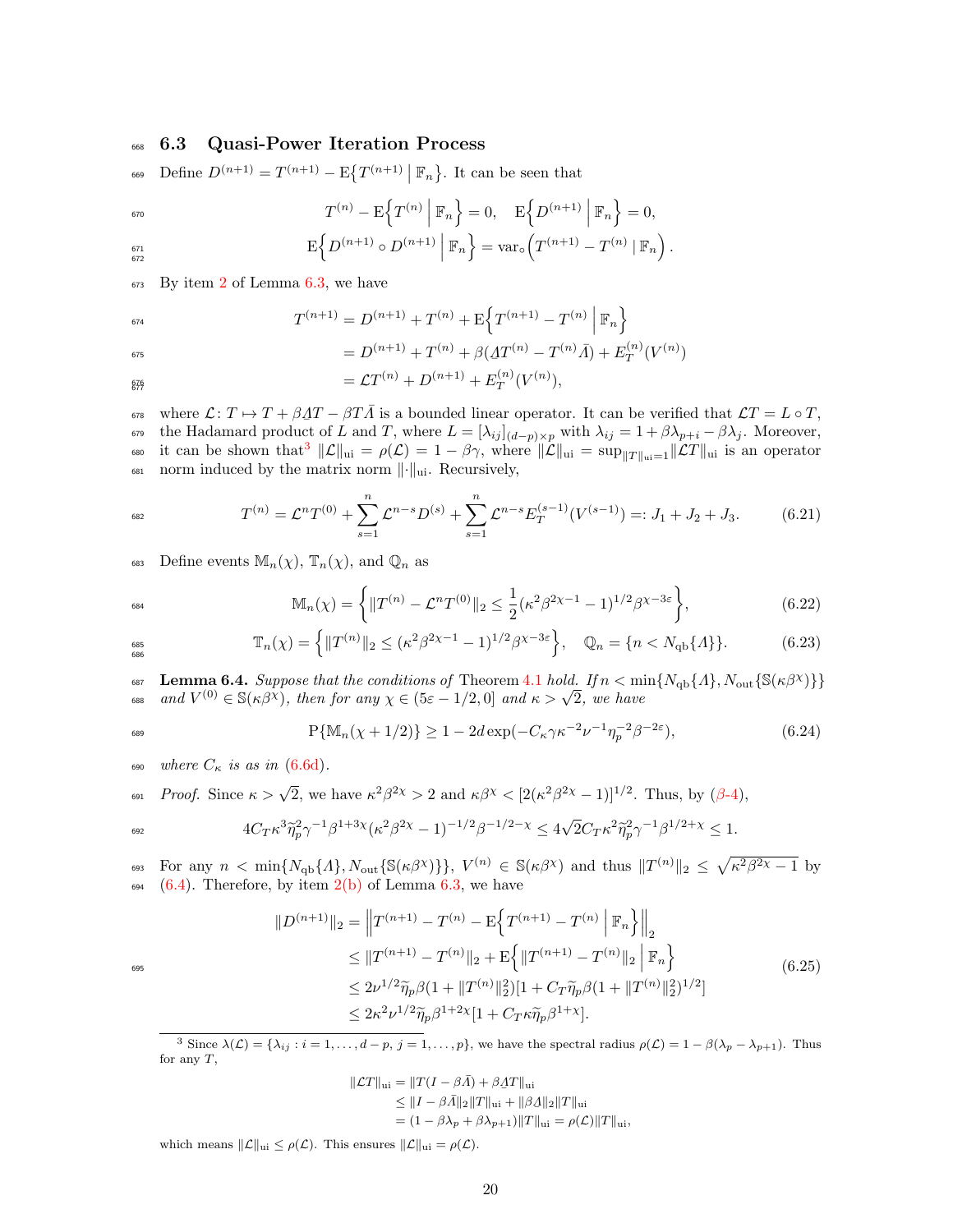$\text{for any } n < \min\{N_{\text{qb}}\{A\}, N_{\text{out}}\{\mathbb{S}(\kappa \beta^{\chi})\}\},$ 

$$
||J_3||_2 \le \sum_{s=1}^n ||\mathcal{L}||_2^{n-s} ||E_T^{(s-1)}(V^{(s-1)})||_2
$$

698

$$
\leq C_T \nu^{1/2} \kappa^3 \tilde{\eta}_p^2 \beta^{2+3\chi} \sum_{s=1}^n (1 - \beta \gamma)^{n-s}
$$
\n
$$
\leq \frac{C_T \nu^{1/2} \kappa^3 \tilde{\eta}_p^2 \beta^{2+3\chi}}{\beta \gamma} = C_T \nu^{1/2} \kappa^3 \tilde{\eta}_p^2 \gamma^{-1} \beta^{1+3\chi}
$$
\n
$$
\leq \frac{1}{4} \nu^{1/2} (\kappa^2 \beta^{2\chi} - 1)^{1/2} \beta^{1/2+\chi}.
$$

701

699

<sup>702</sup> Similarly,

$$
||J_2||_2 \le \sum_{s=1}^n ||\mathcal{L}||_2^{n-s} ||D^{(s)}||_2
$$
  

$$
\le \frac{2\kappa^2 \nu^{1/2} \tilde{\eta}_p \beta^{2\chi} (1 + C_T \kappa \tilde{\eta}_p \beta^{1+\chi})}{\xi^{2\chi} \beta^{2\chi} (1 + C_T \kappa \tilde{\eta}_p \beta^{1+\chi})}
$$

$$
\leq \frac{1}{\gamma} \left( \frac{2\kappa^2 \nu^{1/2} \widetilde{\eta}_p \beta^{2\chi}}{\gamma} + \frac{1}{2} \nu^{1/2} (\kappa^2 \beta^{2\chi} - 1)^{1/2} \beta^{1/2 + \chi} \right).
$$

707 Also,  $||J_1||_2 \le ||\mathcal{L}||_2^n ||T^{(0)}||_2 \le ||T^{(0)}||_2 \le \nu^{1/2} (\kappa^2 \beta^{2\chi} - 1)^{1/2}$ . For fixed  $n > 0$  and  $\beta > 0$ ,

$$
I_{\text{708}}\left\{M_0^{(n)} := \mathcal{L}^n T^{(0)}, M_t^{(n)} := \mathcal{L}^n T^{(0)} + \sum_{s=1}^{\min\{t, N_{\text{out}}\{\mathbb{S}(\kappa)\}-1\}} \mathcal{L}^{n-s} D^{(s)} : t = 1, \ldots, n\right\}
$$

 $_{\rm 709}$   $\,$  forms a martingale with respect to  $\mathbb{F}_{t},$  because

$$
\mathrm{E}\Big\{\|M_t^{(n)}\|_2\Big\} \le \|J_1\|_2 + \|J_2\|_2 < +\infty,
$$

and 
$$
E\left\{M_{t+1}^{(n)} - M_t^{(n)}\middle| \mathbb{F}_t\right\} = E\left\{\mathcal{L}^{n-t-1}D^{(t+1)}\middle| \mathbb{F}_t\right\} = \mathcal{L}^{n-t-1}E\left\{D^{(t+1)}\middle| \mathbb{F}_t\right\} = 0.
$$

713 Use the matrix version of Azuma's inequality [\[20,](#page-36-5) Section 7.2] to get, for any  $\alpha > 0$ ,

$$
\mathbf{P}\Big\{\|M_n^{(n)}-M_0^{(n)}\|_2\geq \alpha\Big\}\leq 2d\exp(-\frac{\alpha^2}{2\sigma^2}),
$$

<sup>715</sup> where

$$
\sigma^{2} = \sum_{s=1}^{\min\{n, N_{\text{out}}\{\mathbb{S}(\kappa)\}-1\}} \|\mathcal{L}^{n-s}D^{(s)}\|_{2}^{2}
$$

$$
\leq [2\kappa^2 \nu^{1/2} \widetilde{\eta}_p \beta^{1+2\chi} (1 + C_T \kappa \widetilde{\eta}_p \beta^{1+\chi})]^2 \sum_{s=1}^{\min\{n, N_{\text{out}}\{\mathbb{S}(\kappa)\}-1\}} (1 - \beta \gamma)^{2(n-s)}
$$

$$
\leq \frac{4\kappa^4\nu\tilde{\eta}_p^2\beta^{2+4\chi}(1+C_T\kappa\tilde{\eta}_p\beta^{1+\chi})^2}{\beta\gamma[2-\beta\gamma]}
$$

$$
\leq \frac{4\kappa^4 \nu \tilde{\eta}_{p}^2 \gamma^{-1} \beta^{1+4\chi} (1 + \frac{C_T}{2C_{\Delta}})^2}{3 - \sqrt{2}}
$$
 by (β-3),  $\tilde{\eta}_{p} \beta^{1/2} \leq \frac{1}{2\kappa C_{\Delta}}$   

$$
= C_{\sigma} \kappa^4 \nu \gamma^{-1} \tilde{\eta}_{p}^2 \beta^{1+4\chi},
$$

721

$$
\text{and } C_{\sigma} = \frac{(C_T + 2C_{\Delta})^2}{(3 - \sqrt{2})C_{\Delta}^2}. \text{ Thus, noticing } J_2 = M_n^{(n)} - M_0^{(n)} \text{ for } n \le N_{\text{out}} \{ \mathbb{S}(\kappa) \} - 1 \text{, we have}
$$

$$
\mathbf{P}\{\|J_2\|_2 \ge \alpha\} \le 2d\exp\left(-\frac{\alpha^2}{2C_\sigma\kappa^4\nu\gamma^{-1}\tilde{\eta}_p^2\beta^{1+4\chi}}\right).
$$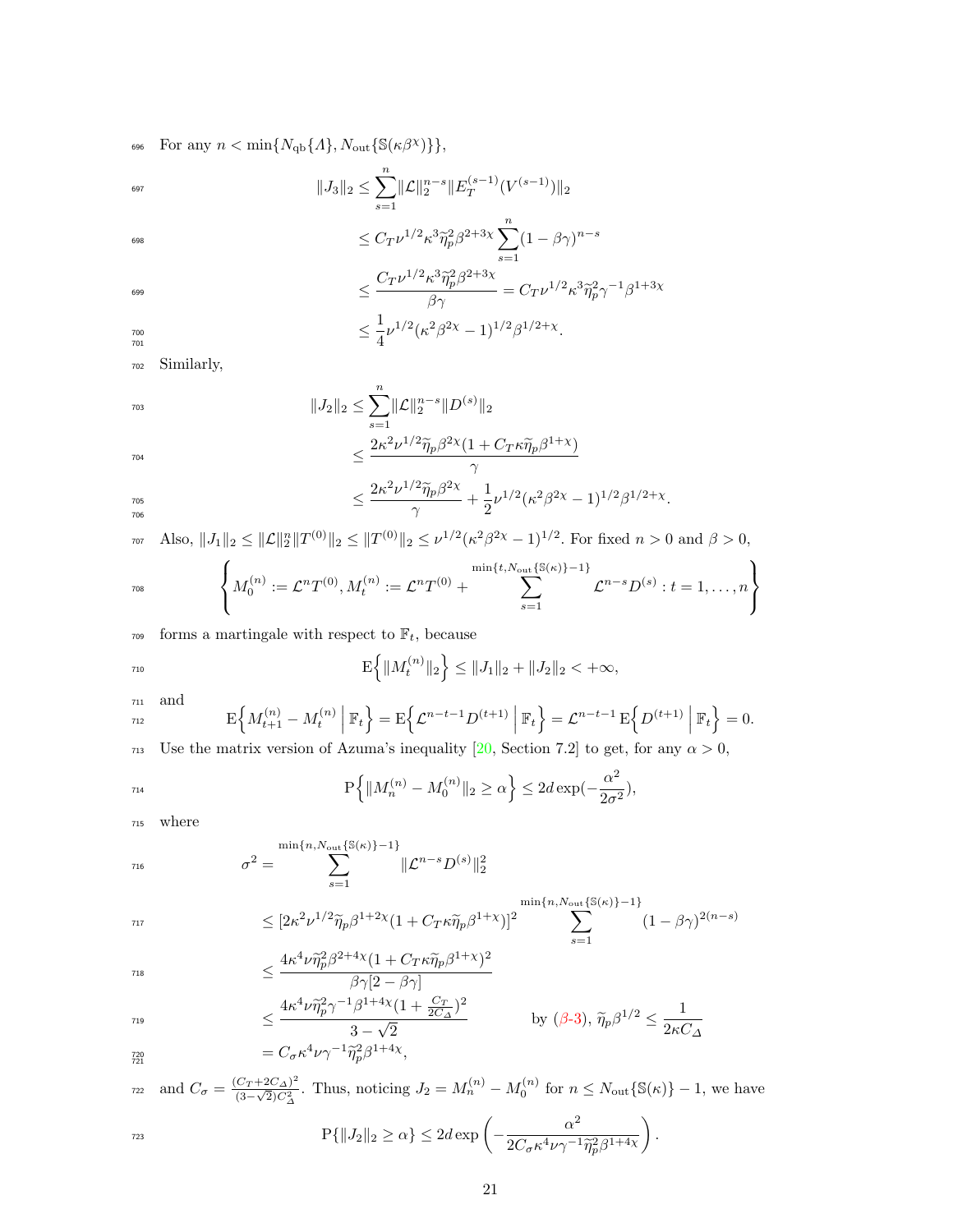<sup>724</sup> Choosing  $\alpha = \frac{1}{4}(\kappa^2 \beta^{2\chi} - 1)^{1/2} \beta^{\chi+1/2-3\varepsilon}$  and noticing  $||J_3||_2 \leq \frac{1}{4}(\kappa^2 \beta^{2\chi} - 1)^{1/2} \beta^{\chi+1/2-3\varepsilon}$  and  $T^{(n)} - \mathcal{L}^n T^{(0)} = J_2 + J_3$ , we have

$$
P\{\mathbb{M}_n(\chi+1/2)^c\} = P\bigg\{\|T^{(n)} - \mathcal{L}^n T^{(0)}\|_2 \ge \frac{1}{2}(\kappa^2 \beta^{2\chi} - 1)^{1/2} \beta^{\chi+1/2 - 3\epsilon}\bigg\}
$$

$$
\leq P\bigg\{\|J_2\|_2 \geq \frac{1}{4}(\kappa^2 \beta^{2\chi} - 1)^{1/2} \beta^{\chi+1/2 - 3\varepsilon}\bigg\}
$$

$$
\leq 2d \exp\left(-\frac{\kappa^2 \beta^{2\chi} - 1}{32C_{\sigma}\kappa^4 \nu \gamma^{-1} \tilde{\eta}_{p}^2 \beta^{2\chi}} \beta^{-6\varepsilon}\right)
$$

$$
\leq 2d \exp\left(-\frac{\kappa^2 \beta^{2\chi}}{64C_{\sigma}\kappa^4 \nu \gamma^{-1} \tilde{\eta}_p^2 \beta^{2\chi}} \beta^{-6\varepsilon}\right)
$$
  
=  $2d \exp(-C_{\kappa}\gamma \kappa^{-2} \nu^{-1} \eta_p^{-2} \beta^{-2\varepsilon}),$ 

$$
\frac{1}{31} = 2a \exp(-C_{\kappa} \gamma \kappa \quad \nu \quad \eta_p
$$

<sup>732</sup> where  $C_{\kappa} = \frac{1}{64C_{\sigma}}$  which is the same as in [\(6.6d\)](#page-13-4).

<span id="page-21-0"></span><sup>733</sup> Lemma 6.5. Suppose that the conditions of Theorem [4.1](#page-6-1) hold. If

$$
N_{2^{-m}(1-6\varepsilon)} < \min\{N_{\rm qb}\{A\}, N_{\rm out}\{\mathbb{S}(\kappa\beta^{\chi})\}\}
$$

and  $V^{(0)} \in \mathbb{S}(\beta^{(1-2^{1-m})(3\varepsilon-1/2)}\kappa_m/2)$  with  $m \geq 2$ , then for  $\kappa_m > \sqrt{2^{1-m}(\beta^{(1-m)/2})}$  $_{735}$  and  $V^{(0)} \in \mathbb{S}(\beta^{(1-2^{1-m})(3\varepsilon-1/2)} \kappa_m/2)$  with  $m \geq 2$ , then for  $\kappa_m > \sqrt{2}$  $P{\{\mathbb{H}_m\}} \geq 1-2dN_{2^{-m}(1-6\varepsilon)}\exp(-C_\kappa\gamma\kappa_m^{-2}\nu^{-1}\eta_p^{-2}\beta^{-2\varepsilon}),$ 

$$
\text{where } \mathbb{H}_m = \left\{ N_{\text{in}} \left\{ \mathbb{S}(\sqrt{3/2} \beta^{(1-2^{2-m})(3\varepsilon - 1/2)} \kappa_m) \right\} \le N_{2^{-m}(1-6\varepsilon)} \right\}.
$$

738 Proof. By the definition of the event  $\mathbb{T}_n$ ,

$$
\mathbb{T}_n(2^{-m}[1-6\varepsilon]+3\varepsilon)=\left\{\|T^{(n)}\|_2\leq (\kappa_m^2-\beta^{(1-2^{1-m})(1-6\varepsilon)})^{1/2}\beta^{(1-2^{2-m})(3\varepsilon-1/2)}\right\}.
$$

$$
\begin{aligned}\n\text{For } n \ge N_{2^{-m}(1-6\varepsilon)} \text{ and } V^{(0)} \in \mathbb{S}(\beta^{(1-2^{1-m})(3\varepsilon-1/2)} \kappa_m/2), \\
\mathbb{M}_n(2^{-m}(1-6\varepsilon) + 3\varepsilon) \subset \mathbb{T}_n(2^{-m}(1-6\varepsilon) + 3\varepsilon)\n\end{aligned}
$$

$$
\text{INL}_{n}(2^{-\cdots}(1-6\varepsilon)+3\varepsilon)\subset
$$

<sup>742</sup> because

$$
||T^{(n)}||_2 \le ||T^{(n)} - \mathcal{L}^n T^{(0)}||_2 + ||\mathcal{L}||_2^n ||T^{(0)}||_2
$$
  

$$
\le \frac{1}{2} \Big( \kappa_m^2 - \beta^{(1-2^{1-m})(1-6\varepsilon)} \Big)^{1/2} \beta^{(1-2^{2-m})(3\varepsilon - 1/2)}
$$

$$
+ \beta^{2^{-m}(1-6\varepsilon)} \left(\frac{\kappa_m^2}{4} - \beta^{(1-2^{1-m})(1-6\varepsilon)}\right)^{1/2} \beta^{(1-2^{1-m})(3\varepsilon-1/2)}
$$

$$
\leq \left(\kappa_m^2 - \beta^{(1-2^{1-m})(1-6\varepsilon)}\right)^{1/2} \beta^{(1-2^{1-m})(3\varepsilon - 1/2)}.
$$

<sup>748</sup> Therefore, noticing

$$
\begin{array}{ll} \left( \kappa_m^2 - \beta^{(1-2^{1-m})(1-6\varepsilon)} \right)^{1/2} \beta^{(1-2^{2-m})(3\varepsilon-1/2)} = \left( \beta^{(1-2^{2-m})(6\varepsilon-1)} \kappa_m^2 - \beta^{2^{1-m}(1-6\varepsilon)} \right)^{1/2} \\ \leq \left( \frac{3}{2} \beta^{(1-2^{2-m})(6\varepsilon-1)} \kappa_m^2 - 1 \right)^{1/2}, \end{array}
$$

<sup>752</sup> we get

$$
\mathrm{M}_{N_{2^{-m}(1-6\varepsilon)}}(2^{-m}(1-6\varepsilon)+3\varepsilon)\subset \left\{N_{\mathrm{in}}\Big\{ \mathbb{S}(\sqrt{3/2}\beta^{(1-2^{2-m})(3\varepsilon-1/2)}\kappa_m)\Big\}\le N_{2^{-m}(1-6\varepsilon)}\right\}=: \mathbb{H}_m.
$$

<sup>754</sup> Since 755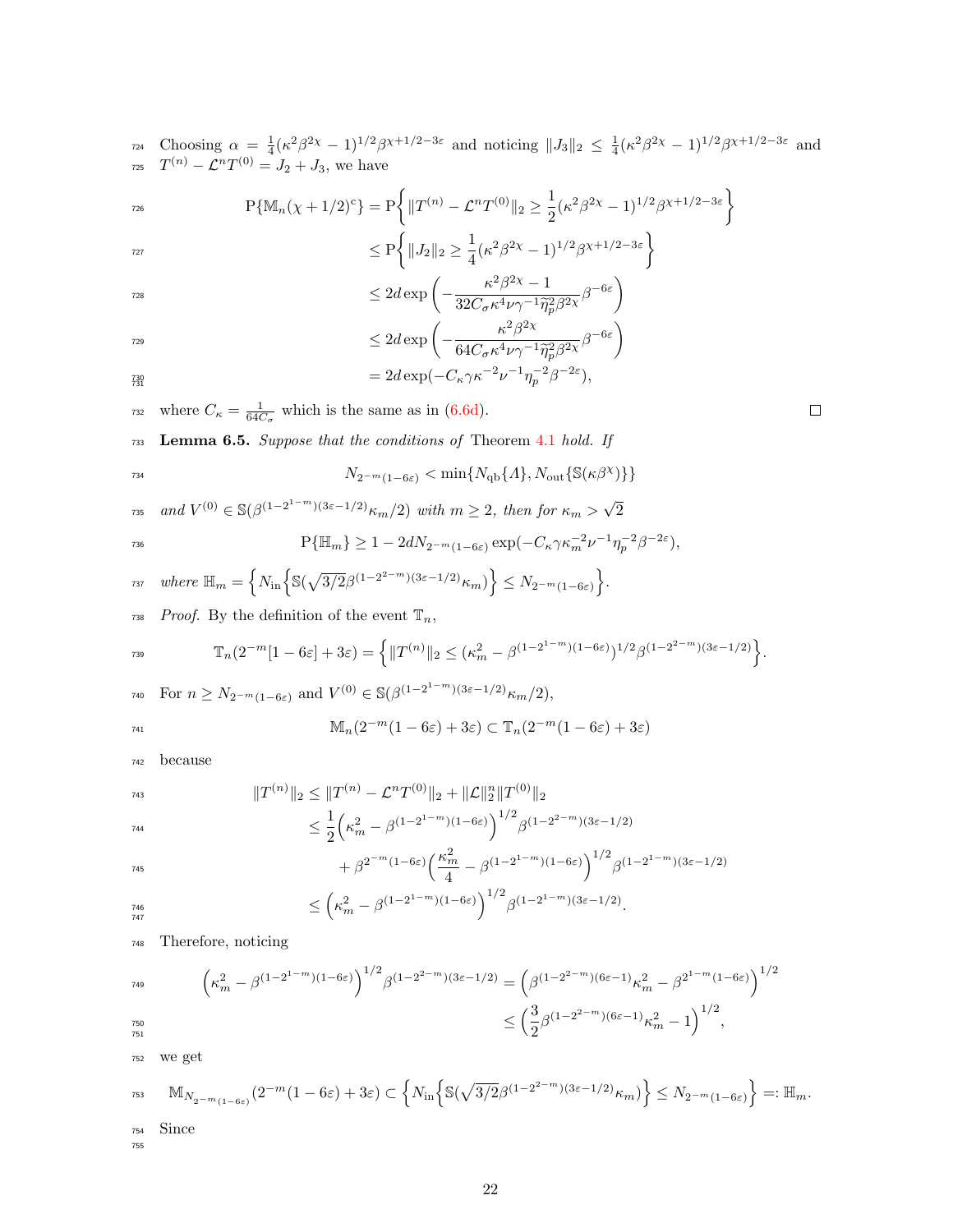$$
^{756}
$$

756  
\n
$$
\bigcap_{n \leq \min\left\{N_{2^{-m}(1-\delta\varepsilon)}, N_{\infty}\left\{\mathbb{S}(\sqrt{3/2}\beta^{(1-2^{2-m})(3\varepsilon-1/2)}\kappa_{m})\right\}-1\right\}}^{\infty} \mathbb{M}_{n}(2^{-m}(1-\delta\varepsilon)+3\varepsilon) \cap \mathbb{H}_{m}^{\mathbb{C}}
$$
\n
$$
\subset \bigcap_{n \leq N_{2^{-m}(1-\delta\varepsilon)}}^{\infty} \mathbb{M}_{n}(2^{-m}(1-\delta\varepsilon)+3\varepsilon) \subset \mathbb{M}_{N_{2^{-m}(1-\delta\varepsilon)}}(2^{-m}(1-\delta\varepsilon)+3\varepsilon),
$$

<sup>759</sup> we have

$$
\bigcap_{n\leq \min\left\{N_{2^{-m}(1-6\varepsilon)},N_{\inf}\left\{\mathbb{S}(\sqrt{3/2}\beta^{(1-2^{2-m})(3\varepsilon-1/2)}\kappa_m)\right\}-1\right\}}\mathbb{M}_n(2^{-m}(1-6\varepsilon)+3\varepsilon)\subset \mathbb{H}_m.
$$

<sup>761</sup> By Lemma [6.4](#page-19-1) with  $\chi = 2^{-m}(1 - 6\varepsilon) + 3\varepsilon - \frac{1}{2} = 2^{-m}(1 - 2^{m-1})(1 - 6\varepsilon)$ , we get

$$
\nonumber \begin{array}{ll} \displaystyle \mathrm{P}\{\mathbb{H}_m^{\mathrm{c}}\} \leq \mathrm{P}\Bigg\{\bigcup_{n\leq \min\left\{N_2-m_{(1-6\varepsilon)},N_{\mathrm{in}}\left\{\mathbb{S}(\sqrt{3/2}\beta^{(1-2^{2-m})(3\varepsilon-1/2)}\kappa_m)\right\}-1\right\}} \mathbb{M}_n(2^{-m}(1-6\varepsilon)+3\varepsilon)^{\mathrm{c}}\Bigg\}\\ \hspace{2cm} \displaystyle \leq \min\left\{N_2-m_{(1-6\varepsilon)},N_{\mathrm{in}}\Big\{\mathbb{S}(\sqrt{3/2}\beta^{(1-2^{2-m})(3\varepsilon-1/2)}\kappa_m)\Big\}-1\right\} \end{array}
$$

 $\lambda$ 

 $\Box$ 

766

$$
\times 2d\exp(-C_{\kappa}\gamma\kappa_m^{-2}\nu^{-1}\eta_p^{-2}\beta^{-2\varepsilon})
$$

$$
\leq 2d N_{2^{-m}(1-6\varepsilon)} \exp(-C_\kappa \gamma \kappa_m^{-2}\nu^{-1}\eta_p^{-2}\beta^{-2\varepsilon}),
$$

<sup>767</sup> as expected.

<span id="page-22-0"></span>**Lemma 6.6.** Suppose that the conditions of Theorem [4.1](#page-6-1) hold. If  $V^{(0)} \in \mathbb{S}(\kappa/2)$  with  $\kappa > 2\sqrt{2}$ <sup>768</sup> Lemma 6.6. Suppose that the conditions of Theorem 4.1 hold. If  $V^{(0)} \in S(\kappa/2)$  with  $\kappa > 2\sqrt{2}$ , <sup>769</sup>  $K > N_{1-6\varepsilon}$ , then there exists a high-probability event  $\mathbb{H}_{1} \cap \mathbb{Q}_{K} = \bigcap_{n \in [N_{1/2-3\varepsilon}, K]} \mathbb{T}_{n}(1/2) \cap \mathbb{Q}_{K}$ <sup>770</sup> satisfying

$$
\text{m} \quad \mathbf{P}\{\mathbb{H}_1 \cap \mathbb{Q}_K\} \ge 1 - 2dK \exp(-C_{\kappa} \gamma \kappa^{-2} \nu^{-1} \eta_p^{-2} \beta^{-2\varepsilon}) - K(\mathbf{e}d + p + 1) \exp\left(-C_{\psi} \min\{\psi^{-1}, \psi^{-2}\}\beta^{-2\varepsilon}\right),
$$

 $\tau$ <sup>772</sup> such that for any  $n \in [N_{1-6\varepsilon}, K]$ ,

$$
F\Big\{T^{(n)}\circ T^{(n)}; \ \mathbb{H}_1\cap\mathbb{Q}_K\Big\}\leq \mathcal{L}^{2n}T^{(0)}\circ T^{(0)}+2\beta^2[I-\mathcal{L}^2]^{-1}[I-\mathcal{L}^{2n}]H_0+R_E,
$$

 $\lim_{\tau \to \infty}$  where  $||R_E||_2 \leq C_0 \kappa^4 \gamma^{-1} \nu^2 \tilde{\eta}_p^2 \beta^{3/2-3\varepsilon}$ ,  $H_0 = \text{var}_0(Y\bar{Y}^T) \leq 16\psi^4 H$  is as in item [3\(a\)](#page-16-4) of Lemma [6.3](#page-15-1),  $775$  and  $C<sub>o</sub>$  is as in [\(6.6f\)](#page-13-6).

*r*<sup>6</sup> Proof. First we estimate the probability of the event  $\mathbb{H}_1$ . We know  $\mathbb{T}_n(1/2) \subset \{ ||T^{(n)}||_2 \leq (\kappa^2 - 1)^{1/2} \}$ . If  $K \geq N_{\text{out}}\{\mathbb{S}(\kappa)\}\,$ , then there exists some  $n \leq K$ , such that  $V^{(n)} \notin \mathbb{S}(\kappa)$ , i.e.,  $||T^{(n)}||_2 > (\kappa^2 - 1)^{1/2}$ 777  $778$  by  $(6.4)$ . Thus,

$$
\{K \ge N_{\text{out}}\{\mathbb{S}(\kappa)\}\} \subset \bigcup_{n \le K} \left\{ \|T^{(n)}\|_2 > (\kappa^2 - 1)^{1/2} \right\} \subset \bigcup_{n \le K} \mathbb{T}_n (1/2)^c.
$$

<sup>780</sup> On the other hand, for  $n \geq N_{1/2-3\varepsilon}$  and  $V^{(0)} \in \mathbb{S}(\kappa/2)$ ,  $\mathbb{M}_n(1/2) \subset \mathbb{T}_n(1/2)$  because

$$
||T^{(n)}||_2 \le ||T^{(n)} - \mathcal{L}^n T^{(0)}||_2 + ||\mathcal{L}||_2^n ||T^{(0)}||_2
$$
  
\n
$$
\le \frac{1}{2} (\kappa^2 - 1)^{1/2} \beta^{1/2 - 3\varepsilon} + \beta^{1/2 - 3\varepsilon} \left(\frac{\kappa^2}{4} - 1\right)^{1/2}
$$
  
\n
$$
\le (\kappa^2 - 1)^{1/2} \beta^{1/2 - 3\varepsilon}.
$$
\n(6.26)

<sup>782</sup> Therefore,

$$
\bigcap_{n\in[N_{1/2-3\varepsilon},K]} \mathbb{M}_n(1/2) \subset \bigcap_{n\in[N_{1/2-3\varepsilon},K]} \mathbb{T}_n(1/2) \subset \{K \le N_{\text{out}}\{\mathbb{S}(\kappa)\}-1\},
$$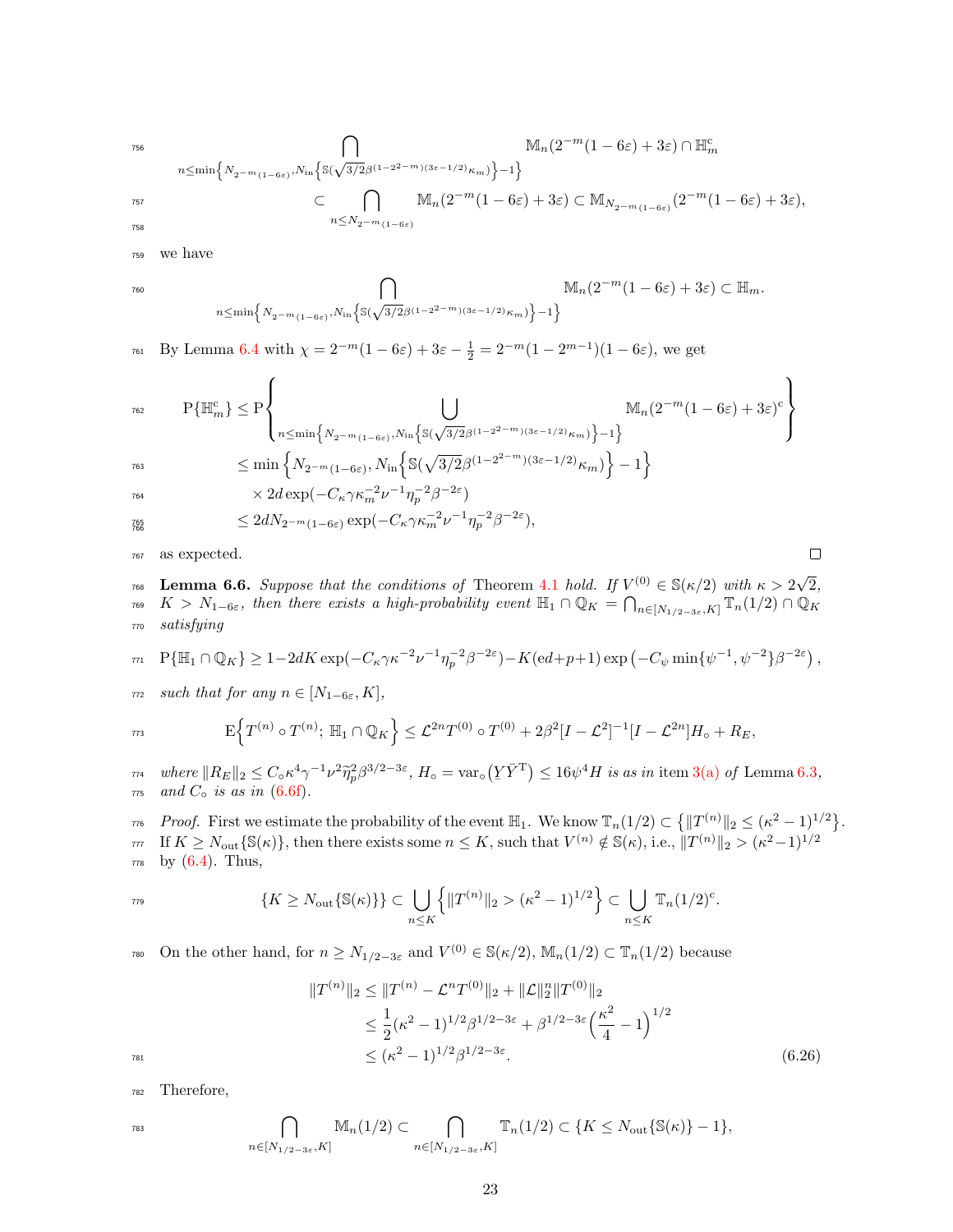<sup>784</sup> and so

785  
\n
$$
\bigcap_{n \le \min\{K, N_{\text{out}}\{S(\kappa)\}-1\}} \mathbb{M}_n(1/2) \subset \bigcap_{n \in [N_{1/2-3\varepsilon}, \min\{K, N_{\text{out}}\{S(\kappa)\}-1\}]} \mathbb{M}_n(1/2)
$$
\n
$$
= \bigcap_{n \in [N_{1/2-3\varepsilon}, K]} \mathbb{M}_n(1/2)
$$
\n786  
\n
$$
\subset \bigcap_{n \in [N_{1/2-3\varepsilon}, K]} \mathbb{T}_n(1/2)
$$
\n
$$
=: \mathbb{H}_1.
$$

790 By Lemma [6.4](#page-19-1) with  $\chi = 0$ , we have

$$
\begin{aligned}\n &\text{P}\left\{\bigcup_{n\leq\min\{K,N_{\text{out}}\{\mathbb{S}(\kappa)\}-1\}}\mathbb{M}_n(1/2)^c\cap\mathbb{Q}_K\right\} \\
 &\leq\min\{K,N_{\text{out}}\{\mathbb{S}(\kappa)\}-1\}\cdot2d\exp(-C_\kappa\gamma\kappa^{-2}\nu^{-1}\eta_p^{-2}\beta^{-2\varepsilon}) \\
 &=2dK\exp(-C_\kappa\gamma\kappa^{-2}\nu^{-1}\eta_p^{-2}\beta^{-2\varepsilon}).\n\end{aligned}
$$

<sup>795</sup> Thus, by Lemma [6.1,](#page-13-1)

$$
P\{ (\mathbb{H}_1 \cap \mathbb{Q}_K)^c \} = P\{ \mathbb{H}_1^c \cup \mathbb{Q}_K^c \}
$$
  
\n
$$
= P\{ \mathbb{H}_1^c \cap \mathbb{Q}_K \} + P\{ \mathbb{Q}_K^c \}
$$
  
\n
$$
\leq P\left\{ \bigcup_{n \leq \min\{K, N_{\text{out}}\{S(\kappa)\}-1\}} M_n(1/2)^c \cap \mathbb{Q}_K \right\} + P\{ \mathbb{Q}_K^c \}
$$
  
\n
$$
\leq 2dK \exp(-C_\kappa \gamma \kappa^{-2} \nu^{-1} \eta_p^{-2} \beta^{-2\varepsilon}) + K(\mathrm{ed} + p + 1) \exp(-C_\psi \min{\{\psi^{-1}, \psi^{-2}\}\beta^{-2\varepsilon}}).
$$

<sup>801</sup> Next we estimate the expectation. Since

$$
\mathbb{H}_1 = \bigcap_{n \in [N_{1/2-3\varepsilon}, K]} \mathbb{T}_n(1/2) \subset \bigcap_{n \in [N_{1/2-3\varepsilon}, K]} \Big\{ \mathbf{1}_{\mathbb{T}_{n-1}} D^{(n)} = D^{(n)} \Big\},
$$

803 we have for  $n\in [N_{1/2-3\varepsilon},K]$ 

$$
\begin{aligned}\n\mathbf{1}_{\mathbb{R}^{n}} \quad T^{(n)} \mathbf{1}_{\mathbb{H}_{1} \cap \mathbb{Q}_{K}} &= \mathbf{1}_{\mathbb{Q}_{K}} \Big( \mathcal{L}^{n} T^{(0)} + \sum_{s=1}^{N_{1/2-3\varepsilon}-1} \mathcal{L}^{n-s} D^{(s)} + \sum_{s=N_{1/2-3\varepsilon}}^{n} \mathcal{L}^{n-s} D^{(s)} \mathbf{1}_{\mathbb{T}_{s-1}} + \sum_{s=1}^{n} \mathcal{L}^{n-s} E_{T}^{(s-1)} (V^{(s-1)}) \Big) \\
&=: \widetilde{J}_{1} + \widetilde{J}_{21} + \widetilde{J}_{22} + \widetilde{J}_{3}.\n\end{aligned}
$$

In what follows, we simply write  $E_T^{(n)} = E_T^{(n)}$ <sup>807</sup> In what follows, we simply write  $E_T^{(n)} = E_T^{(n)}(V^{(n)})$  for convenience. Then,  $\mathrm{E}\Big\{T^{(n)}\circ T^{(n)};\ \mathbb{H}_1\cap \mathbb{Q}_K\Big\}=\mathrm{E}\Big\{T^{(n)}\circ T^{(n)}\mathbf{1}_{\mathbb{H}_1\cap \mathbb{Q}_K}\Big\}.$ 808  $\mathcal{L} = \mathrm{E} \Big\{ \widetilde{J}_1 \circ \widetilde{J}_1 \Big\} + 2 \, \mathrm{E} \Big\{ \widetilde{J}_1 \circ \widetilde{J}_2 \Big\} + 2 \, \mathrm{E} \Big\{ \widetilde{J}_1 \circ \widetilde{J}_2 \Big\} + 2 \, \mathrm{E} \Big\{ \widetilde{J}_1 \circ \widetilde{J}_3 \Big\}$ 809

$$
+ E\left\{ \left[ \widetilde{J}_{21} + \widetilde{J}_{22} \right] \circ \left[ \widetilde{J}_{21} + \widetilde{J}_{22} \right] \right\} + 2 E\left\{ \left[ \widetilde{J}_{21} + \widetilde{J}_{22} \right] \circ \widetilde{J}_{3} \right\} + E\left\{ \widetilde{J}_{3} \circ \widetilde{J}_{3} \right\}
$$

$$
\leq E\Big\{\widetilde{J}_1\circ\widetilde{J}_1\Big\}+2E\Big\{\widetilde{J}_1\circ\widetilde{J}_21\Big\}+2E\Big\{\widetilde{J}_1\circ\widetilde{J}_22\Big\}+2E\Big\{\widetilde{J}_1\circ\widetilde{J}_3\Big\}\\+2E\Big\{\widetilde{J}_21\circ\widetilde{J}_21\Big\}+4E\Big\{\widetilde{J}_21\circ\widetilde{J}_22\Big\}+2E\Big\{\widetilde{J}_22\circ\widetilde{J}_22\Big\}+2E\Big\{\widetilde{J}_3\circ\widetilde{J}_3\Big\}.
$$

814 In the following, we estimate each summand above for  $n \in [N_{1-6\varepsilon}, K]$ . We have the following. 815 1.  $E\Big\{\widetilde{J}_1\circ\widetilde{J}_1\Big\} = \mathcal{L}^{2n}T^{(0)}\circ T^{(0)}.$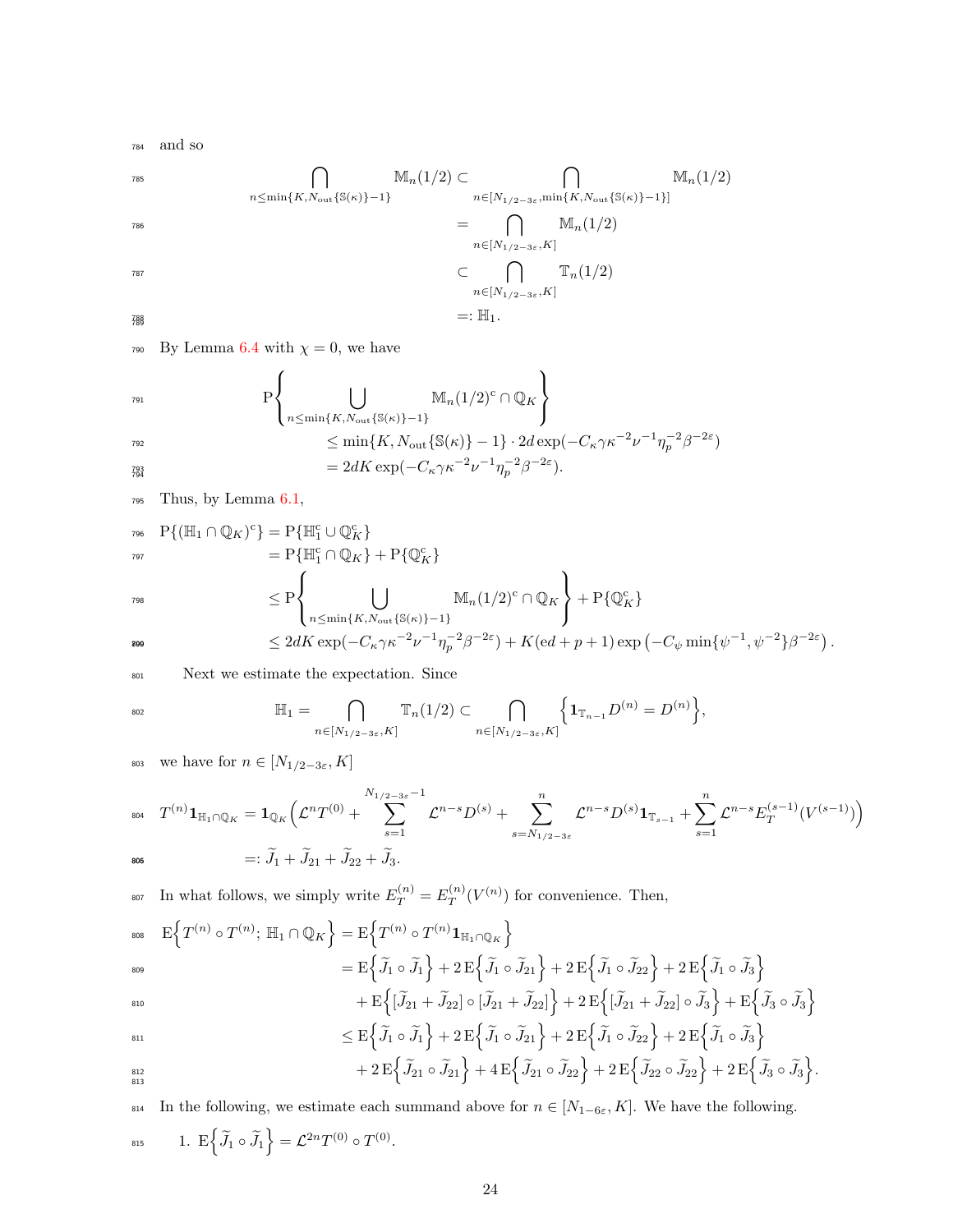$$
\begin{aligned}\n\text{and} \qquad \text{2. } \mathbb{E}\Big\{\widetilde{J}_1 \circ \widetilde{J}_{21}\Big\} &= \sum_{s=1}^{N_{1/2-3\varepsilon}-1} \mathcal{L}^{2n-s} T^{(0)} \circ \mathbb{E}\Big\{D^{(s)} \mathbf{1}_{\mathbb{Q}_K}\Big\} = 0 \text{, because} \\
\mathbb{E}\Big\{D^{(s)} \mathbf{1}_{\mathbb{Q}_K}\Big\} &= \mathbb{E}\Big\{\mathbb{E}\Big\{D^{(s)} \mathbf{1}_{\mathbb{Q}_K} \Big| \mathbb{F}_{s-1}\Big\}\Big\} = 0.\n\end{aligned}
$$

$$
\text{and} \qquad 3. \ \mathcal{E}\left\{\widetilde{J}_1 \circ \widetilde{J}_{22}\right\} = \sum_{s=N_{1/2-3\varepsilon}}^{n} \mathcal{L}^{2n-s} T^{(0)} \circ \mathcal{E}\left\{D^{(s)} \mathbf{1}_{\mathbb{T}_{s-1}} \mathbf{1}_{\mathbb{Q}_K}\right\} = 0, \text{ because } \mathbb{T}_{s-1} \subset \mathbb{F}_{s-1} \text{ and so}
$$

$$
\begin{aligned}\n\mathbf{E} \Big\{ D^{(s)} \mathbf{1}_{\mathbb{T}_{s-1}} \mathbf{1}_{\mathbb{Q}_K} \Big\} &= P \{ \mathbb{T}_{s-1} \} \, \mathbf{E} \Big\{ D^{(s)} \mathbf{1}_{\mathbb{Q}_K} \Big| \, \mathbb{T}_{s-1} \Big\} \\
&= P \{ \mathbb{T}_{s-1} \} \, \mathbf{E} \Big\{ \mathbf{E} \Big\{ D^{(s)} \mathbf{1}_{\mathbb{Q}_K} \Big| \, \mathbb{F}_{s-1} \Big\} \Big| \, \mathbb{T}_{s-1} \Big\} = 0.\n\end{aligned}
$$

$$
\begin{aligned}\n\text{and} \quad & \mathbb{E}\left\{\widetilde{J}_1 \circ \widetilde{J}_3\right\} = \sum_{s=1}^n \mathcal{L}^{2n-s} T^{(0)} \circ \mathbb{E}\left\{E_T^{(s-1)} \mathbf{1}_{\mathbb{Q}_K}\right\}. \text{ Recall (6.17). By item 2(a) of Lemma 6.3,} \\
& \text{we have}\n\end{aligned}
$$

$$
\| \mathbf{E} \left\{ \widetilde{J}_1 \circ \widetilde{J}_3 \right\} \|_2 \le \sum_{s=1}^n \| \mathcal{L} \|_2^{2n-s} \| T^{(0)} \|_2 \| \mathbf{E} \left\{ E_T^{(s-1)} \mathbf{1}_{\mathbb{Q}_K} \right\} \|_2
$$

$$
\leq \sum_{s=1}^{n} (1 - \beta \gamma)^{2n-s} \left(\frac{\kappa^2}{4} - 1\right)^{1/2} C_T \nu^{1/2} (\tilde{\eta}_p \beta)^2 \kappa^3
$$

$$
\leq (1 - \beta \sqrt{n})^n (\kappa^2 - 1)^{1/2} C_T \nu^{1/2} \tilde{\eta}_p^2 \beta^2 \kappa^3
$$

$$
\leq (1 - \beta \gamma)^n \frac{(\kappa^2 - 1)^{1/2} C_T \nu^{1/2} \tilde{\eta}_p^2 \beta^2 \kappa^3}{2\beta \gamma}
$$

$$
\leq \frac{1}{2}\beta^{1-6\varepsilon}C_T\nu^{1/2}\tilde{\eta}_p^2\gamma^{-1}\beta\kappa^4, \qquad \text{by } n \geq N_{1-6\varepsilon}.
$$

$$
\begin{array}{lll}\n\text{829} & 5. \ \mathbf{E} \Big\{ \widetilde{J}_{21} \circ \widetilde{J}_{22} \Big\} \ = \sum_{s=1}^{N_{1/2-3\varepsilon}-1} \sum_{s'=N_{1/2-3\varepsilon}}^{n} \mathcal{L}^{2n-s-s'} \, \mathbf{E} \Big\{ D^{(s)} \mathbf{1}_{\mathbb{Q}_K} \circ D^{(s')} \mathbf{1}_{\mathbb{T}_{s'-1}} \mathbf{1}_{\mathbb{Q}_K} \Big\} \ = \ 0, \text{ because} \\
\text{830} & s < s' \text{ and}\n\end{array}
$$

$$
\begin{aligned}\n\mathbf{E} \Big\{ D^{(s)} \mathbf{1}_{\mathbb{Q}_K} \circ D^{(s')} \mathbf{1}_{\mathbb{T}_{s'-1}} \mathbf{1}_{\mathbb{Q}_K} \Big\} &= \mathbf{E} \Big\{ D^{(s)} \circ D^{(s')} \mathbf{1}_{\mathbb{T}_{s'-1}} \mathbf{1}_{\mathbb{Q}_K} \Big\} \\
&= \mathbf{P} \{ \mathbb{T}_{s'-1} \} \, \mathbf{E} \Big\{ D^{(s)} \circ D^{(s')} \mathbf{1}_{\mathbb{Q}_K} \Big| \, \mathbb{T}_{s'-1} \Big\} \\
&= \mathbf{P} \{ \mathbb{T}_{s'-1} \} \, \mathbf{E} \Big\{ \mathbf{E} \Big\{ D^{(s)} \circ D^{(s')} \mathbf{1}_{\mathbb{Q}_K} \Big| \, \mathbb{F}_{s'-1} \Big\} \Big| \, \mathbb{T}_{s'-1} \Big\}\n\end{aligned}
$$

$$
= P\{\mathbb{T}_{s'-1}\} \mathbb{E}\Big\{\mathbb{E}\Big\{D^{(s')} \mathbf{1}_{\mathbb{Q}_K} \Big| \mathbb{F}_{s'-1}\Big\} \circ D^{(s)} \Big| \mathbb{T}_{s'-1}\Big\}
$$
  
= 0.

<sup>837</sup> 6. For  $E\left\{\widetilde{J}_{21} \circ \widetilde{J}_{21}\right\}$ , we have

$$
\mathrm{E}\Big\{\widetilde{J}_{21}\circ\widetilde{J}_{21}\Big\}=\sum_{s=1}^{N_{1/2-3\varepsilon}-1}\sum_{s'=1}^{N_{1/2-3\varepsilon}-1}\mathcal{L}^{2n-s-s'}\,\mathrm{E}\Big\{D^{(s)}\mathbf{1}_{\mathbb{Q}_K}\circ D^{(s')}\mathbf{1}_{\mathbb{Q}_K}\Big\}
$$

$$
= \sum_{s=1}^{N_{1/2-3\varepsilon}-1} \mathcal{L}^{2(n-s)} \, \mathcal{E} \Big\{ D^{(s)} \circ D^{(s)} \mathbf{1}_{\mathbb{Q}_K} \Big\},
$$

<sup>841</sup> because for  $s \neq s'$ ,

$$
E\Big\{D^{(s)}\mathbf{1}_{\mathbb{Q}_K}\circ D^{(s')}\mathbf{1}_{\mathbb{Q}_K}\Big\} = E\Big\{D^{(s)}\circ D^{(s')}\mathbf{1}_{\mathbb{Q}_K}\Big\}
$$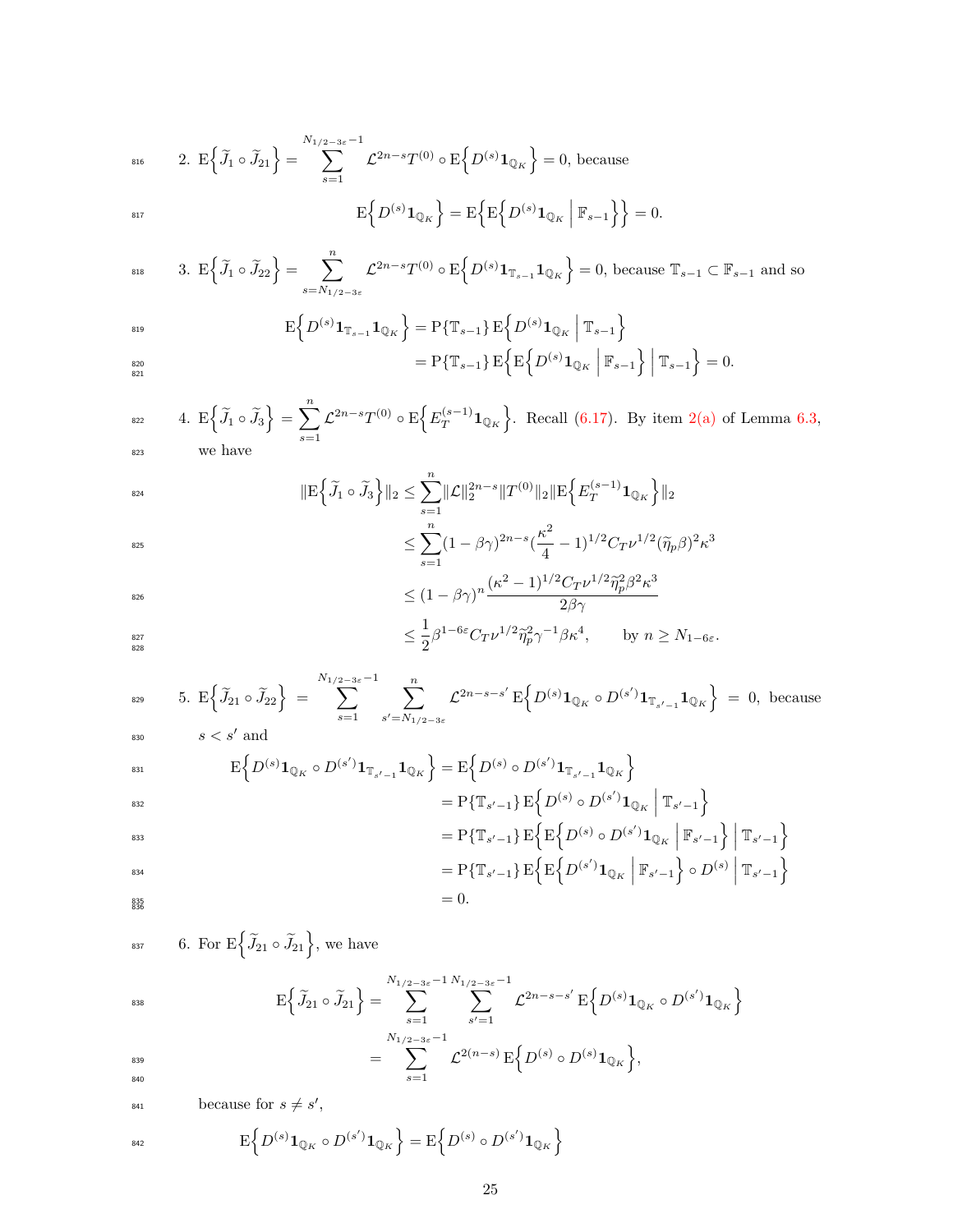$$
= \mathbf{E} \Big\{ \mathbf{E} \Big\{ D^{(\max\{s,s'\})} \mathbf{1}_{\mathbb{Q}_K} \Big| \, \mathbb{F}_{\max\{s,s'\}-1} \Big\} \circ D^{(\min\{s,s'\})} \Big\} = 0.
$$

846 Use items  $3(a)$  and  $3(b)$  of Lemma [6.3](#page-15-1) to get

$$
\begin{aligned} \mathbb{E}\Big\{D^{(s)}\circ D^{(s)}\mathbf{1}_{\mathbb{Q}_K}\Big\} &= \mathbb{E}\Big\{\mathbb{E}\Big\{D^{(s)}\circ D^{(s)}\mathbf{1}_{\mathbb{Q}_K}\Big| \mathbb{F}_{s-1}\Big\}\Big\} \\ &= \mathbb{E}\Big\{\text{var}_\circ\Big([T^{(n+1)}-T^{(n)}]\mathbf{1}_{\mathbb{Q}_K}\Big| \mathbb{F}_{s-1}\Big)\Big\} \end{aligned}
$$

$$
= \mathcal{E}\{\beta^2 H_{\circ} + R_{\circ}\}
$$
  
=  $\beta^2 H_{\circ} + \mathcal{E}\{R_{\circ}\}.$ 

$$
\text{Therefore } \mathcal{E}\Big\{\widetilde{J}_{21} \circ \widetilde{J}_{21}\Big\} = \beta^2 \sum_{s=1}^{N_{1/2-3\varepsilon}-1} \mathcal{L}^{2(n-s)} H_{\circ} + \sum_{s=1}^{N_{1/2-3\varepsilon}-1} \mathcal{L}^{2(n-s)} \mathcal{E}\{R_{\circ}\}. \text{ We have}
$$

$$
\|R_{\circ}\|_{2} \leq (\nu \widetilde{\eta}_{p}\beta)^{2}\tau_{s-1}\left(1+\frac{11}{2}\tau_{s-1}+\tau_{s-1}^{2}+\frac{1}{4}\tau_{s-1}^{3}\right)+4C_{T}\kappa^{5}\nu(\widetilde{\eta}_{p}\beta)^{3}+2C_{T}^{2}\kappa^{6}\nu(\widetilde{\eta}_{p}\beta)^{4}
$$

$$
\leq (\nu \widetilde{\eta}_{p}\beta)^{2}\tau_{s-1}(\kappa^{2}+\frac{21}{2}\kappa_{s}+\frac{1}{2}\kappa^{3})+4C_{T}\kappa^{5}\nu(\widetilde{\eta}_{p}\beta)^{3}+2C_{T}^{2}\kappa^{6}\nu(\widetilde{\eta}_{p}\beta)^{4}
$$

$$
\leq (\nu \tilde{\eta}_p \beta)^2 \tau_{s-1} (\kappa^2 + \frac{21}{4} \kappa + \frac{1}{4} \kappa^3) + 4C_T \kappa^5 \nu (\tilde{\eta}_p \beta)^3 + 2C_T^2 \kappa^6 \nu (\tilde{\eta}_p \beta)^4
$$
  

$$
\leq \frac{29 + 8\sqrt{2}}{32} \kappa^3 \nu^2 (\tilde{\eta}_p \beta)^2 \tau_{s-1} + 4C_T \kappa^5 \nu (\tilde{\eta}_p \beta)^3 + 2C_T^2 \kappa^6 \nu (\tilde{\eta}_p \beta)^4 \qquad \text{for } \kappa
$$

$$
\leq \frac{29 + 8\sqrt{2}}{32} \kappa^3 \nu^2 (\widetilde{\eta}_p \beta)^2 \tau_{s-1} + 4C_T \kappa^5 \nu (\widetilde{\eta}_p \beta)^3 + 2C_T^2 \kappa^6 \nu (\widetilde{\eta}_p \beta)^4 \qquad \text{for } \kappa > 2\sqrt{2},
$$

where 
$$
\tau_{s-1} = ||T^{(s-1)}||_2 \le (\kappa^2 - 1)^{1/2}
$$
. Write  $E_{21} := \sum_{s=1}^{N_{1/2-3\varepsilon}-1} \mathcal{L}^{2(n-s)} E\{R_o\}$ . Since   
\n $2N_{1/2-3\varepsilon} - 1 \le N_{1-6\varepsilon} \le 2N_{1/2-3\varepsilon}$  by definition, we get

$$
||E_{21}||_2 \le \sum_{s=1}^{N_{1/2-3\varepsilon}-1} ||\mathcal{L}||_2^{2(n-s)} \mathbf{E}\{||R_{\circ}||_2\}
$$

$$
\leq \frac{(1-\beta\gamma)^{2(n+1-N_{1/2-3\varepsilon})}}{\beta\gamma[2-\beta\gamma]} \mathbf{E}\{\|R_{\circ}\|_{2}\}
$$
  
1 -  $\beta\gamma(1-\beta\gamma)^{n}$ 

$$
\leq \frac{1 - \beta \gamma}{2 - \beta \gamma} \frac{(1 - \beta \gamma)^n}{\beta \gamma} \mathbf{E}\{\|R_{\circ}\|_2\}
$$

$$
\leq \frac{1}{2}\beta^{1-6\varepsilon}\gamma^{-1}\beta\kappa^4\nu\widetilde{\eta}_p^2\left(\frac{29+8\sqrt{2}}{32}\nu+4C_T\kappa(\widetilde{\eta}_p\beta)+2C_T^2\kappa^2(\widetilde{\eta}_p\beta)^2\right)
$$

$$
\leq \left(\frac{29+8\sqrt{2}}{64}+2C_T\kappa(\widetilde{\eta}_p\beta)+C_T^2\kappa^2(\widetilde{\eta}_p\beta)^2\right)\gamma^{-1}\kappa^4\nu^2\widetilde{\eta}_p^2\beta^{2-6\varepsilon}.
$$

<sup>865</sup> 7. For  $E\left\{\widetilde{J}_{22} \circ \widetilde{J}_{22}\right\}$ , we have

$$
\mathrm{E}\Big\{\widetilde{J}_{22}\circ \widetilde{J}_{22}\Big\} = \sum_{s=N_{1/2-3\varepsilon}}^{n} \mathcal{L}^{2(n-s)} \, \mathrm{E}\Big\{D^{(s)}\mathbf{1}_{\mathbb{Q}_K}\mathbf{1}_{\mathbb{T}_{s-1}}\circ D^{(s)}\mathbf{1}_{\mathbb{Q}_K}\mathbf{1}_{\mathbb{T}_{s-1}}\Big\}
$$

$$
= \beta^2 \sum_{s=N_{1/2-3\varepsilon}}^n \mathcal{L}^{2(n-s)} H_{\circ} + \sum_{s=N_{1/2-3\varepsilon}}^n \mathcal{L}^{2(n-s)} \, \mathcal{E} \{ R_{\circ} \mathbf{1}_{\mathbb{T}_{s-1}} \},
$$

<sup>869</sup> because for  $s \neq s'$ ,

$$
\text{so} \qquad \qquad \mathbf{E}\Big\{D^{(s)}\mathbf{1}_{\mathbb{Q}_K}\mathbf{1}_{\mathbb{T}_{s-1}}\circ D^{(s')}\mathbf{1}_{\mathbb{Q}_K}\mathbf{1}_{\mathbb{T}_{s'-1}}\Big\}=\mathbf{E}\Big\{D^{(s)}\circ D^{(s')}\mathbf{1}_{\mathbb{Q}_K}\mathbf{1}_{\mathbb{T}_{s-1}}\mathbf{1}_{\mathbb{T}_{s'-1}}\Big\}
$$

$$
= P\{\mathbb{T}_{s-1} \cap \mathbb{T}_{s'-1}\} \, \mathcal{E}\Big\{ D^{(s)} \circ D^{(s')} \mathbf{1}_{\mathbb{Q}_K} \Big| \, \mathbb{T}_{s-1} \cap \mathbb{T}_{s'-1} \Big\}
$$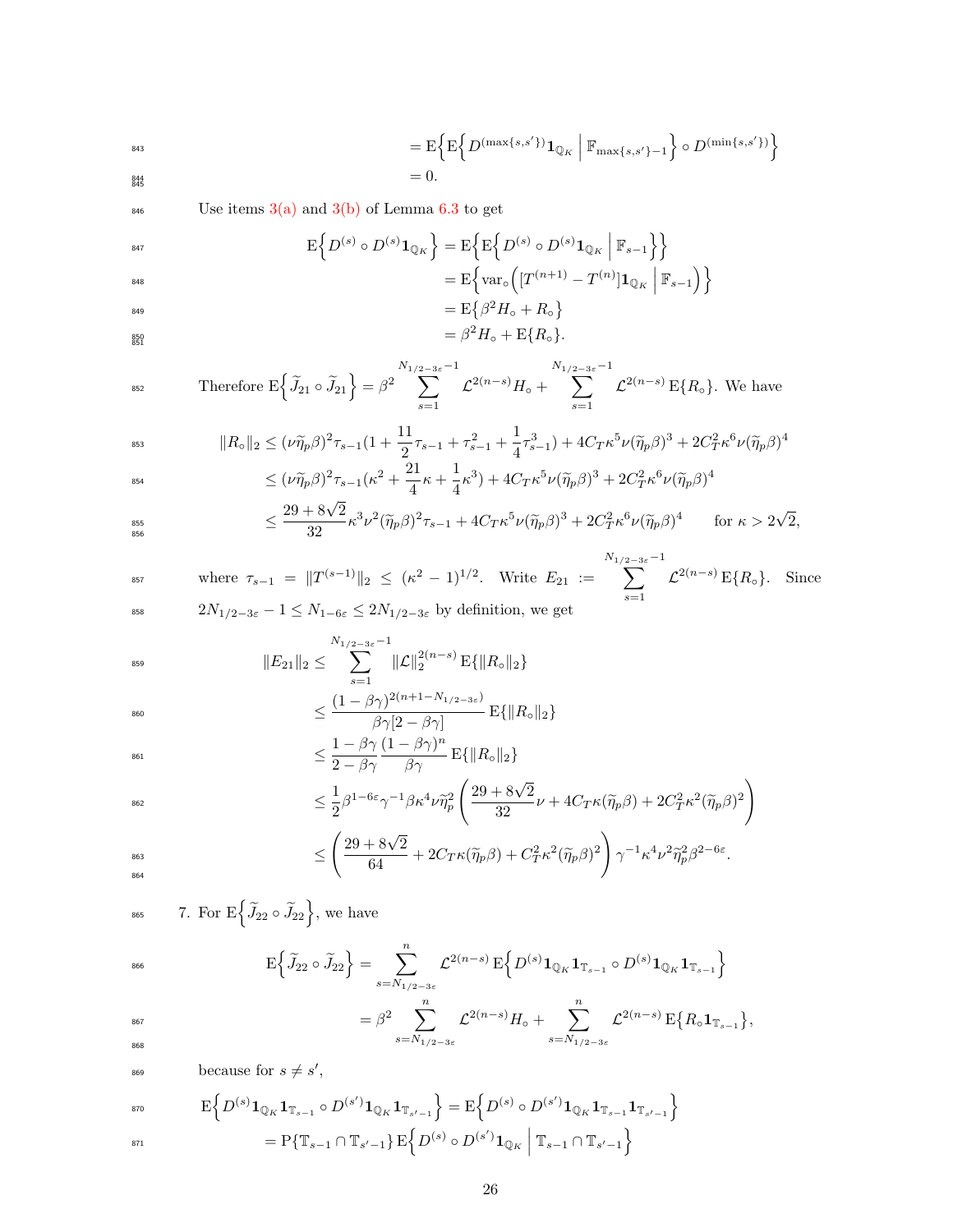= P{Ts−<sup>1</sup> ∩ T<sup>s</sup> <sup>0</sup>−1}E n E n <sup>D</sup>(max{s,s0})1Q<sup>K</sup> Fmax{s,s0}−<sup>1</sup> o ◦ D(min{s,s0}) Ts−<sup>1</sup> ∩ T<sup>s</sup> <sup>0</sup>−1 o 872 <sup>8743</sup> = 0,

877

879

$$
875 \hspace{35pt} \mathrm{and} \hspace{35pt}
$$

$$
\begin{aligned}\n\mathbf{E} \Big\{ D^{(s)} \mathbf{1}_{\mathbb{Q}_K} \mathbf{1}_{\mathbb{T}_{s-1}} \circ D^{(s)} \mathbf{1}_{\mathbb{Q}_K} \mathbf{1}_{\mathbb{T}_{s-1}} \Big\} &= \mathbf{E} \Big\{ D^{(s)} \circ D^{(s')} \mathbf{1}_{\mathbb{Q}_K} \mathbf{1}_{\mathbb{T}_{s-1}} \Big\} \\
&= P \{ \mathbb{T}_{s-1} \} \, \mathbf{E} \Big\{ \mathbf{E} \Big\{ D^{(s)} \circ D^{(s)} \mathbf{1}_{\mathbb{Q}_K} \, \Big| \, \mathbb{F}_{s-1} \Big\} \, \Big| \, \mathbb{T}_{s-1} \Big\} \\
&\leq \beta^2 H_{\circ} + \mathbf{E} \{ R_{\circ} \mathbf{1}_{\mathbb{T}_{s-1}} \}.\n\end{aligned}
$$

<sup>880</sup> We have

$$
\|R_{\circ}\mathbf{1}_{\mathbb{T}_{s-1}}\|_{2} \leq \frac{29 + 8\sqrt{2}}{32} \kappa^{3} \nu^{2} (\tilde{\eta}_{p}\beta)^{2} \tau_{s-1} + 4C_{T}\kappa^{5} \nu (\tilde{\eta}_{p}\beta)^{3} + 2C_{T}^{2}\kappa^{6} \nu (\tilde{\eta}_{p}\beta)^{4}
$$
  

$$
\leq \frac{29 + 8\sqrt{2}}{32} \kappa^{3} \nu^{2} (\tilde{\eta}_{p}\beta)^{2} (\kappa^{2} - 1)^{1/2} \beta^{1/2 - 3\varepsilon} + 4C_{T}\kappa^{5} \nu (\tilde{\eta}_{p}\beta)^{3} + 2C_{T}^{2}\kappa^{6} \nu (\tilde{\eta}_{p}\beta)^{4}
$$
  

$$
\leq \frac{29 + 8\sqrt{2}}{32} \kappa^{3} \nu^{2} (\tilde{\eta}_{p}\beta)^{2} (\kappa^{2} - 1)^{1/2} \beta^{1/2 - 3\varepsilon} + 4C_{T}\kappa^{5} \nu (\tilde{\eta}_{p}\beta)^{3} + 2C_{T}^{2}\kappa^{6} \nu (\tilde{\eta}_{p}\beta)^{4}
$$

$$
\leq \frac{29+8\sqrt{2}}{32}\kappa^4\nu^2(\widetilde{\eta}_p\beta)^2\beta^{1/2-3\varepsilon}+4C_T\kappa^5\nu(\widetilde{\eta}_p\beta)^3+2C_T^2\kappa^6\nu(\widetilde{\eta}_p\beta)^4.
$$

$$
\text{First: } E_{22} := \sum_{s=N_{1/2-3\varepsilon}}^{n} \mathcal{L}^{2(n-s)} \, \mathbb{E} \big\{ R_{\circ} \mathbf{1}_{\mathbb{T}_{s-1}} \big\} \text{ for which we have}
$$

$$
\|E_{22}\|_2 \leq \sum_{s=N_{1/2-3\varepsilon}}^n \|\mathcal{L}\|_2^{2(n-s)} \, \mathcal{E}\{\|R_{\circ}\mathbf{1}_{\mathbb{T}_{s-1}}\|_2\}
$$

$$
\leq \frac{1}{\beta\gamma[2-\beta\gamma]} \operatorname{E}\!\big\{\|R_\circ\mathbf{1}_{\mathbb{T}_{s-1}}\|_2\big\}
$$

$$
\leq \frac{1}{3-\sqrt{2}}\gamma^{-1}\kappa^4\nu\widetilde{\eta}_p^2\beta\left(\frac{29+8\sqrt{2}}{32}\nu\beta^{1/2-3\varepsilon}+4C_T\kappa(\widetilde{\eta}_p\beta)+2C_T^2\kappa^2(\widetilde{\eta}_p\beta)^2\right)
$$

$$
\leq \frac{1}{3-\sqrt{2}} \left(\frac{29+8\sqrt{2}}{32}+4C_T\kappa \widetilde{\eta}_p\beta^{1/2+3\varepsilon}+2C_T^2\kappa^2\widetilde{\eta}_p^2\beta^{3/2+3\varepsilon}\right)\gamma^{-1}\kappa^4\nu^2\widetilde{\eta}_p^2\beta^{3/2-3\varepsilon}.
$$

$$
8. \ \mathcal{E}\left\{\widetilde{J}_3\circ\widetilde{J}_3\right\} = \sum_{s=1}^n \mathcal{L}^{2(n-s)} \mathcal{E}\left\{E_T^{(s-1)}\mathbf{1}_{\mathbb{Q}_K}\circ E_T^{(s-1)}\mathbf{1}_{\mathbb{Q}_K}\right\}. \text{ Also, by (6.17),}
$$

$$
\begin{aligned} \max_{\text{393}} \qquad & \| \mathbf{E} \Big\{ \widetilde{J}_3 \circ \widetilde{J}_3 \Big\} \|_2 \le \sum_{s=1}^n \! \| \mathcal{L} \|_2^{2(n-s)} \, \mathbf{E} \Big\{ \| E_T^{(s-1)} \mathbf{1}_{\mathbb{Q}_K} \|_2^2 \Big\} \\ &\le \sum_{n} (1 - \beta \gamma)^{2(n-s)} [ C_T \nu^{1/2} ( \widetilde{\eta}_p \beta )^2 \kappa^3 ]^2 \end{aligned}
$$

$$
\leq \sum_{s=1} (1 - \beta \gamma)^{2(n-s)} [C_T \nu^{1/2} (\widetilde{\eta}_p \beta
$$

$$
C^2 \nu (\widetilde{\eta}_p \beta)^4 \nu^6
$$

$$
\leq \frac{C_T^2 \nu (\widetilde{\eta}_p \beta)^4 \kappa^6}{\beta \gamma [2 - \beta \gamma]}
$$

$$
\leq \frac{1}{3-\sqrt{2}} C_T^2 \nu \widetilde{\eta}_p^4 \gamma^{-1} \kappa^6 \beta^3.
$$

897 Collecting all estimates together, we obtain

$$
\begin{aligned} \mathbb{E}\Big\{T^{(n)}\circ T^{(n)};\ \mathbb{H}_1\cap\mathbb{Q}_K\Big\} &\leq \mathcal{L}^{2n}T^{(0)}\circ T^{(0)} + 2\beta^2\sum_{s=1}^n \mathcal{L}^{2(n-s)}H_\circ + R_E\\ &\leq \mathcal{L}^{2n}T^{(0)}\circ T^{(0)} + 2\beta^2[I - \mathcal{L}^2]^{-1}[I - \mathcal{L}^{2n}]H_\circ + R_E, \end{aligned}
$$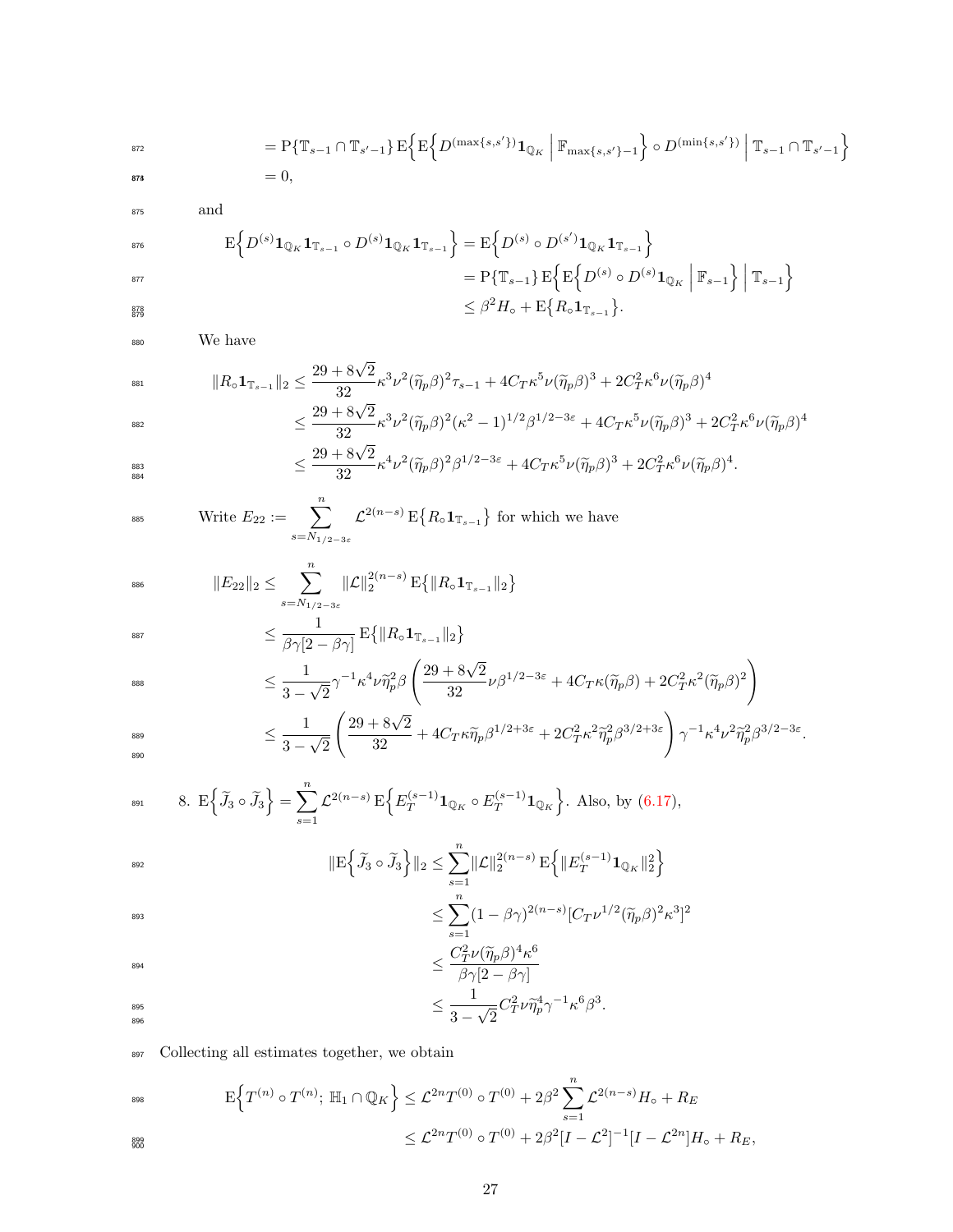<sup>901</sup> where, by ( $\beta$ [-3\)](#page-13-3),  $2C_{\Delta} \kappa \tilde{\eta}_p \beta^{1/2} \le 1$ , and

$$
\|R_E\|_2 \le 2\bigg[\frac{C_T}{2}\kappa^4\nu^{1/2}\tilde{\eta}_p^2\gamma^{-1}\beta^{2-6\varepsilon} + \left(\frac{29+8\sqrt{2}}{64} + 2C_T\kappa\tilde{\eta}_p\beta + C_T^2\kappa^2(\tilde{\eta}_p\beta)^2\right)\kappa^4\nu^2\tilde{\eta}_p^2\gamma^{-1}\beta^{2-6\varepsilon}
$$

$$
+\frac{2}{3-\sqrt{2}}\left(\frac{29+8\sqrt{2}}{64}+2C_T\kappa\widetilde{\eta}_p\beta^{1/2+3\varepsilon}+C_T^2\kappa^2\widetilde{\eta}_p^2\beta^{3/2+3\varepsilon}\right)\kappa^4\nu^2\widetilde{\eta}_p^2\gamma^{-1}\beta^{3/2-3\varepsilon} \\+\frac{C_T^2}{3-\sqrt{2}}\nu\widetilde{\eta}_p^4\gamma^{-1}\kappa^6\beta^3\bigg]
$$

904

903

$$
3-\sqrt{2} \int_{905}^{\sqrt{2}} \frac{3-\sqrt{2}}{2} d\theta
$$
  

$$
\leq 2\left[\frac{C_T}{2}\beta^{1/2-3\varepsilon} + \left(\frac{29+8\sqrt{2}}{64} + 2C_T\kappa\widetilde{\eta}_p\beta + C_T^2\kappa^2(\widetilde{\eta}_p\beta)^2\right)\beta^{1/2-3\varepsilon} + \frac{C_T^2}{3-\sqrt{2}}\widetilde{\eta}_p^2\kappa^2\beta^{3/2+3\varepsilon}\right]
$$

$$
+\frac{2}{3-\sqrt{2}}\left(\frac{29+8\sqrt{2}}{64}+2C_T\kappa\widetilde{\eta}_p\beta^{1/2+3\varepsilon}+C_T^2\kappa^2\widetilde{\eta}_p^2\beta^{3/2+3\varepsilon}\right)\bigg]\kappa^4\gamma^{-1}\nu^2\widetilde{\eta}_p^2\beta^{3/2-3\varepsilon}
$$

$$
\leq 2\left[\frac{C_T}{2}\beta^{1/2-3\varepsilon} + \left(\frac{29+8\sqrt{2}}{64} + \frac{C_T}{C_\Delta}\beta^{1/2} + \frac{C_T^2}{4C_\Delta^2}\beta\right)\beta^{1/2-3\varepsilon} + \frac{C_T^2}{4(3-\sqrt{2})C_\Delta^2}\beta^{1/2+3\varepsilon} \right. \\ \left. + \frac{2}{3-\sqrt{2}}\left(\frac{29+8\sqrt{2}}{64} + \frac{C_T}{C_\Delta}\beta^{3\varepsilon} + \frac{C_T^2}{4C_\Delta^2}\beta^{1/2+3\varepsilon}\right)\right]\kappa^4\gamma^{-1}\nu^2\widetilde{\eta}_p^2\beta^{3/2-3\varepsilon}
$$

908

$$
{}_{910}^{\text{999}} = C_0 \kappa^4 \gamma^{-1} \nu^2 \tilde{\eta}_p^2 \beta^{3/2 - 3\varepsilon},
$$

911 where  $C_{\circ}$  is as given in [\(6.6f\)](#page-13-6).

### <span id="page-27-0"></span>912 6.4 Proof of Theorem [4.1](#page-6-1)

3 − √ 2

913 Write  $\widetilde{N}_s = \frac{s \ln \beta}{\ln(1-\beta\gamma)}$ . Then  $(1-\beta\gamma)^{\widetilde{N}_s} = \beta^s$  and  $N_s = \left[\widetilde{N}_s\right]$ , where  $N_s$  is defined in [\(4.1\)](#page-3-1). It can 914 be verified that  $N_{s_1} + N_{s_2} = N_{s_1+s_2}$  for any  $s_1, s_2$ . Write  $\kappa_m = 6^{(1-m)/2}\kappa$  for  $m = 1, ..., M \equiv M(\epsilon)$ . Since  $d\beta^{1-7\epsilon} \leq (\sqrt{\epsilon})^{1/2}$ 915 Write  $\kappa_m = 6^{(1-m)/2}\kappa$  for  $m = 1, ..., M \equiv M(\epsilon)$ . Since  $d\beta^{1-7\epsilon} \le (\sqrt{2}-1)\lambda_1^{-1}\omega$ , we know

$$
\phi d^{1/2} \le \phi \omega^{1/2} \beta^{7\varepsilon/2 - 1/2} \le \beta^{(1 - 2^{1 - M})(3\varepsilon - 1/2)} \kappa_M/2.
$$

 $917$  The key to our proof is to divide the whole process into M segments of iterations. Thanks to the <sup>918</sup> strong Markov property of the process, we can use the final value of current segment as the initial <sup>919</sup> guess of the very next one. By Lemma [6.5,](#page-21-0) after the first segment of

$$
n_1 := \min\left\{ N_{\text{in}}\left\{ \mathbb{S}(\sqrt{3/2}\beta^{(1-2^{2-M})(3\varepsilon-1/2)}\kappa_1) \right\}, N_{2^{-M}(1-6\varepsilon)} \right\}
$$

<sup>921</sup> iterations,  $V^{(n_1)}$  lies in  $\mathbb{S}(\sqrt{3/2}\beta^{(1-2^{2-M})(3\varepsilon-1/2)}\kappa_1) = \mathbb{S}(\beta^{(1-2^{2-M})(3\varepsilon-1/2)}\kappa_2/2)$  with high prob-<sup>922</sup> ability, which will be a good initial guess for the second segment. In general, the ith segment of 923 iterations starts with  $V^{(n_{i-1})}$  and ends with  $V^{(n_i)}$ , where

$$
n_i = \min\bigg\{N_{\rm in}\bigg\{S(\beta^{(1-2^{i+1-M})(3\varepsilon-1/2)}\kappa_{i+1}/2)\bigg\},\bigg[\sum_{m=M+1-i}^{M}\widetilde{N}_{2^{-m}(1-6\varepsilon)}\bigg]\bigg\}.
$$

925 At the end of the  $(M-1)$ st segment of iterations,  $V^{(n_{M-1})}$  is produced and it is going to be 926 used as an initial guess for the last step, at which we can apply Lemma [6.6.](#page-22-0) Now  $n_{M-1}$  =  $\text{min}\Big\{N_{\text{in}}\{\mathbb{S}(\kappa_M/2)\},\widehat{K}\Big\}, \text{ where }\widehat{K}\ =\ \Big[\textstyle{\sum_{m=2}^M\widetilde{N}_{2^{-m}(1-6\varepsilon)}}\Big] \ =\ \Big[\widetilde{N}_{(1-2^{1-M})(1/2-3\varepsilon)}\Big].\ \ \text{By}\ \ 2^{2-M}\ \geq\ \ \text{by}\ \ 2^{2-M}\ \geq\ \ \text{by}\ \ 2^{2-M}\ \geq\ \ \text{by}\ \ 2^{2-M}\ \geq\ \ \text{by}\ \ 2^{2-M}\ \geq\ \ \text{by}\ \ 2^{2-M}\ \geq$ 928  $\frac{\varepsilon/2}{1/2-3\varepsilon} \geq 2^{1-M}$ , we have

$$
N_{1/2-7\varepsilon/2} = \left\lceil \widetilde{N}_{1/2-7\varepsilon/2} \right\rceil \leq \widehat{K} \leq \left\lceil \widetilde{N}_{1/2-13\varepsilon/4} \right\rceil \leq N_{1/2-13\varepsilon/4}.
$$

| × |  |
|---|--|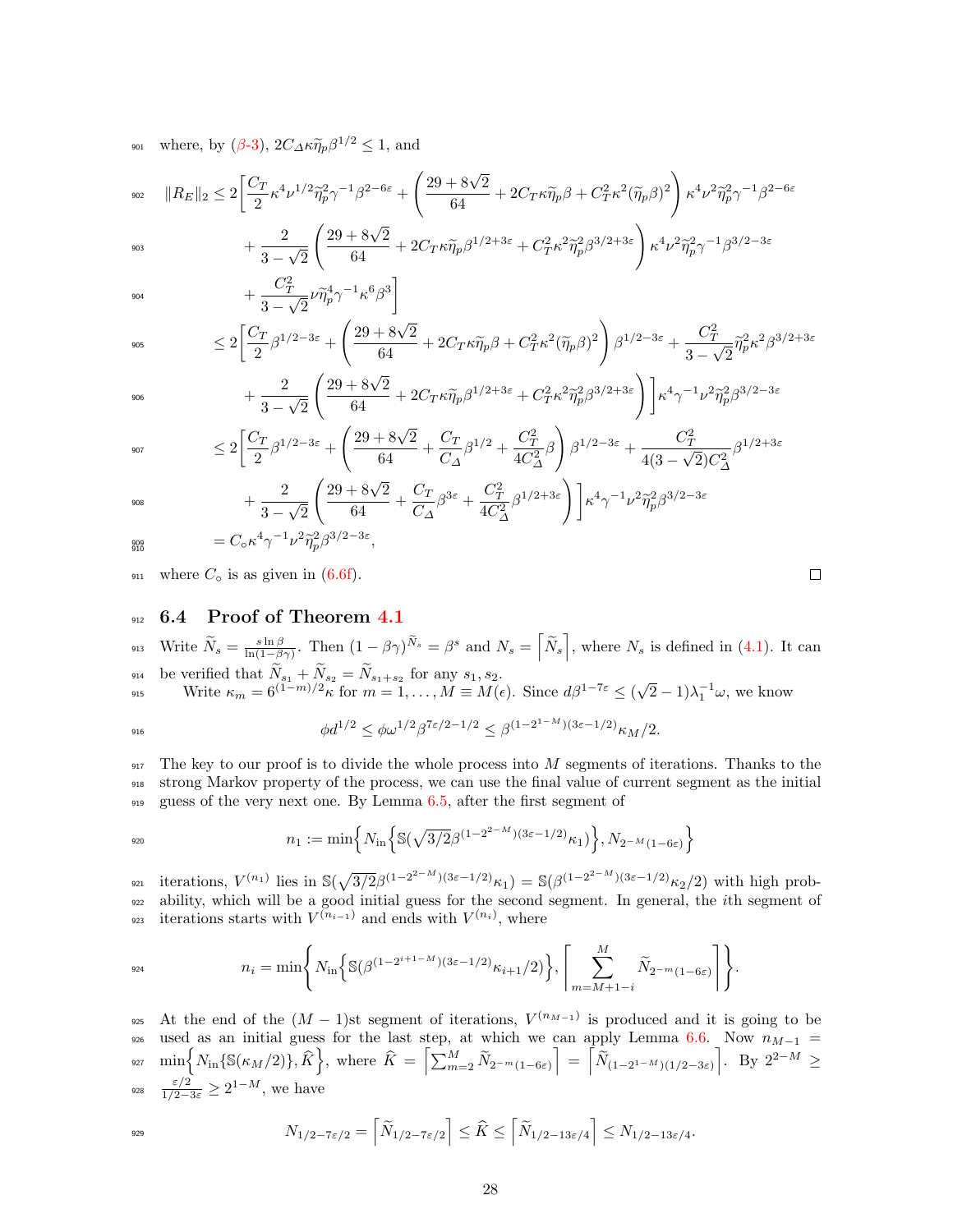930 Let  
\n931 
$$
\widetilde{\mathbb{H}}_m = \left\{ N_{\text{in}} \left\{ \mathbb{S}(\sqrt{3/2}\beta^{(1-2^{2-m})(3\varepsilon-1/2)}\kappa_{M+1-m}) \right\} \le \widetilde{N}_{2^{-m}(1-6\varepsilon)} + n_{M-m} \right\}
$$
 for  $m = 2, ..., M$ ,  
\n932  $\widetilde{\mathbb{H}}_1 = \bigcap_{n \in [N_{1/2-3\varepsilon}, K-N_{\text{in}}\{\mathbb{S}(\kappa_M/2)\}\}} \mathbb{T}_{n+N_{\text{in}}\{\mathbb{S}(\kappa_M/2)\}}(1/2),$   
\n933  $\mathbb{H} = \bigcap_{m=1}^M \widetilde{\mathbb{H}}_m \cap \mathbb{Q}_K,$ 

935 where  $n_0 = 0$ . We have

$$
\begin{aligned} \text{936} \quad & \mathbf{P}\{\mathbb{H}^c\} = \mathbf{P}\Bigg\{\bigcup_{m=1}^M \widetilde{\mathbb{H}}_m^c \cup \mathbb{Q}_K^c\Bigg\} \leq \sum_{m=1}^M \mathbf{P}\Big\{\widetilde{\mathbb{H}}_m^c \cup \mathbb{Q}_K^c\Big\}\\ & \leq \sum_{m=2}^M 2dN_{2^{-m}(1-6\varepsilon)}\exp(-C_\kappa\gamma\kappa_{M+1-m}^{-2}\nu^{-1}\eta_p^{-2}\beta^{-2\varepsilon}) \end{aligned}
$$

$$
+2d\Big(K-\sum_{m=2}^M N_{2^{-m}(1-6\varepsilon)}\Big)\exp(-C_\kappa\gamma\kappa_M^{-2}\nu^{-1}\eta_p^{-2}\beta^{-2\varepsilon})
$$

$$
+ K(\mathrm{e} d + p + 1) \exp\left(-C_{\psi} \min\{\psi^{-1}, \psi^{-2}\}\beta^{-2\varepsilon}\right)
$$

$$
\leq 2dK \exp(-C_{\kappa} \gamma \kappa^{-2} \nu^{-1} \eta_{p}^{-2} \beta^{-2\varepsilon}) + K(\varepsilon d + p + 1) \exp\left(-C_{\psi} \min\{\psi^{-1}, \psi^{-2}\} \beta^{-2\varepsilon}\right)
$$

$$
\leq 2dK \exp(-C_{\kappa}4\sqrt{2}C_{T}\nu^{-1}\beta^{\varepsilon}\beta^{-2\varepsilon}) + K(\mathbf{e}d + p + 1)\exp(-C_{\psi}\min\{\psi^{-1},\psi^{-2}\}\beta^{-2\varepsilon}) \qquad \text{by (} \beta-4)
$$
  

$$
\leq 2dK \exp(-4\sqrt{2}C_{T}C_{\kappa}\nu^{-1}\beta^{-\varepsilon}) + K(\mathbf{e}d + p + 1)\exp(-C_{\psi}\min\{\psi^{-1},\psi^{-2}\}\beta^{-\varepsilon})
$$

$$
\text{943}\qquad \qquad \leq K[(2+{\rm e})d+p+1]\exp(-\max\{C_{\nu}\nu^{-1},C_{\psi}\min\{\psi^{-1},\psi^{-2}\}\}\beta^{-\varepsilon}),
$$

<sup>945</sup> where  $C_{\nu} = 4\sqrt{2}C_{T}C_{\kappa}$  is as given in [\(6.6e\)](#page-13-7).  $S_{946}$  Set  $\mathbb{H}'_{n'} := \{N_{\text{in}}\{\mathbb{S}(\kappa/2)\} = n'\}\.$  If  $n' > \widehat{K}$ , then  $\mathbb{H} \cap \mathbb{H}'_{n'} = \emptyset$ . Otherwise, by Lemma [6.5,](#page-21-0) <sup>947</sup>  $V^{(n')} \in \mathbb{S}(\kappa_M/2)$  and then  $||T^{(n')}||^2_F \leq p((\frac{\kappa_M}{2})^2 - 1)$ . Thus,

$$
\phi^2 d(1-\beta\gamma)^{2(n'-1)} \ge \phi^2 d(1-\beta\gamma)^{2(\hat{K}-1)} > \left(\frac{\kappa_M}{2}\right)^2 \ge \frac{1}{p} \|T^{(n')} \|_{\mathrm{F}}^2.
$$

Hence, for any  $n \in [N_{1-6\varepsilon}+N_{\text{in}}\{\mathbb{S}(\kappa/2)\}, K] \subset [N_{1-6\varepsilon}+n', K+n']$ , by Lemma [6.6,](#page-22-0) we have

$$
E\Big\{T^{(n)}\circ T^{(n)}\mathbf{1}_{\mathbb{H}}\Big|\ \mathbb{H}'_{n'}\cap\mathbb{F}_{n'}\Big\}\leq \mathcal{L}^{2(n-n')}T^{(n')}\circ T^{(n')}+2\beta^2[I-\mathcal{L}^2]^{-1}[I-\mathcal{L}^{2(n-n')}]H_0+R_E.
$$

 $\text{Introduce sum}(A)$  for the sum of all the entries of A. In particular,  $\text{sum}(A \circ A) = ||A||_F^2$ . We have

$$
\begin{aligned}\n\mathbf{E}\left\{\|T^{(n)}\|_{\mathbf{F}}^{2}\mathbf{1}_{\mathbb{H}}\,\Big|\,\mathbb{H}'_{n'}\right\} &= \mathbf{E}\left\{\mathbf{E}\left\{\|T^{(n)}\|_{\mathbf{F}}^{2}\mathbf{1}_{\mathbb{H}}\,\Big|\,\mathbb{H}'_{n'}\cap\mathbb{F}_{n'}\right\}\right\} \\
&\leq \mathbf{E}\left\{(1-\beta\gamma)^{2(n-n')} \|T^{(n')} \|_{\mathbf{F}}^{2} + 2\beta^{2} \operatorname{sum}([I-\mathcal{L}^{2}]^{-1}H_{o}) + \operatorname{sum}(R_{E})\right\} \\
&< (1-\beta\gamma)^{2(n-1)}\alpha\gamma^{2}d + 2\beta^{2} \operatorname{sum}([I-\mathcal{L}^{2}]^{-1}H_{o}) + \sqrt{\alpha(d-n)}\|B\|_{\mathbf{F}}\n\end{aligned}
$$

$$
\leq (1 - \beta \gamma)^{2(n-1)} p \phi^2 d + 2\beta^2 \operatorname{sum}([I - \mathcal{L}^2]^{-1} H_{\circ}) + \sqrt{p(d-p)} \|R_E\|_{\mathcal{F}}
$$
  

$$
\leq (1 - \beta \gamma)^{2(n-1)} \|A_E\|_F
$$

$$
\leq (1 - \beta \gamma)^{2(n-1)} p \phi^2 d + 2\beta^2 \frac{1}{\beta(2 - \lambda_1 \beta)} \operatorname{sum}(G \circ H_o)
$$
  
+ 
$$
\sqrt{p(d-p)} C_\circ \sqrt{p} \kappa^4 (\nu \widetilde{\eta}_p)^2 \gamma^{-1} \beta^{3/2 - 3\varepsilon},
$$

<sup>958</sup> where  $G = [\gamma_{ij}]_{(d-p)\times p}$  with  $\gamma_{ij} = \frac{1}{\lambda_j - \lambda_{p+i}}$ . Putting all together, we get

959 
$$
E\left\{\|T^{(n)}\|_{\mathrm{F}}^2;\ \mathbb{H}\right\} = E\left\{E\left\{\|T^{(n)}\|_{\mathrm{F}}^2\mathbf{1}_{\mathbb{H}}\ \Big|\ \mathbb{H}'_{n'}\right\}\right\}
$$

$$
\leq (1 - \beta\gamma)^{2(n-1)}p\phi^2d + \frac{2\beta}{2 - \lambda_1\beta}\mathrm{sum}(G\circ H_{\circ}) + C_{\circ}\kappa^4\nu^2\tilde{\eta}_p^2p\sqrt{d - p}\gamma^{-1}\beta^{3/2 - 3\varepsilon}.
$$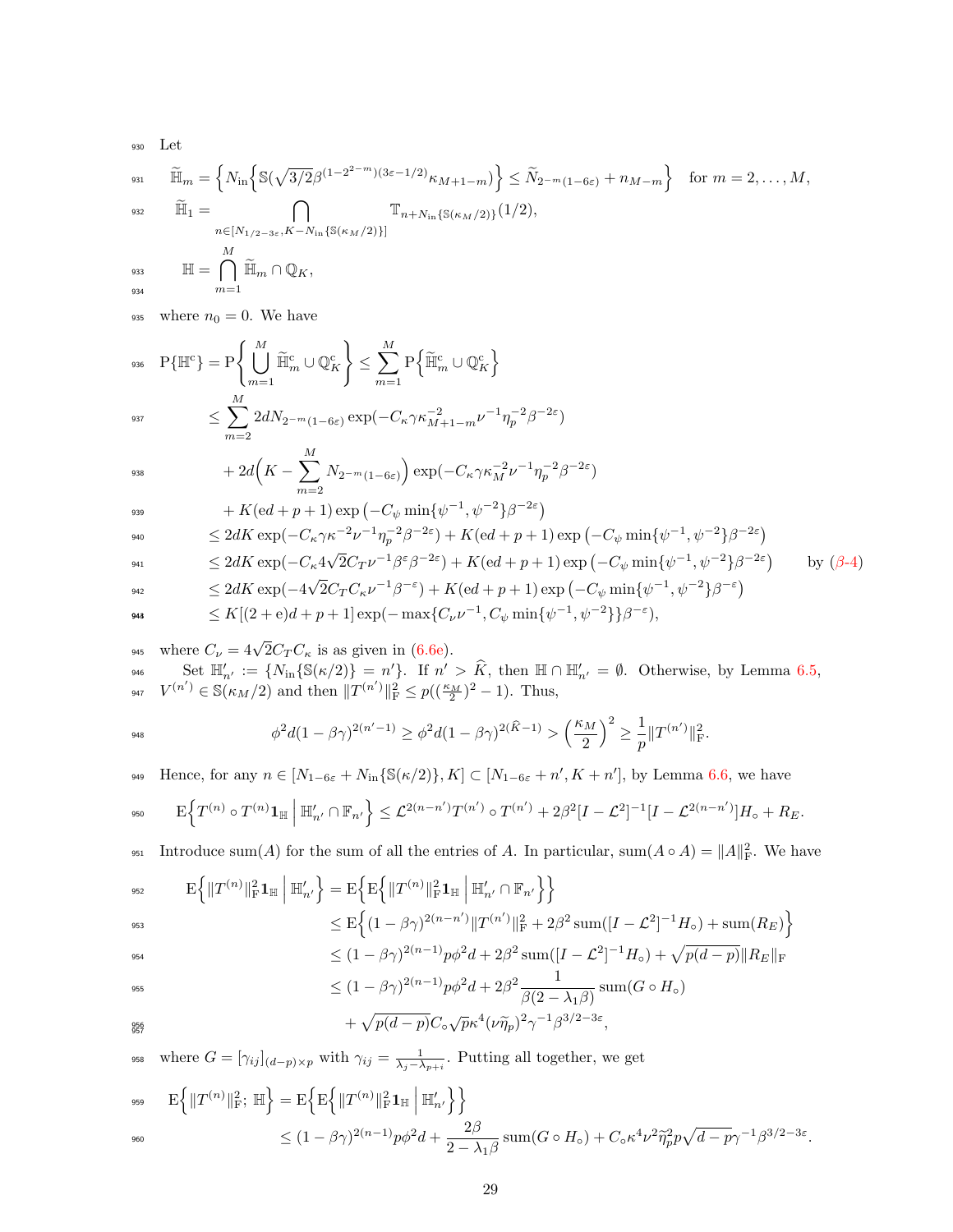962 Note that on  $\mathbb{H}$ ,  $N_{\text{in}}\{S(\kappa/2)\}\leq \widehat{K}$ . So the expectation is valid for any  $n \in [N_{1-2\varepsilon} + \widehat{K}, K]$ . Finally we estimate sum( $G \circ H_o$ ). By Lemma 6.3,  $H_o \leq 16\psi^4 H$ , and hence <sup>963</sup> we estimate sum( $G \circ H_{\circ}$ ). By Lemma [6.3,](#page-15-1)  $H_{\circ} \leq 16\psi^4 H$ , and hence

$$
\mathrm{sum}(G\circ H_\circ)\leq \sum_{j=1}^p\sum_{i=1}^{d-p}\frac{16\psi^4\lambda_{p+i}\lambda_j}{\lambda_j-\lambda_{p+i}}=16\psi^4\varphi(p,d;A).
$$

<sup>965</sup> This completes the proof.

# <span id="page-29-0"></span>966 7 Proofs of Theorems [4.2](#page-7-0) and [4.3](#page-8-0)

<sup>967</sup> To prove Theorem [4.2,](#page-7-0) we will first prove that it is a high-probability event that  $V^{(0)}$  satisfies the initial condition there, which is the result of Lemma [7.2](#page-31-0) below. Then, together with Theorem [4.1,](#page-6-1) we will have its conclusion. During estimating the probability, we need a property on the Gaussian hypergeometric function of a matrix argument, as in Lemma [7.1.](#page-29-1)

<sup>971</sup> The gamma function and the multivariate gamma function are

$$
\Gamma(x) := \int_0^\infty t^{x-1} \exp(-t) \, \mathrm{d}t, \quad \Gamma_m(x) := \pi^{m(m-1)/4} \prod_{i=1}^m \Gamma\Big(x - \frac{i-1}{2}\Big),
$$

973 respectively. Denote by  ${}_2F_1$  the Gaussian hypergeometric function of matrix argument (see [\[14,](#page-35-15) 974 Definition 7.3.1]), and also by  $_1F_0$  and  $_1F_1$  the generalized hypergeometric functions that will be <sup>975</sup> used later.

<span id="page-29-1"></span>976 Lemma 7.1. For any scalar a, b, c and a symmetric matrix  $T \in \mathbb{R}^{m \times m}$ , 977

$$
{}_{978} \qquad {}_{2}F_{1}(a,b;c;T) = \frac{\Gamma_{m}(c-a-b)\Gamma_{m}(c)}{\Gamma_{m}(c-a)\Gamma_{m}(c-b)} {}_{2}F_{1}(a,b;a+b-c+\frac{m+1}{2};I-T) + \frac{\Gamma_{m}(a+b-c)\Gamma_{m}(c)}{\Gamma_{m}(a)\Gamma_{m}(b)} \det(I-T)^{c-a-b} {}_{2}F_{1}(c-a,c-b;c-a-b+\frac{m+1}{2};I-T). \tag{7.1}
$$

980

981 Proof. The proof is the same as that for the case  $p = 1$  by Kummer's solutions of the hypergeometric 982 differential equation (see, e.g., [\[13,](#page-35-16) Section 3.8]). Let the eigenvalues of T be  $\mu_1, \ldots, \mu_m$ . Since 983 2 $F_1(a, b; c; T)$  is defined on the spectrum of T, it is a function of  $\mu_1, \ldots, \mu_m$ . When treated as such, 984 by [\[14,](#page-35-15) Theorem 7.5.5],  ${}_2F_1(a, b; c; T)$  is the unique solution of partial differential equations, 985

$$
\mu_i (1 - \mu_i) \frac{\partial^2 F}{\partial \mu_i^2} + \left( c - \frac{m - 1}{2} - (a + b + 1 - \frac{m - 1}{2}) \mu_i + \frac{1}{2} \sum_{1 \le j \le m}^{j \ne i} \frac{\mu_i (1 - \mu_i)}{\mu_i - \mu_j} \right) \frac{\partial F}{\partial \mu_i} - \frac{1}{2} \sum_{1 \le j \le m}^{j \ne i} \frac{\mu_j (1 - \mu_j)}{\mu_i - \mu_j} \frac{\partial F}{\partial \mu_j} - abF = 0, \quad (7.2)
$$

989 subject to the conditions that F is a symmetric function of  $\mu_1, \ldots, \mu_m$ , analytic at  $(\mu_1, \ldots, \mu_m)$  = 990  $(0, \ldots, 0)$ , and  $F(0, \ldots, 0) = 1$ .

We claim that  $\widetilde{F}(\mu_1,\ldots,\mu_m) := {}_2F_1(a,b;a+b-c+\frac{m+1}{2};I-T)$  satisfies [\(7.2\)](#page-3-2). In fact, letting  $\tilde{\mu}_i = 1 - \mu_i$  for  $1 \leq i \leq m$  which are the eigenvalues of  $I - T$ , we have

$$
\mu_i (1 - \mu_i) \frac{\partial^2 \widetilde{F}}{\partial \mu_i^2} + \left( c - \frac{m-1}{2} - (a+b+1-\frac{m-1}{2})\mu_i + \frac{1}{2} \sum_{1 \le j \le m}^{j \ne i} \frac{\mu_i (1 - \mu_i)}{\mu_i - \mu_j} \right) \frac{\partial \widetilde{F}}{\partial \mu_i} - \frac{1}{2} \sum_{1 \le j \le m}^{j \ne i} \frac{\mu_j (1 - \mu_j)}{\mu_i - \mu_j} \frac{\partial \widetilde{F}}{\partial \mu_j} - ab \widetilde{F}
$$

961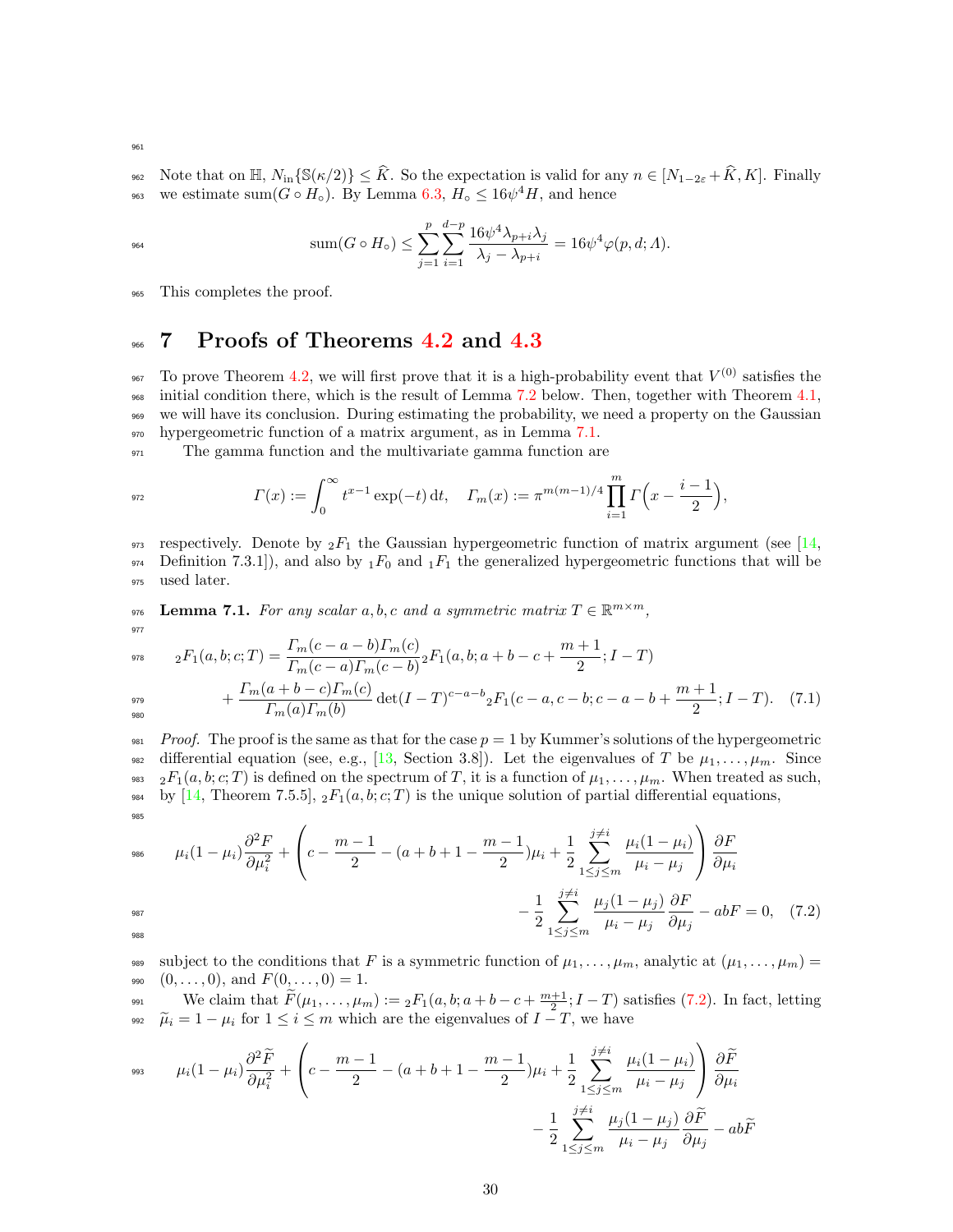994 
$$
= (1 - \widetilde{\mu}_i) \widetilde{\mu}_i \frac{\partial^2 \widetilde{F}}{\partial \widetilde{\mu}_i^2} + \frac{1}{2} \sum_{1 \le j \le m}^{j \ne i} \frac{(1 - \widetilde{\mu}_j) \widetilde{\mu}_j}{(1 - \widetilde{\mu}_i) - (1 - \widetilde{\mu}_j)} \frac{\partial \widetilde{F}}{\partial \widetilde{\mu}_j} - ab \widetilde{F}
$$
  
\n
$$
- \left( c - \frac{m - 1}{2} - (a + b + 1 - \frac{m - 1}{2}) (1 - \widetilde{\mu}_i) + \frac{1}{2} \sum_{1 \le j \le m}^{j \ne i} \frac{(1 - \widetilde{\mu}_i) \widetilde{\mu}_i}{(1 - \widetilde{\mu}_i) - (1 - \widetilde{\mu}_j)} \right) \frac{\partial \widetilde{F}}{\partial \widetilde{\mu}_i}
$$
  
\n995 
$$
= (1 - \widetilde{\mu}_i) \widetilde{\mu}_i \frac{\partial^2 \widetilde{F}}{\partial \widetilde{\mu}_i^2} - \frac{1}{2} \sum_{1 \le j \le m}^{j \ne i} \frac{(1 - \widetilde{\mu}_j) \widetilde{\mu}_j}{\widetilde{\mu}_i - \widetilde{\mu}_j} \frac{\partial \widetilde{F}}{\partial \widetilde{\mu}_j} - ab \widetilde{F}
$$
  
\n
$$
+ \left( -c + \frac{m + 1}{2} + a + b - \frac{m - 1}{2} - (a + b + 1 - \frac{m - 1}{2}) \widetilde{\mu}_i + \frac{1}{2} \sum_{1 \le j \le m}^{j \ne i} \frac{(1 - \widetilde{\mu}_i) \widetilde{\mu}_i}{\widetilde{\mu}_i - \widetilde{\mu}_j} \right) \frac{\partial \widetilde{F}}{\partial \widetilde{\mu}_i}
$$
  
\n= 0,

where the last equality holds because  $\widetilde{F}(\mu_1, \ldots, \mu_m) = {}_2F_1(a, b; a+b-c+\frac{m+1}{2}; I-T)$  satisfies a version of [\(7.2\)](#page-3-2) after substitutions:  $\mu_i \to \tilde{\mu}_i$  for all i and  $c \to a + b - c + \frac{m+1}{2}$ 1000  $\hat{F}(\mu_1, \ldots, \mu_m) := \det(T)^{\frac{m+1}{2} - c} {}_2F_1(a - c + \frac{m+1}{2}, b - c + \frac{m+1}{2}; m+1-c; T)$  satisfies [\(7.2\)](#page-3-2), too. 1001 Set  $t = \frac{m+1}{2} - c$  and write  $G(\mu_1, \ldots, \mu_m) = {}_2F_1(a+t, b+t; c+t; T)$ . We have

$$
\frac{\partial \widehat{F}}{\partial \mu_i} = \frac{t}{\mu_i} \det(T)^t G + \det(T)^t \frac{\partial G}{\partial \mu_i},
$$

$$
\frac{\partial \mu_i}{\partial \mu_i^2} = \frac{t(t-1)}{\mu_i^2} \det(T)^t G + 2 \frac{t}{\mu_i} \det(T)^t \frac{\partial G}{\partial \mu_i} + \det(T)^t \frac{\partial^2 G}{\partial \mu_i^2},
$$

<sup>1005</sup> and thus

1004

$$
\mu_{i}(1-\mu_{i})\frac{\partial^{2}\hat{F}}{\partial\mu_{i}^{2}} + \left(c - \frac{m-1}{2} - (a+b+1-\frac{m-1}{2})\mu_{i} + \frac{1}{2}\sum_{1 \leq j \leq m} \frac{j\neq i}{\mu_{i} - \mu_{j}} \mu_{j} \frac{(1-\mu_{i})}{\partial\mu_{i}} \right) \frac{\partial \hat{F}}{\partial\mu_{i}} \n- \frac{1}{2}\sum_{1 \leq j \leq m} \frac{j\neq i}{\mu_{i} - \mu_{j}} \frac{\mu_{j}(1-\mu_{j})}{\partial\mu_{j}} \frac{\partial \hat{F}}{\partial\mu_{j}} - ab\hat{F} \n+ \left(c - \frac{m-1}{2} - (a+b+1-\frac{m-1}{2})\mu_{i} + \frac{1}{2}\sum_{1 \leq j \leq m} \frac{j\neq i}{\mu_{i} - \mu_{j}} \frac{\mu_{i}(1-\mu_{i})}{\partial\mu_{i}^{2}} \right) \left(\frac{t}{\mu_{i}} \det(T)^{t}G + \det(T)^{t} \frac{\partial G}{\partial\mu_{i}}\right) \n- \frac{1}{2}\sum_{1 \leq j \leq m} \frac{j\neq i}{\mu_{i} - \mu_{j}} \left(\frac{\mu_{j}(1-\mu_{i})}{\mu_{i}}\right) \left(\frac{t}{\mu_{i}} \det(T)^{t}G + \det(T)^{t} \frac{\partial G}{\partial\mu_{i}}\right) - ab \det(T)^{t}G \n+ \left(2\mu_{i}(1-\mu_{i})\frac{\partial^{2}G}{\partial\mu_{i}^{2}} - \frac{1}{2}\sum_{1 \leq j \leq m} \frac{j\neq i}{\mu_{i} - \mu_{j}} \frac{\mu_{j}(1-\mu_{j})}{\partial\mu_{j}}\right) \frac{G}{\mu_{j}} \n+ \left(2\mu_{i}(1-\mu_{i})\frac{t}{\mu_{i}} + c - \frac{m-1}{2} - (a+b+1-\frac{m-1}{2})\mu_{i} + \frac{1}{2}\sum_{1 \leq j \leq m} \frac{j\neq i}{\mu_{i} - \mu_{j}} \right) \frac{\partial G}{\partial\mu_{i}} \n+ \left[\mu_{i}(1-\mu_{i})\frac{t(t-1)}{\mu_{
$$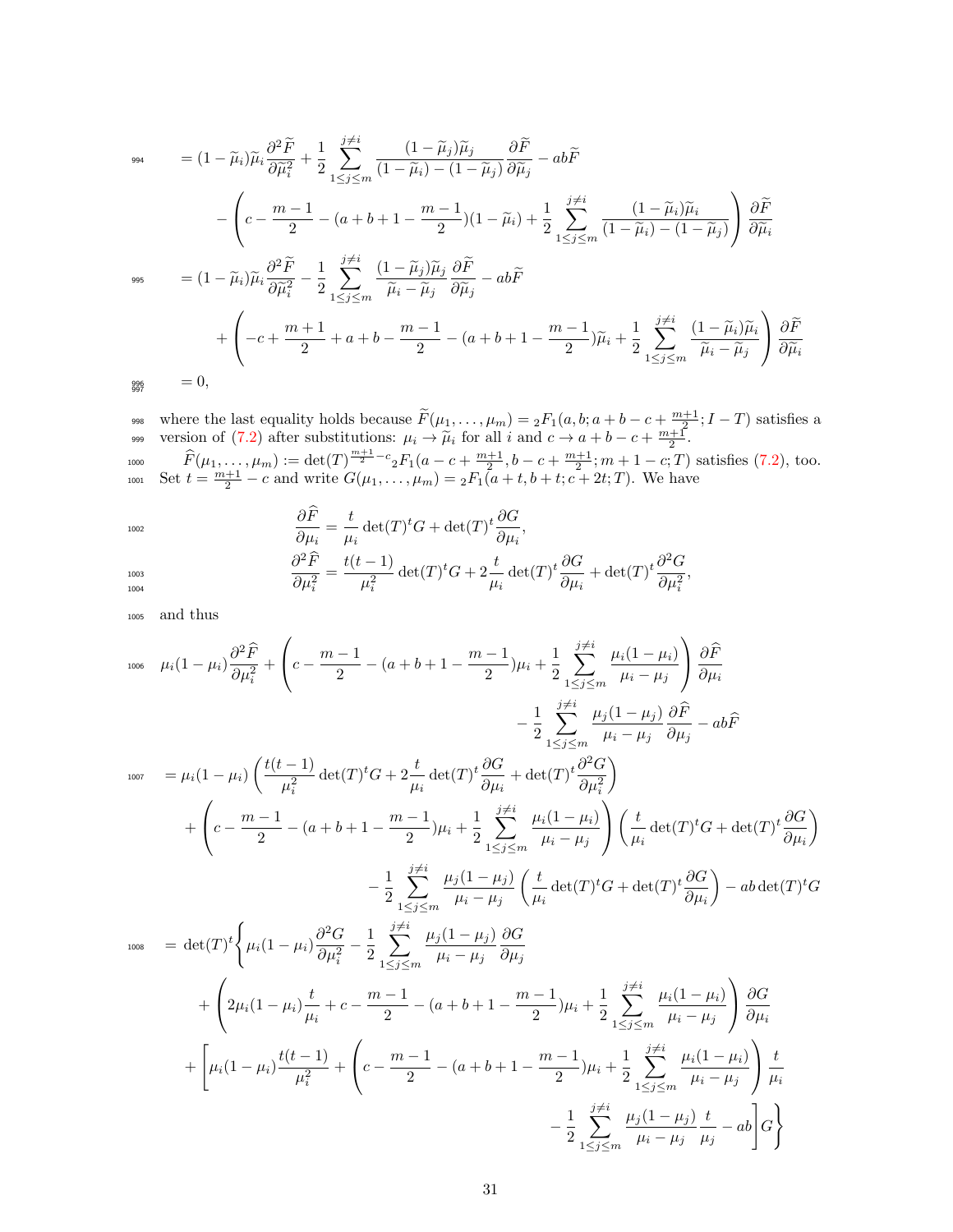$$
\begin{split}\n\text{1009} \quad &= \det(T)^t \Bigg\{ \mu_i (1 - \mu_i) \frac{\partial^2 G}{\partial \mu_i^2} - \frac{1}{2} \sum_{1 \le j \le m}^{j \ne i} \frac{\mu_j (1 - \mu_j) \partial G}{\mu_i - \mu_j \partial \mu_j} \\
&+ \Bigg\{ 2(1 - \mu_i) t + c - \frac{m - 1}{2} - (a + b + 1 - \frac{m - 1}{2}) \mu_i + \frac{1}{2} \sum_{1 \le j \le m}^{j \ne i} \frac{\mu_i (1 - \mu_i)}{\mu_i - \mu_j} \Bigg\} \frac{\partial G}{\partial \mu_i} \\
&+ \Bigg[ \frac{t(t - 1)}{\mu_i} - t(t - 1) + (c - \frac{m - 1}{2}) \frac{t}{\mu_i} - (a + b + 1 - \frac{m - 1}{2}) t + \frac{1}{2} \sum_{1 \le j \le m}^{j \ne i} (-1) t - ab \Bigg] G \Bigg\} \\
\text{1010} \quad &= \det(T)^t \Bigg\{ \mu_i (1 - \mu_i) \frac{\partial^2 G}{\partial \mu_i^2} - \frac{1}{2} \sum_{1 \le j \le m}^{j \ne i} \frac{\mu_j (1 - \mu_j)}{\mu_i - \mu_j} \frac{\partial G}{\partial \mu_j} \\
&+ \Bigg( 2t + c - \frac{m - 1}{2} - (2t + a + b + 1 - \frac{m - 1}{2}) \mu_i + \frac{1}{2} \sum_{1 \le j \le m}^{j \ne i} \frac{\mu_i (1 - \mu_i)}{\mu_i - \mu_j} \Bigg) \frac{\partial G}{\partial \mu_i} \\
&- \Big[ t^2 + (a + b)t + ab \Big] G \Bigg\}\n\end{split}
$$

 $= 0,$ 1012

1013 where the last equality holds because  $G(\mu_1, \ldots, \mu_m) = {}_2F_1(a+t, b+t; c+2t; T)$  satisfies a version 1014 of [\(7.2\)](#page-3-2) after substitutions:  $a \to a + t$ ,  $b \to b + t$ , and  $c \to c + 2t$ .

1015 Similarly  $\widetilde{F}(\mu_1,\ldots,\mu_m) := \det(I-T)_{\!-}^{c-a-b} {}_2F_1(c-b,c-a;c-a-b+\frac{m+1}{2};I-T)$  satisfies [\(7.2\)](#page-3-2).

 $\mu_{1016}$  Thus, any linear combination of F and F, such as the right-hand side of [\(7.1\)](#page-3-1), also satisfies [\(7.2\)](#page-3-2). <sup>1017</sup> It can be verified that the combination is symmetric with respect to  $\mu_1, \ldots, \mu_m$ , and analytic at <sup>1018</sup>  $T = 0$ . Therefore, by the uniqueness and  $F(0) = 1$ , similarly to the discussion in [\[13,](#page-35-16) Section 3.9], 1019 we have  $(7.1)$ .  $\Box$ 

<span id="page-31-0"></span>1020 Lemma 7.2. Suppose  $p < (d+1)/2$ . If  $V^{(0)}$  satisfies the condition that  $\mathcal{R}(V^{(0)})$  is uniformly <sup>1021</sup> sampled from  $\mathbb{G}_p(\mathbb{R}^d)$ , then for sufficiently large d and  $\delta \in [0,1]$ , there exists a constant  $C_p$ ,  $_{1022}$  independent of  $\delta$  and d, such that

$$
P\left\{V^{(0)} \in \mathbb{S}(C_p\delta^{-1}d^{1/2})\right\} \ge 1 - \delta^{p^2}.\tag{7.3}
$$

1024 Proof. Let  $1 \geq \sigma_1 \geq \cdots \geq \sigma_p \geq 0$  be the singular value of  $\bar{V}^{(0)}$ , and then  $\sigma_i = \cos \theta_i$ , where  $\theta_i$  are the canonical angles between  $\mathcal{R}(V^{(0)})$  and  $\mathcal{R}(V_*)$  (recall [\(6.1\)](#page-3-1)). By [\[1,](#page-35-17) Theorem 1], since 1026  $p < (d+1)/2$ , the probability distribution function of  $\sigma_p$  is

1027  
\n
$$
P\left\{V^{(0)} \in \mathbb{S}(1/x)\right\} = P\{\sigma_p \ge x\} = P\{\theta_p \le \arccos x\}
$$
\n
$$
= \frac{\Gamma(\frac{p+1}{2})\Gamma(\frac{d-p+1}{2})}{\Gamma(\frac{1}{2})\Gamma(\frac{d+1}{2})} (1-x^2)^{p(d-p)/2} {}_2F_1\left(\frac{d-p}{2}, \frac{1}{2}; \frac{d+1}{2}; (1-x^2)I_p\right).
$$

<sup>1030</sup> Set

$$
f_d := \frac{\Gamma_p(\frac{d+1}{2})\Gamma_p(\frac{p}{2})}{\Gamma_p(\frac{p+1}{2})\Gamma_p(\frac{d}{2})}, \quad g_d := \frac{\Gamma_p(\frac{d+1}{2})\Gamma_p(-\frac{p}{2})}{\Gamma_p(\frac{d-p}{2})\Gamma_p(\frac{1}{2})}.
$$

1032 Here in defining  $g_d$ , although  $\Gamma_p(-\frac{p}{2})$  and  $\Gamma_p(\frac{1}{2})$  may be  $\infty$ , by analytic continuation,  $\Gamma_p(-\frac{p}{2})/\Gamma_p(\frac{1}{2})$ <sup>1033</sup> is well-defined because

$$
\frac{\Gamma_p(-\frac{p}{2}+\epsilon)}{\Gamma_p(\frac{1}{2}+\epsilon)} = \prod_{i=1}^p \frac{\Gamma(-\frac{p}{2}-\frac{i-1}{2}+\epsilon)}{\Gamma(\frac{1}{2}-\frac{i-1}{2}+\epsilon)}
$$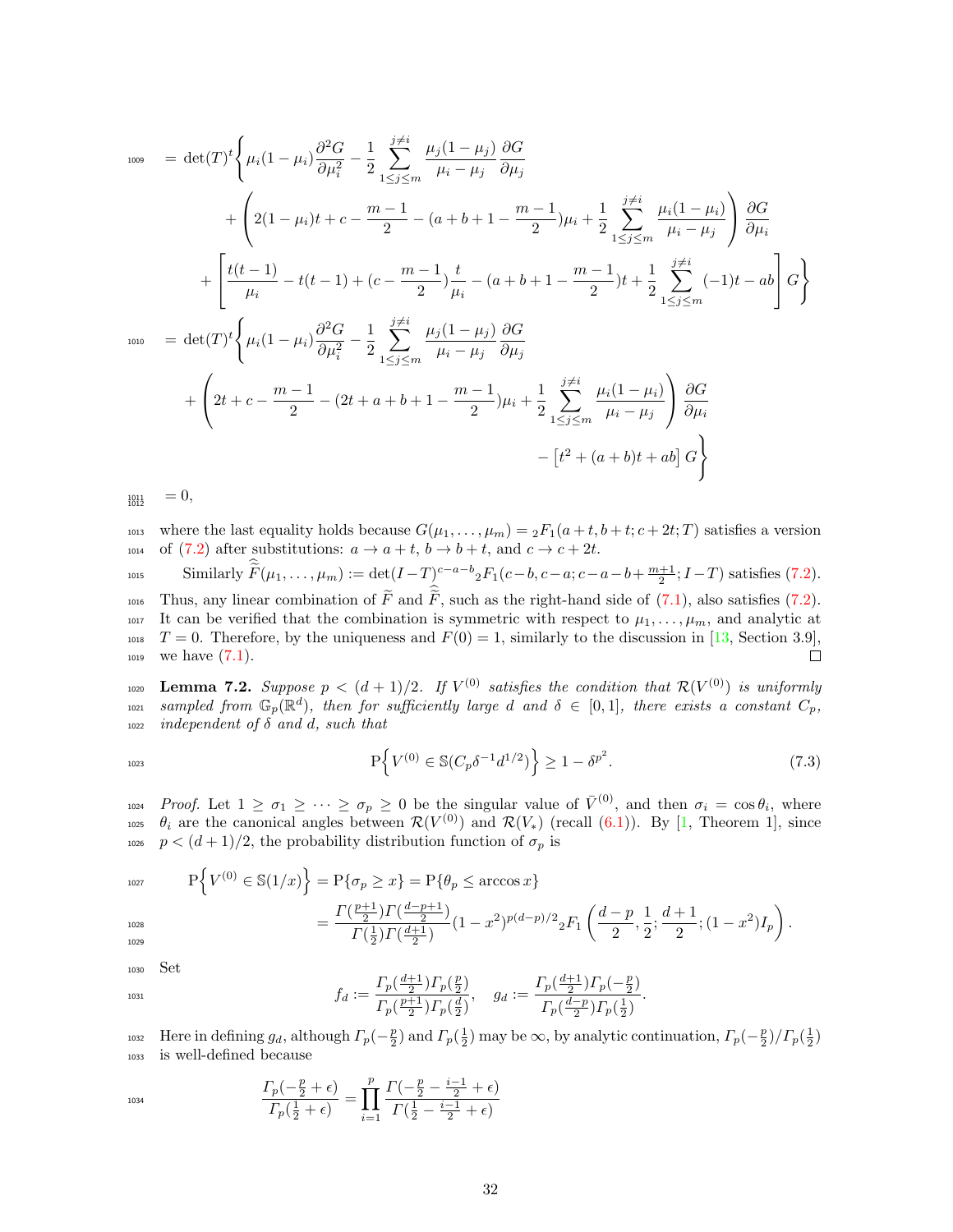1036

$$
\sum_{1035}^{1035} = \begin{cases}\n\prod_{i=1}^{p} \prod_{j=1}^{(p-1)/2} \frac{1}{\frac{-i}{2} - j + 1 + \epsilon} & \text{for odd } p, \\
\frac{\Gamma(\frac{1-2p}{2} + \epsilon)}{\Gamma(\frac{1}{2} + \epsilon)} \prod_{i=1}^{p-1} \prod_{j=1}^{p/2} \frac{1}{\frac{-i-1}{2} - j + 1 + \epsilon} & \text{for even } p, \\
\prod_{i=1}^{p} \prod_{j=1}^{(p-1)/2} \frac{-2}{i + 2j - 2}, & \\
\prod_{k=1}^{p} \frac{1}{\frac{-1}{2} - k + 1} \prod_{i=1}^{p-1} \prod_{j=1}^{p/2} \frac{-2}{i + 2j - 1} & \\
= \begin{cases}\n\prod_{i=1}^{p} \prod_{j=1}^{(p-1)/2} \frac{-2}{i + 2j - 2} \\
\prod_{i=1}^{p-1} \prod_{j=1}^{p/2} \frac{-2}{i + 2j - 2}\n\end{cases} = \prod_{i=1}^{1037} \prod_{j=1}^{1037} \frac{-2}{i + 2j - 2}.\n\end{cases}
$$

1038

<sup>1039</sup> Also,

$$
I_{1040} \qquad \frac{\Gamma_p\left(\frac{p}{2}\right)}{\Gamma_p\left(\frac{p+1}{2}\right)} = \prod_{i=1}^p \frac{\Gamma\left(\frac{p}{2} - \frac{i-1}{2}\right)}{\Gamma\left(\frac{p+1}{2} - \frac{i-1}{2}\right)} = \frac{\Gamma\left(\frac{1}{2}\right)}{\Gamma\left(\frac{p+1}{2}\right)}, \quad \frac{\Gamma_p\left(\frac{d}{2}\right)}{\Gamma_p\left(\frac{d+1}{2}\right)} = \prod_{i=1}^p \frac{\Gamma\left(\frac{d}{2} - \frac{i-1}{2}\right)}{\Gamma\left(\frac{d+1}{2} - \frac{i-1}{2}\right)} = \frac{\Gamma\left(\frac{d-p+1}{2}\right)}{\Gamma\left(\frac{d+1}{2}\right)},
$$

which implies  $f_d = \frac{\Gamma(\frac{1}{2})\Gamma(\frac{d+1}{2})}{\Gamma(\frac{p+1}{2})\Gamma(\frac{d-p+1}{2})}$ 1041 which implies  $f_d = \frac{I(\frac{1}{2})I(\frac{-2}{2})}{\Gamma(\frac{p+1}{2})\Gamma(\frac{d-p+1}{2})}$ . We have

$$
f_d^{-1}g_d = \frac{\Gamma_p(\frac{p+1}{2})\Gamma_p(\frac{d}{2})\Gamma_p(-\frac{p}{2})}{\Gamma_p(\frac{p}{2})\Gamma_p(\frac{d-p}{2})\Gamma_p(\frac{1}{2})} = \frac{\Gamma(\frac{p+1}{2})\Gamma_p(\frac{d}{2})\Gamma_p(-\frac{p}{2})}{\Gamma(\frac{1}{2})\Gamma_p(\frac{d-p}{2})\Gamma_p(\frac{1}{2})}.
$$

<sup>1043</sup> Note that

$$
\frac{\Gamma_p(\frac{d}{2})}{\Gamma_p(\frac{d-p}{2})} = \prod_{i=1}^p \frac{\Gamma(\frac{d}{2} - \frac{i-1}{2})}{\Gamma(\frac{d-p}{2} - \frac{i-1}{2})} = \begin{cases} \frac{\Gamma(\frac{d}{2})}{\Gamma(\frac{d-p}{2})} \prod_{i=1}^p \prod_{j=1}^{(p-1)/2} \left(\frac{d-i}{2} - j\right) & \text{for odd } p, \\ \prod_{i=1}^p \prod_{j=1}^{p/2} \left(\frac{d-i}{2} - j\right) & \text{for even } p, \end{cases}
$$

1045

1047

1044

1046 and by  $\lim_{n\to\infty}\frac{\Gamma(n+\alpha)}{\Gamma(n)n^{\alpha}}=1$  for any  $\alpha$  (see, e.g., [\[13,](#page-35-16) (16) of section 2.1]),

$$
\frac{\Gamma(\frac{d}{2})}{\Gamma(\frac{d-p}{2})} = \begin{cases}\n\frac{\Gamma(\frac{d-1}{2})(\frac{d-1}{2})^{1/2}[1+o(1)]}{\Gamma(\frac{d-1}{2})(\frac{d-1}{2})^{(1-p)/2}[1+o(1)]}, & \text{for odd } d, \\
\frac{\Gamma(\frac{d}{2})}{\Gamma(\frac{d}{2})(\frac{d}{2})^{-p/2}[1+o(1)]}, & \text{for even } d\n\end{cases} = \begin{cases}\n\left(\frac{d-1}{2}\right)^{p/2}[1+o(1)], \\
\left(\frac{d}{2}\right)^{p/2}[1+o(1)]\n\end{cases}
$$

<sup>1048</sup> which implies

$$
\frac{\Gamma_p(\frac{d}{2})}{\Gamma_p(\frac{d-p}{2})} = \left(\frac{d}{2}\right)^{p^2/2} [1 + o(1)] \quad \text{as } d \to \infty.
$$

 $_{1050}$  Now we return to calculate the probability. By  $(7.1)$ , we have 1051

$$
{}_{1052} \qquad {}_{2}F_{1}\left(\frac{d-p}{2},\frac{1}{2};\frac{d+1}{2};(1-x^{2})I_{p}\right)
$$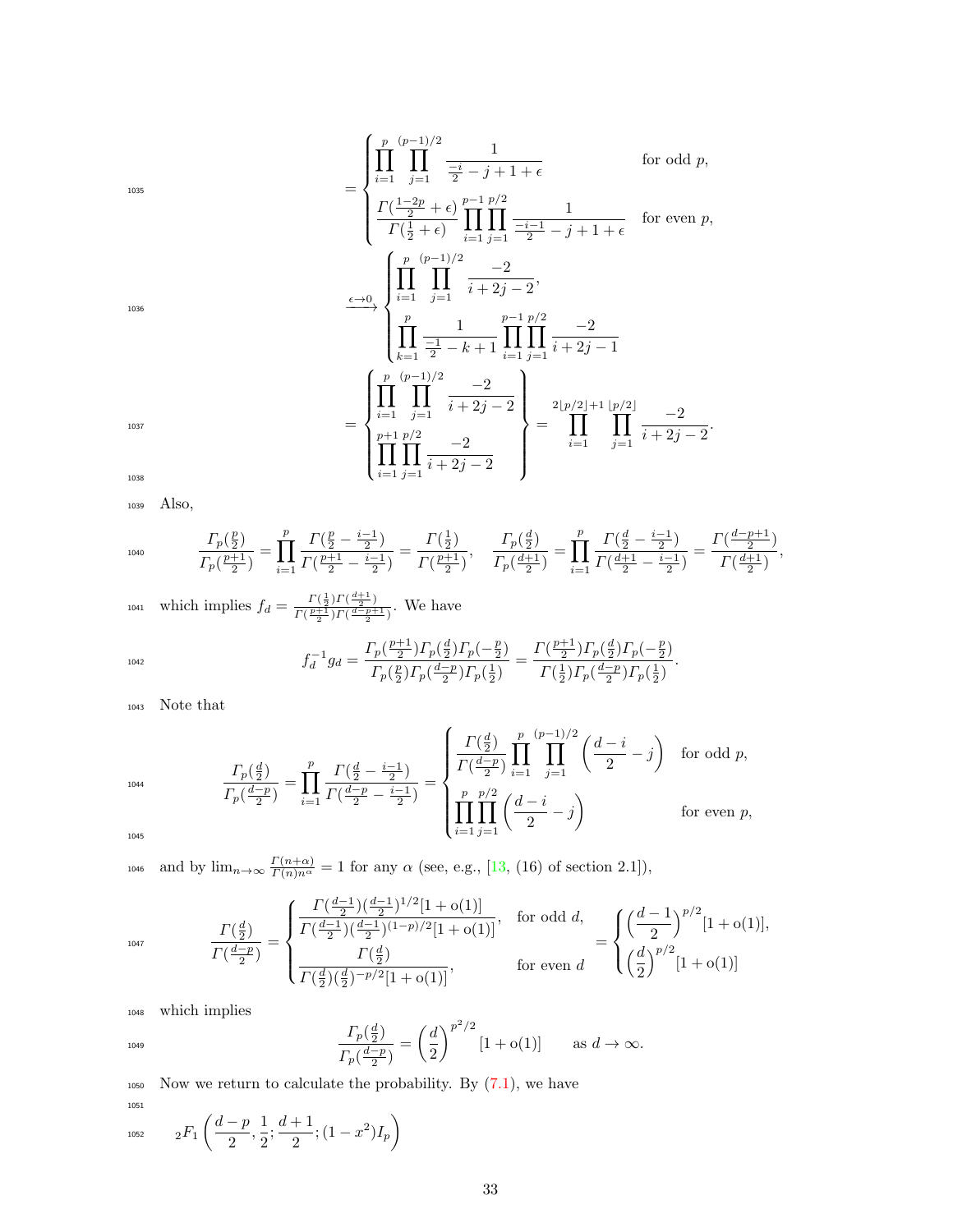$$
= f_{d\,2} F_1\left(\frac{d-p}{2}, \frac{1}{2}; \frac{1}{2}; x^2 I_p\right) + g_d \det(x^2 I_p)^{p/2} {}_2F_1(\frac{p+1}{2}, \frac{d}{2}; \frac{2p+1}{2}; x^2 I_p).
$$

<sup>1055</sup> Also, [\[14,](#page-35-15) Definition 7.3.1 and Corollary 7.3.5] give us

$$
{}_{1056} \t {}_{2}F_{1}\left(\frac{d-p}{2},\frac{1}{2};\frac{1}{2};x^{2}I_{p}\right) = {}_{1}F_{0}\left(\frac{d-p}{2};x^{2}I_{p}\right) = \det(I_{p} - x^{2}I_{p})^{-(d-p)/2} = (1 - x^{2})^{-p(d-p)/2}.
$$

<sup>1057</sup> Therefore,

$$
P\left\{V^{(0)}\in\mathbb{S}(1/x)\right\} = 1 + f_d^{-1}g_d\left(1 - x^2\right)^{p(d-p)/2} x^{p^2}{}_2F_1\left(\frac{p+1}{2}, \frac{d}{2}; \frac{2p+1}{2}; x^2I_p\right).
$$

1059 Substituting  $x = (\delta^{-1}d^{1/2})^{-1}$  and by [\[14,](#page-35-15) (8) of Section 7.4], we get as  $d \to \infty$ 

$$
P\left\{V^{(0)} \notin \mathbb{S}(\delta^{-1}d^{1/2})\right\}
$$
\n
$$
= -f_d^{-1}g_d(1 - \delta^2 d^{-1})^{p(d-p)/2}(\delta^2 d^{-1})^{p^2/2} {}_2F_1\left(\frac{p+1}{2}, \frac{d}{2}; \frac{2p+1}{2}; \frac{\delta^2}{d}I_p\right)
$$
\n
$$
= \frac{\Gamma(\frac{p+1}{2})\Gamma_p(-\frac{p}{2})}{-\Gamma(\frac{1}{2})\Gamma_p(\frac{1}{2})}\frac{\Gamma_p(\frac{d}{2})}{\Gamma_p(\frac{d-p}{2})}\left(1 - \frac{\delta^2}{d}\right)^{pd/2}\left(\frac{d}{\delta^2} - 1\right)^{-p^2/2}\left[{}_1F_1\left(\frac{p+1}{2}; \frac{2p+1}{2}; \frac{\delta^2}{2}I_p\right) + o(1)\right]
$$
\n
$$
= \frac{\Gamma(\frac{p+1}{2})\Gamma_p(-\frac{p}{2})}{-\Gamma(\frac{1}{2})\Gamma_p(\frac{1}{2})}\left(\frac{d}{2}\right)^{p^2/2}\left[1 + o(1)\right]\left[\exp\left(-\frac{p\delta^2}{2}\right) + o(1)\right]\left[\frac{\delta^{p^2}}{d^{p^2/2}} + o(1)\right]
$$

$$
1064\,
$$

$$
\times \left[ {}_1F_1\left(\frac{p+1}{2}; \frac{2p+1}{2}; \frac{\delta^2}{2} I_p\right) + o(1)\right]
$$

$$
- \frac{\Gamma(\frac{p+1}{2})\Gamma_p(-\frac{p}{2})}{\Gamma_p(-\frac{p}{2})} \exp\left(-\frac{p\delta^2}{2}\right), F_1\left(\frac{p+1}{2}; \frac{2p+1}{2}; \frac{\delta^2}{2}\right)
$$

$$
I_{1065} = \frac{\Gamma(\frac{p+1}{2})\Gamma_p(-\frac{p}{2})}{-\Gamma(\frac{1}{2})\Gamma_p(\frac{1}{2})} \exp\left(-\frac{p\delta^2}{2}\right) {}_1F_1\left(\frac{p+1}{2};\frac{2p+1}{2};\frac{\delta^2}{2}I_p\right)\delta^{p^2}[1+o(1)]
$$
\n
$$
\sum \Gamma(\frac{p+1}{2})\Gamma_p(-\frac{p}{2}) \sum_{F_1} (p+1, 2p+1, 1, 1) \exp^2\alpha
$$

$$
\leq \frac{\Gamma\left(\frac{p+1}{2}\right)\Gamma_p\left(-\frac{p}{2}\right)}{-\Gamma\left(\frac{1}{2}\right)\Gamma_p\left(\frac{1}{2}\right)} \cdot F_1\left(\frac{p+1}{2}; \frac{2p+1}{2}; \frac{1}{2}I_p\right) \delta^{p^2} 2
$$
\n
$$
=: C_p^{p^2} \delta^{p^2},\tag{7.4}
$$

<sup>1069</sup> where the only inequality is guaranteed by  ${}_1F_1\left(\frac{p+1}{2};\frac{2p+1}{2};\frac{\delta^2}{2}I_p\right)\leq{}_1F_1\left(\frac{p+1}{2};\frac{2p+1}{2};\frac{1}{2}I_p\right)$ , according where the only inequality is guaranteed by  ${}_1F_1\left(\frac{p+1}{2};\frac{2p+1}{2};\frac{\delta^2}{2}\right)$ 1070 to  $[14,$  Theorem 7.5.6]. Substituting  $\delta/C_p$  for  $\delta$ , we infer from  $(7.4)$  that  $P\{V^{(0)} \notin \mathbb{S}(C_p\delta^{-1}d^{1/2})\} \leq$  $\delta^{p^2}$ . The claim [\(7.3\)](#page-4-3) is now a simple consequence.  $\Box$ 

1072 Now we are ready to prove Theorem [4.2.](#page-7-0)

<sup>1073</sup> Proof of Theorem [4.2](#page-7-0). Define the event  $\mathbb{H}'_* = \{V^{(0)} \in \mathbb{S}(C_p \delta^{-1} d^{1/2})\}$ . Since  $\mathcal{R}(V^{(0)})$  is uniformly <sup>1074</sup> sampled from  $\mathbb{G}_p(\mathbb{R}^d)$ , Lemma [7.2](#page-31-0) says  $P\{\mathbb{H}'_*\} \geq 1-\delta^{p^2}$ . In the following, we will apply Theorem [4.1](#page-6-1) with  $\phi = C_p \delta^{-1}$ ,  $\omega = (\sqrt{2} + 1)\lambda_1 \delta^2$ . Since Theorem [4.1](#page-6-1) is valid on  $\mathbb{H}'_*$ , and

$$
K[(2+\mathrm{e})d+p+1]\exp(-C_{\nu\psi}\beta^{-\varepsilon})\leq \delta^{p^2},
$$

<sup>1077</sup> there exists an event H with

$$
\Pr\{\mathbb{H} \mid \mathbb{H}'_*\} \ge 1 - K[(2 + \mathrm{e})d + p + 1] \exp(-C_{\nu\psi}\beta^{-\varepsilon}) \ge 1 - \delta^{p^2},
$$

1079 such that for any  $n \in [N_{3/2-37\varepsilon/4}(\beta), K],$ 

1080 
$$
E\left\{\|T^{(n)}\|_{F}^{2}; \ \mathbb{H} \cap \mathbb{H}'_{*}\right\} = P\{\mathbb{H}'_{*}\} E\left\{\|T^{(n)}\|_{F}^{2} \mathbf{1}_{\mathbb{H}} \middle| \ \mathbb{H}'_{*}\right\} \leq E\left\{\|T^{(n)}\|_{F}^{2} \mathbf{1}_{\mathbb{H}} \middle| \ \mathbb{H}'_{*}\right\}
$$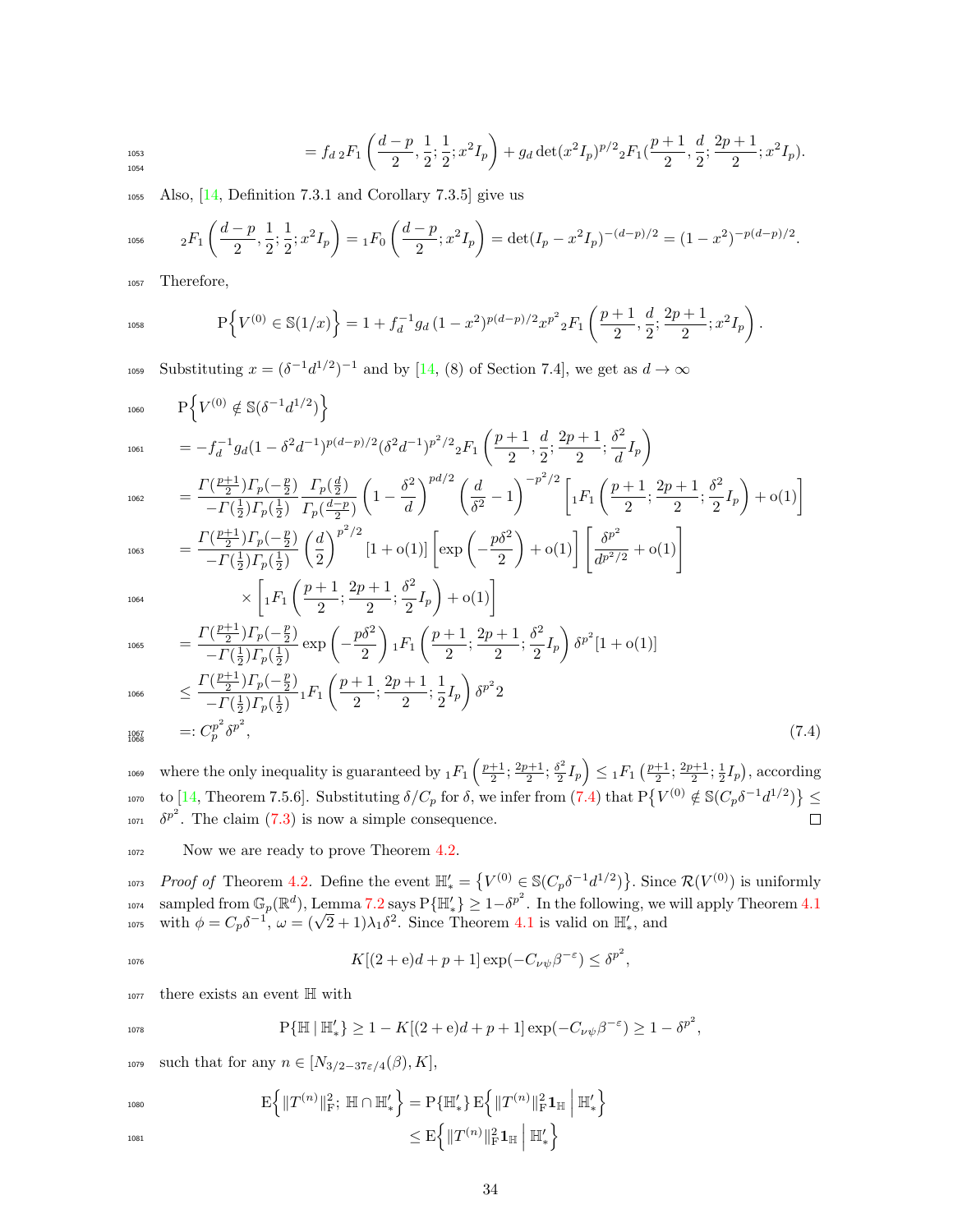$$
\leq (1 - \beta \gamma)^{2(n-1)} p C_p^2 \delta^{-2} d + \frac{32 \psi^4 \beta}{2 - \lambda_1 \beta} \varphi(p, d; \Lambda) + C_0 \kappa^4 \nu^2 \eta_p^2 \gamma^{-1} p \sqrt{d - p} \beta^{3/2 - 5\varepsilon}.
$$

1085 Let  $\mathbb{H}_* = \mathbb{H} \cap \mathbb{H}'_*$  for which  $P\{\mathbb{H}_*\} = P\{\mathbb{H} \mid \mathbb{H}'_*\} \geq (1 - \delta^{p^2})^2 \geq 1 - 2\delta^{p^2}$ , as expected.  $\Box$ 

<sup>1086</sup> Finally, we prove Theorem [4.3.](#page-8-0)

1087 Proof of Theorem [4.3](#page-8-0). First we examine the conditions of Theorem [4.2](#page-7-0) to make sue that they are 1088 satisfied. It can be seen  $\beta_* \to 0$  as  $N_* \to \infty$ . Thus,  $\beta_*$  satisfies [\(4.3b\)](#page-7-4) for sufficiently large  $N_*$ . We <sup>1089</sup> have 1090

$$
(1 - \beta_{*}\gamma)^{N_{*}} = \left(1 - \frac{3\ln N_{*}}{2N_{*}}\right)^{N_{*}} = \exp(-\frac{3}{2}\ln N_{*})[1 + o(1)] = N_{*}^{-3/2}[1 + o(1)]
$$

$$
= \left(\frac{3\ln N_{*}}{2\gamma\beta_{*}}\right)^{-3/2}[1 + o(1)] = \frac{\beta_{*}^{3/2}\gamma^{3/2}}{(3/2)^{3/2}(\ln N_{*})^{3/2}}[1 + o(1)] \leq \beta_{*}^{3/2},
$$

1094 which implies  $N_* \geq N_{3/2}(\beta) \geq N_{3/2-9\varepsilon}(\beta)$ .

<sup>1095</sup> The conclusion of the theorem will be a straightforward consequence if

$$
\widetilde{C}(d,N_*,\delta):=\frac{(1-\beta_*\gamma)^{2(N_*-1)}pC_p^2\delta^{-2}d+\frac{32\psi^4\beta_*}{2-\lambda_1\beta_*}\varphi(p,d;\Lambda)+C_\diamond\kappa^4\nu^2\eta_p^2\gamma^{-1}p\sqrt{d-p}\beta_*^{3/2-7\varepsilon}\sqrt{\frac{\varphi(p,d;\Lambda)}{\lambda_p-\lambda_{p+1}}\frac{\ln N_*}{N_*}}}{\frac{\varphi(p,d;\Lambda)}{\lambda_p-\lambda_{p+1}}\frac{\ln N_*}{N_*}}
$$

1097 is bounded, say by  $C_*(d, N_*, \delta)$  to be defined. In fact,

$$
\tilde{C}(d, N_*, \delta)
$$
\n
$$
= \gamma \frac{N_*}{\ln N_*} \left[ (1 - \beta_* \gamma)^{2(N_*-1)} C_p^2 \delta^{-2} \frac{pd}{\varphi(p, d; \Lambda)} + \frac{32\psi^4 \beta_*}{2 - \lambda_1 \beta_*} + \frac{C_0 \kappa^4 \nu^2 \eta_p^2 \gamma^{-1} p \sqrt{d-p}}{\varphi(p, d; \Lambda)} \beta_*^{3/2 - 7\varepsilon} \right]
$$
\n
$$
\leq \gamma \frac{N_*}{\ln N_*} \left[ \frac{\beta_*^3}{(1 - \beta_* \gamma)^2} C_p^2 \delta^{-2} \frac{pd}{\varphi(p, d; \Lambda)} + \frac{32\psi^4 \beta_*}{2 - \lambda_1 \beta_*} + \frac{C_0 \kappa^4 \nu^2 \eta_p^2 \gamma^{-1} p \sqrt{d-p}}{\varphi(p, d; \Lambda)} \beta_*^{3/2 - 7\varepsilon} \right]
$$
\n
$$
\left[ \text{by } N_* \geq N_{3/2}, \text{ or equivalently, } (1 - \beta_* \gamma)^{N_*} \leq \beta_*^{3/2} \right]
$$
\n
$$
\leq \gamma \frac{N_*}{\ln N_*} \beta_* \left[ \frac{\beta_*^2}{(1 - \beta_* \gamma)^2} C_p^2 \delta^{-2} \frac{d}{p} \frac{1}{\frac{\lambda_1 \lambda_d}{\lambda_1 - \lambda_d}} + \frac{32\psi^4}{2 - \lambda_1 \beta_*} + \frac{C_0 \kappa^4 \nu^2 \eta_p^2 \gamma^{-1}}{\sqrt{p} \frac{\lambda_1 \lambda_d}{\lambda_1 - \lambda_d}} \beta_*^{1/2 - 7\varepsilon} \right]
$$
\n
$$
\left[ \text{by } \varphi(p, d; \Lambda) \geq \frac{p(d-p)\lambda_1 \lambda_d}{\lambda_1 - \lambda_d} \text{ and } d \geq 2p \right)
$$
\n
$$
\leq \frac{3}{2} \left[ \frac{\beta_*^{1+3\varepsilon}}{(1 - \beta_* \gamma)^2} \frac{C_p^2}{p} \frac{\lambda_1 - \lambda_d}{\lambda_1 \lambda_d} + \frac{32\psi^4}{2 - \lambda_1 \beta_*} + C_0 \kappa^4 \nu^2 \eta_p^2 \gamma^{-1} p^{-1/2} \frac{\lambda_1 - \lambda_d}{\
$$

 $^{1103}_{1104}$ 

$$
\text{since } \beta_* \le 1 \text{ and } \beta_*\gamma \le \lambda_1 \beta_* \le \sqrt{2} - 1 \text{, we have}
$$

 $=: C_*(d, N_*, \delta).$ 

$$
C_*(d, N_*, \delta) \leq \frac{3}{2} \left[ \frac{C_p^2}{2(3 - 2\sqrt{2})p} \frac{\lambda_1 - \lambda_d}{\lambda_1 \lambda_d} + \frac{32\psi^4}{3 - \sqrt{2}} + \frac{C_\circ \kappa^4 \nu^2 \eta_p^2 (\lambda_1 - \lambda_d)}{p^{1/2} \gamma \lambda_1 \lambda_d} \right],
$$

1107 and also  $C_*(d, N_*, \delta) \to 24\psi^4$  as  $d \to \infty, N_* \to \infty$ , as was to be shown.

 $\Box$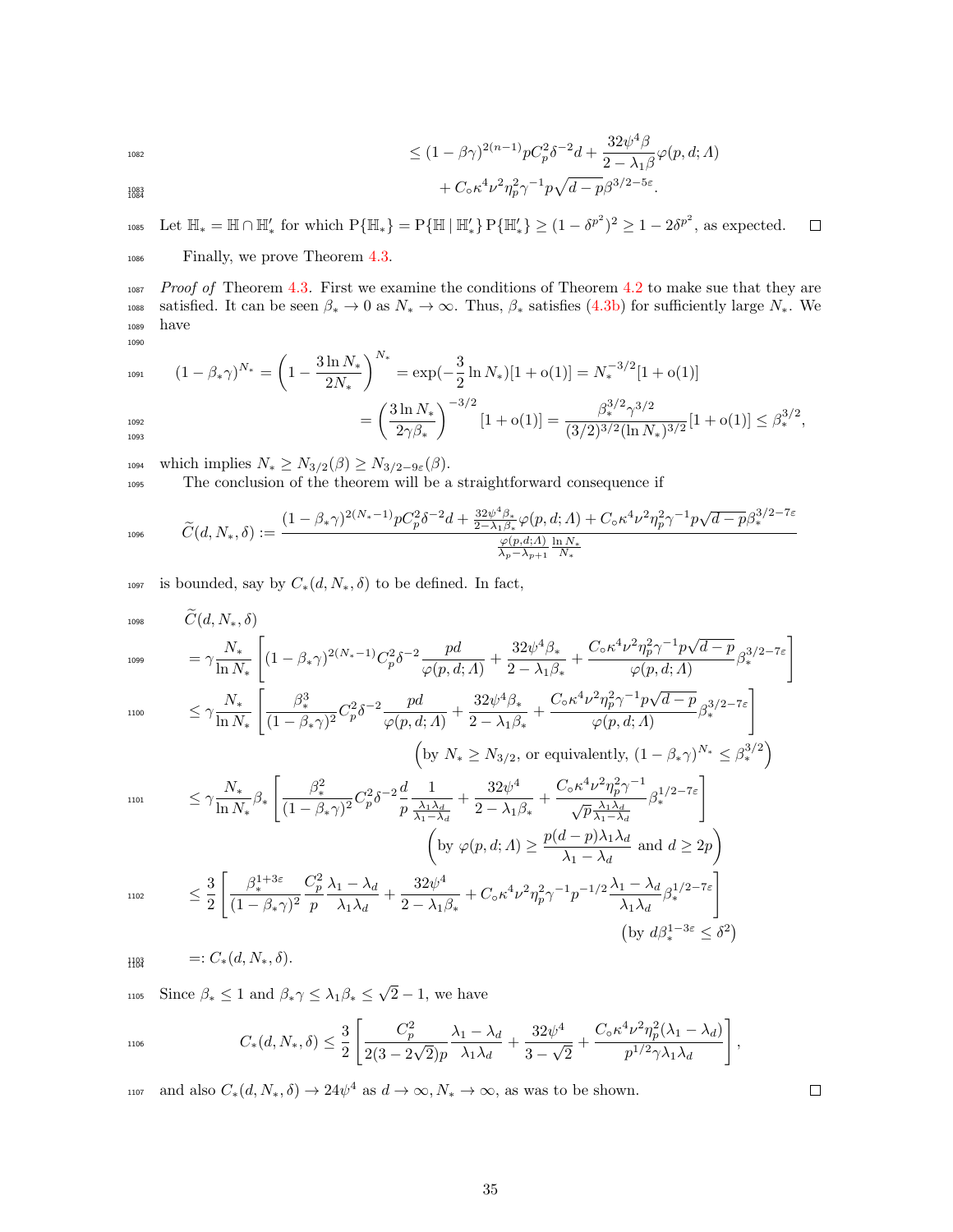## <span id="page-35-0"></span>1108 8 Conclusion

 We have presented a detailed convergence analysis for the multidimensional subspace online PCA  $_{1110}$  iteration with sub-Gaussian samples, following the recent work [\[11\]](#page-35-8) by Li, Wang, Liu, and Zhang who considered only the one-dimensional case, i.e., the most significant principal component. Our results bear similar forms to theirs and when applied to the one-dimensional case yield estimates of essentially the same quality, as expected. As we embarked on the analysis presented in this  $_{1114}$  paper, we found that a straightforward extension of the analysis in [\[11\]](#page-35-8) was not possible because of the involvement of a cot-matrix of dimension higher than 1 in the multidimensional case but just a scalar in the one-dimensional case.

<sup>1117</sup> Our results yields an explicit convergence rate, and it is *nearly optimal* because it nearly attains the minimax information lower bound for sub-Gaussian PCA under a constraint, as well as nearly global because the finite sample error bound holds with high probability if the initial value is uniformly sampled from the Grassmann manifold.

#### References

- <span id="page-35-17"></span> [1] P.-A. Absil, A. Edelman, and P. Koev, On the largest principal angle between random subspaces, Linear Algebra Appl., 414 (2006), pp. 288–294.
- <span id="page-35-5"></span>1124 [2] A. BALSUBRAMANI, S. DASGUPTA, AND Y. FREUND, The Fast Convergence of Incremental PCA, ArXiv e-prints, (2015). arXiv: 1501.03796.
- <span id="page-35-11"></span> [3] Y. Chikuse, Statistics on special manifolds, no. 174 in Lecture Notes in Statistics, Springer, New York, 2003.
- <span id="page-35-7"></span> [4] C. De Sa, K. Olukotun, and C. Re´, Global Convergence of Stochastic Gradient Descent for Some Non-convex Matrix Problems, ArXiv e-prints, (2014). arXiv: 1411.1134.
- <span id="page-35-13"></span>[5] J. Demmel, Applied Numerical Linear Algebra, SIAM, Philadelphia, PA, 1997.
- <span id="page-35-9"></span> [6] D. Garber, E. Hazan, C. Jin, S. M. Kakade, C. Musco, P. Netrapalli, and A. Sidford, Faster eigenvector computation via shift-and-invert preconditioning, ArXiv e-prints, (2016). arXiv: 1133 1605.08754.
- <span id="page-35-14"></span> [7] R. A. Horn and R. Mathias, An analog of the Cauchy-Schwarz inequality for Hadamard products and unitarily invariant norms, SIAM J. Matrix Anal. Appl., 11 (1990), pp. 481–498.
- <span id="page-35-1"></span> [8] H. Hotelling, Analysis of a complex of statistical variables into principal components, Journal of Educational Psychology, 24 (1933), pp. 417–441.
- <span id="page-35-6"></span> [9] P. Jain, C. Jin, S. M. Kakade, P. Netrapalli, and A. Sidford, Streaming PCA: Matching Matrix Bernstein and Near-Optimal Finite Sample Guarantees for Oja's Algorithm, ArXiv e-prints, (2016). arXiv: 1602.06929.
- <span id="page-35-12"></span> [10] A. James, Normal multivariate analysis and the orthogonal group, Ann. Math. Statist., 25 (1954), pp. 40–75.
- <span id="page-35-8"></span> [11] C. J. Li, M. Wang, H. Liu, and T. Zhang, Near-optimal stochastic approximation for online principal component estimation, Math. Program., Ser. B, (2017). DOI: 10.1007/s10107-017-1182-z.
- <span id="page-35-10"></span> [12] X. Liang, Z.-C. Guo, R.-C. Li, and W.-W. Lin, Nearly optimal stochastic approximation for online principal subspace estimation, ArXiv e-prints, (2017). 35 pages, arXiv: 1711.06644v1.
- <span id="page-35-16"></span> [13] Y. L. Luke, The special functions and their approximations, no. 53, vol. I in Mathematics in Science and Engineering, Academic Press, New York, 1969.
- <span id="page-35-15"></span> [14] R. J. Muirhead, Aspects of multivariate statistical theory, Wiley series in probability and mathe-matical statistics, John Wiley & Sons, New York, 1982.
- <span id="page-35-3"></span> [15] E. Oja, Simplified neuron model as a principal component analyzer, J. Mathematical Biology, 15 (1982), pp. 267–273.
- <span id="page-35-4"></span> [16] E. Oja and J. Karhunen, On stochastic approximation of the eigenvectors and eigenvalues of the expectation of a random matrix, J. Math. Anal. and Appl., 106 (1985), pp. 69–84.
- <span id="page-35-2"></span> [17] K. Pearson, F.R.S., On lines and planes of closest fit to systems of points in space, Philosophical Magazine, 2 (1901), pp. 559–572.